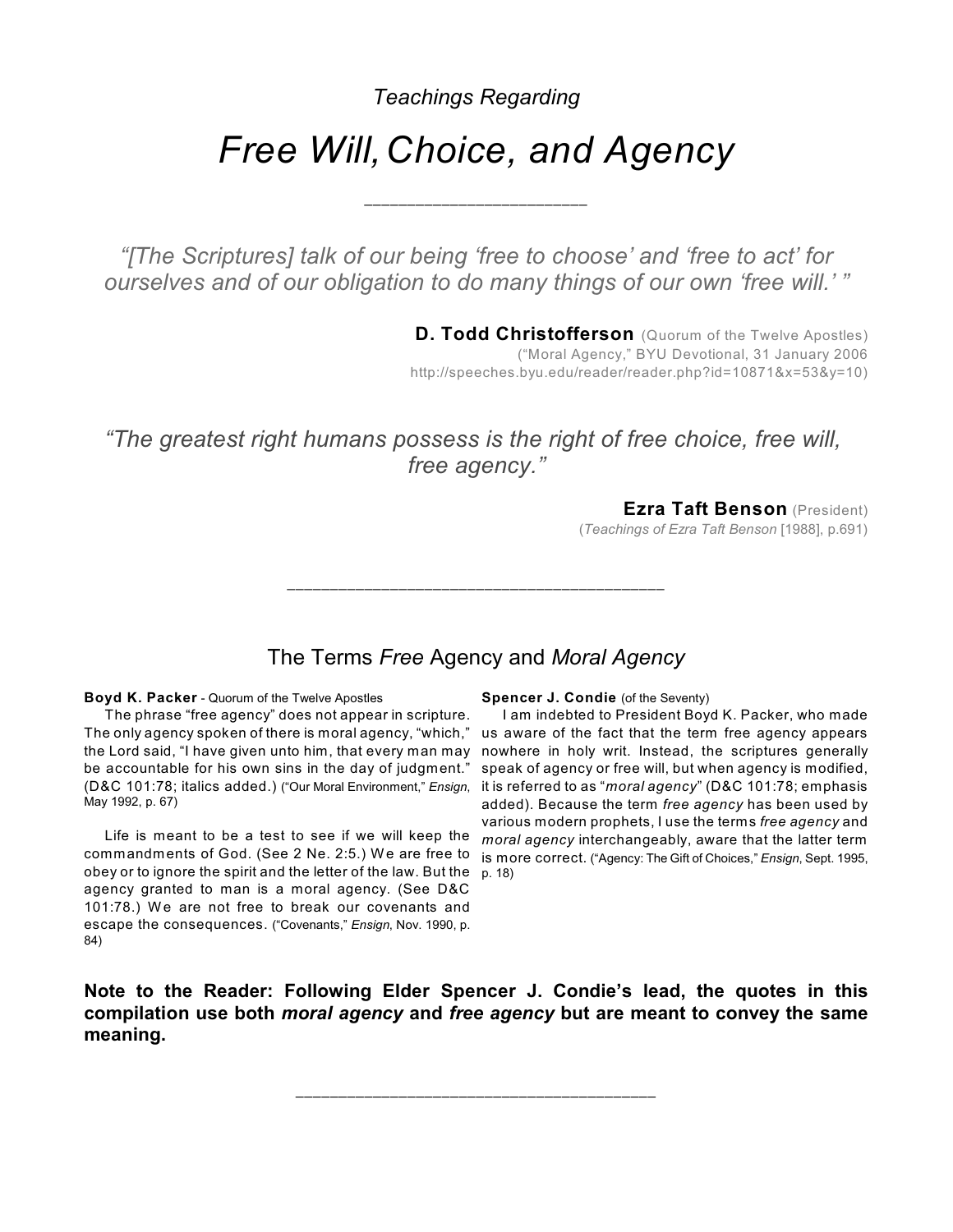# *Free to Choose Good or Evil*

### **2 Nephi 2**

26 And the Messiah cometh in the fulness of time, that he may redeem the children of men from the fall. And because that they are redeemed from the fall *they have become free forever*, knowing good from evil; to act for themselves and not to be acted upon, save it be by the punishment of the law at the great and last day, according to the commandments which God hath given.

27 Wherefore, men are free according to the flesh; and all things are given them which are expedient unto man. And *they are free to choose liberty* and eternal life, through the great Mediator of all men, *or to choose captivity* and death, according to the captivity and power of the devil; for he seeketh that all men might be miserable like unto himself.

28 And now, my sons, I would that ye should look to the great Mediator, and hearken unto his great commandments; and be faithful unto his words, and choose eternal life, according to the will of his Holy Spirit;

29 And not choose eternal death, according to the will of the flesh and the evil which is therein, which giveth the spirit of the devil power to captivate, to bring you down to hell, that he may reign over you in his own kingdom. (Emphasis added)

#### **Brigham Young** (1801-1877) President

Many are disposed through their own wickedness "to do as I damned please," and they are damned. (*Discourses of Brigham Young* [1954], p.65)

# *Purpose of Life is to Learn to Choose*

### **Boyd K. Packer** - Quorum of the Twelve Apostles

We come into mortal life to receive a body and to be tested, to learn to choose. ("The Choice," *Ensign*, Nov. 1980, p. 21)

# *We Can Never Make A Choice Independent of Good or Evil Influences*

### **Henry B. Eyring** (First Presidency)

They may mock and deride, as did a man named Korihor, with these words recorded in the Book of Mormon: "And thus ye lead away this people after the foolish traditions of your fathers, and according to your own desires; and ye keep them down, even as it were in bondage, that ye may glut yourselves with the labors of their hands, that they durst not look up with boldness, and that they durst not enjoy their rights and privileges" (Alma 30:27).

Korihor was arguing, as men and women have falsely

argued from the beginning of time, that to take counsel from the servants of God is to surrender God-given rights of independence. But the argument is false because it misrepresents reality. W hen we reject the counsel which comes from God, we do not choose to be independent of outside influence. W e choose another influence. W e reject the protection of a perfectly loving, all-powerful, all-knowing Father in Heaven, whose whole purpose, as that of His Beloved Son, is to give us eternal life, to give us all that He has, and to bring us home again in families to the arms of His love. In rejecting His counsel, we choose the influence of another power, whose purpose is to make us miserable and whose motive is hatred. We have moral agency as a gift of God. Rather than the right to choose to be free of influence, it is the inalienable right to submit ourselves to whichever of those powers we choose. ("Finding Safety in Counsel," *Ensign*, May 1997, p. 25)

# *The Choice Between Good and Evil is the Most Important We Will Ever Make*

### **Marion G. Romney** (1897-1988) First Presidency

Let us never forget ... That we are here subject to opposing influences—the influence of Satan and his followers on the one hand, and the influence of Christ and his followers on the other hand;

That as we are being acted upon by these two influences, we are free "to choose liberty and eternal life, through the great Mediator of all men, or to choose captivity and death, according to the captivity and power of the devil." (2 Ne. 2:27.)

It is important that we keep in mind that the choices we make as we decide what is good and what is evil are the most important decisions we will ever make. Upon them depends our happiness or misery throughout time and eternity. ("The Voice of the Spirit," *Ensign*, Aug. 1978, p. 4)

# *We Are Not Free to Do Anything We Please*

#### **Harold B. Lee** (1899-1973) President

Now there is another important understanding that we have from the scriptures. We are all free agents, which means to some people who manifest a spirit of rebellion that they are free to do anything they please, but that is not the correct meaning of free agency as the prophets have declared in the scriptures where free agency has been defined: "they are free to choose liberty and eternal life, through the great mediation of all men, or to choose captivity and death, according to the captivity and power of the devil" (2 Nephi 2:27.) (*Stand Ye In Holy Places* [1974], p.11)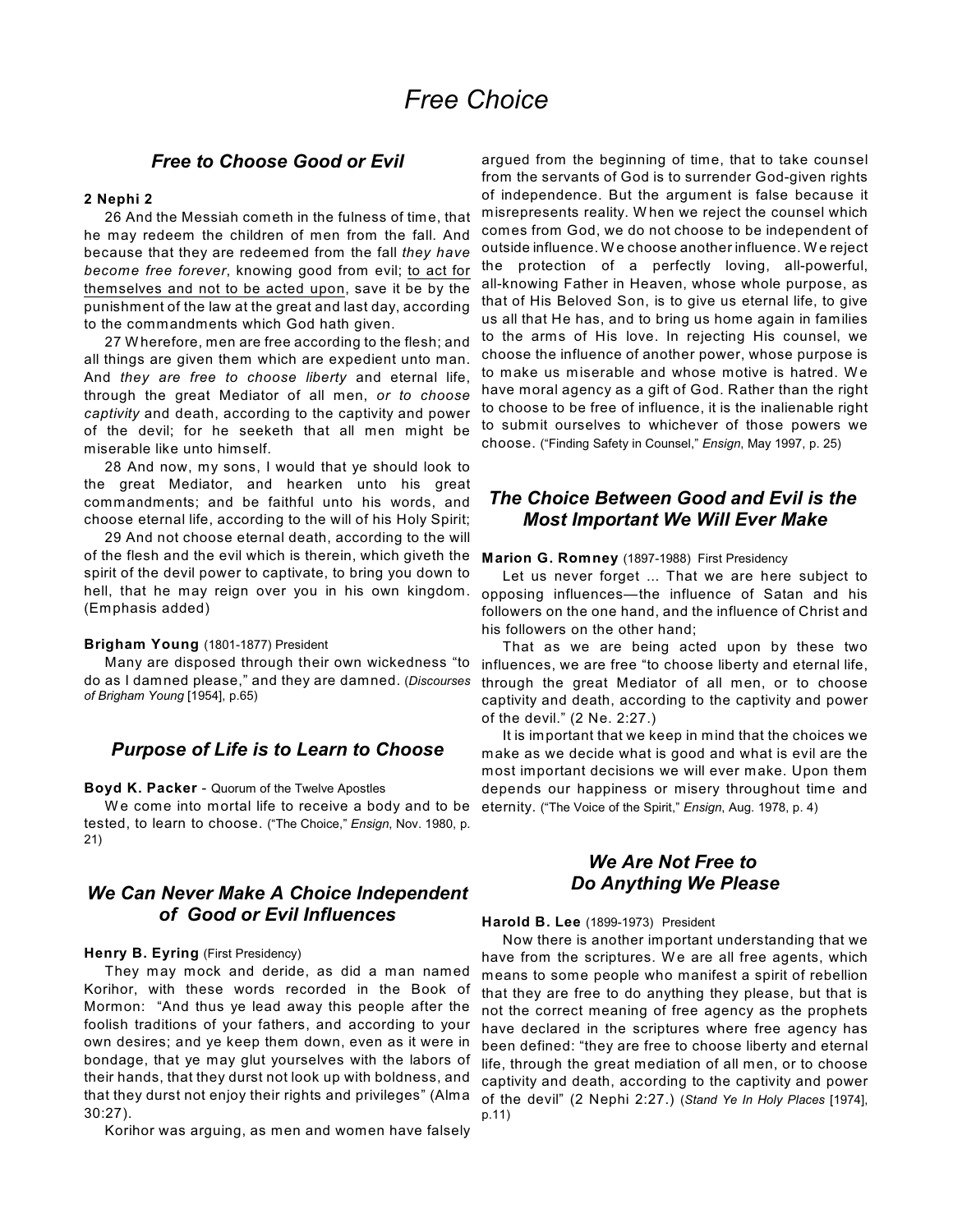# *Blessings If We Choose Right, Punishments If We Choose Wrong*

**Neal A. Maxwell** (1926-2004) - Quorum of the Twelve Apostles Moral agency in the face of difficult choices was not for Adam and Eve alone (Moses 7:32; D&C 101:78). There are blessings if we choose aright and penalties if we choose wrongly. Therefore, attempting to stand between friends and the consequences of their wrong choices is not realistic; it is not nearly as useful as being lovingly at their sides before and when choices are being made. Men and women really are "free to choose" (2 Nephi 2:27), and we cannot and should not try to have it otherwise. (*But for a Small Moment* [1986], p.130)

# *We Are Free To Choose Our Responses*

**Neal A. Maxwell** (1926-2004) - Quorum of the Twelve Apostles W hile we are not always free to choose just when and how all of life's interactions will occur, we are nevertheless free to choose our responses to these moments. ("The Pathway of Discipleship," *Ensign*, Sept. 1998, p. 10)

**Marvin J. Ashton** (1915-1994) Quorum of the Twelve Apostles In God's plan we are usually free to choose the changes we make in our lives and we are always free to

choose how we will respond to the changes that come. ("Progress through Change," *Ensign*, Nov. 1979, p.61)

# *Our Choices May Effect the Next Generation*

**Neal A. Maxwell** (1926-2004) - Quorum of the Twelve Apostles

All are free to choose, of course, and we would not have it otherwise. Unfortunately, however, when some choose slackness, they are choosing not only for themselves, but for the next generation and the next. Small equivocations in parents can produce large deviations in their children! Earlier generations in a family may have reflected dedication, while some in the current generation evidence equivocation. Sadly, in the next, some may choose dissension as erosion takes its toll. ("Settle This in Your Hearts," *Ensign*, Nov. 1992, pp. 65–66)

# *Our Choices Show What We Value*

**Boyd K. Packer** - Quorum of the Twelve Apostles

Our lives are made up of thousands of everyday choices. Over the years these little choices will be bundled together and show clearly what we value. ("The Choice," *Ensign*, Nov. 1980, p. 21)

# *Free Will*

# *Free Will Defined*

*Merriam-Webster's Collegiate Dictionary*, 11 ed 1.Voluntary choice or decision.

2. Freedom of humans to make choices that are not determined by prior causes or by divine intervention.

# *God Created Man To Act According to Their Free Will*

### **Mosiah 2**

21 God "has created you from the beginning, and is preserving you from day to day, by lending you breath, that ye may live and move and *do according to your own will*" (emphasis added)

# *Free Will is a True Principle*

#### **John Taylor** (1808-1887) - President

We talk sometimes about free will. Is that a correct

principle? Yes. And it is a principle that has always existed, and proceeded from God, our Heavenly Father. W hen God revealed himself to Joseph Smith, it was optional whether he obeyed his counsel or not. I suppose, however, looking at things as they exist, and as they are in truth, God understood that he would do it, he having been selected for that purpose a long, long time ago. And [I suppose] that the Lord knew that he would adhere to those principles and would carry out the designs of heaven as they should be communicated unto and required of him. (*The Gospel Kingdom* [1943], p.59)

### **Howard W. Hunter** (1907-1995) - President

Abraham Lincoln once asked, "W hat constitutes the bulwark of our own liberty and independence?" He then answered, "It is not our frowning battlements, our bristling sea coasts, our army and our navy. … Our reliance is in the love of liberty which God has planted in us." (Speech at Edwardsville, Illinois, 11 Sept. 1858, quoted in John Bartlett, *Familiar Quotations*, Boston: Little, Brown and Co., 1968, p. 636.)

There are, of course, those who, in bitterness and disbelief, have rejected the idea of an independent spirit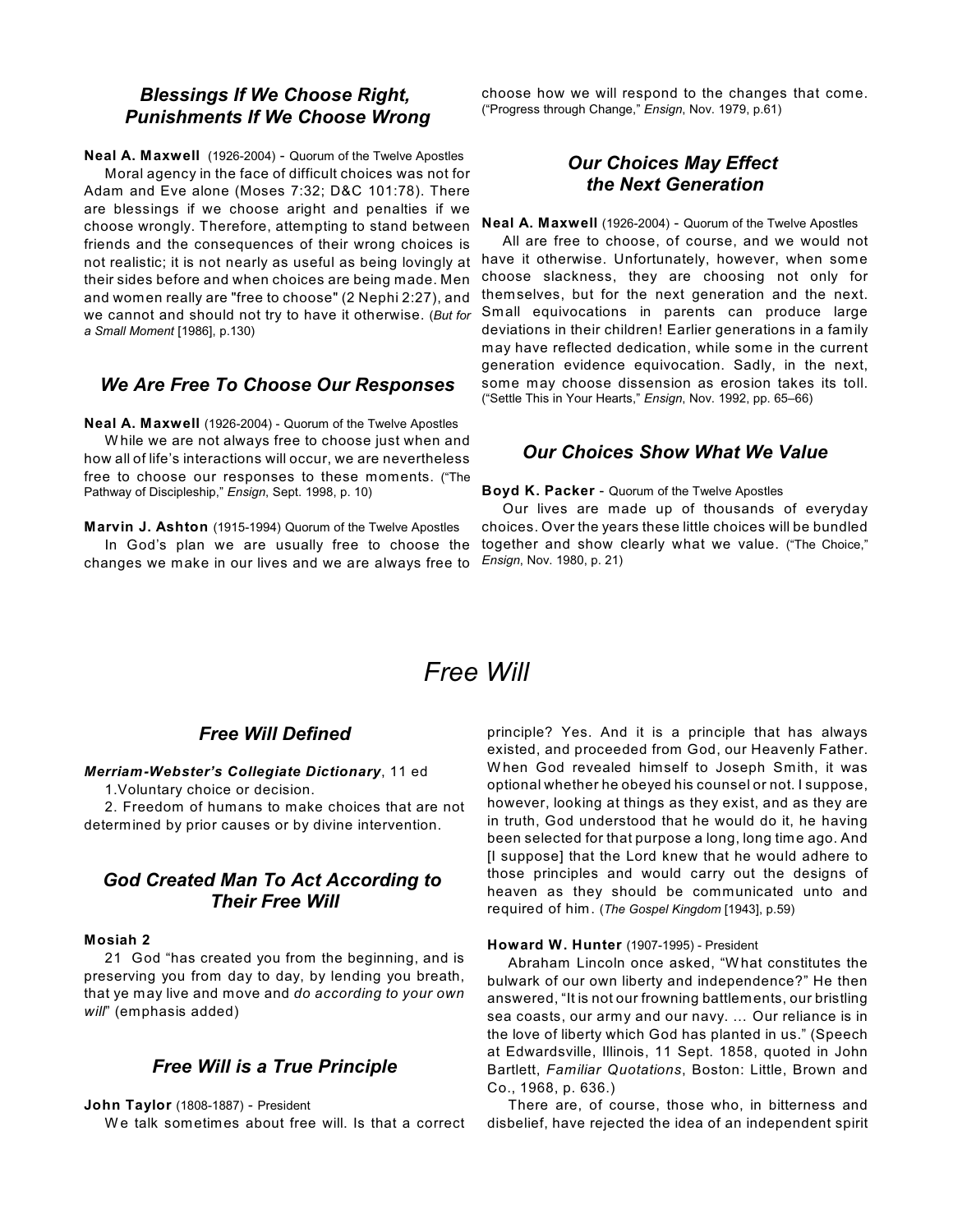in man that is capable of free will and choice and true liberty. ("The Golden Thread of Choice," *Ensign*, Nov. 1989, 17)

# *We Must Exercise Our Free Will to Live the Celestial Law*

#### **Lorenzo Snow** (1814-1901) - President

We cannot be forced into living a celestial law; we must do this ourselves, of our own free will. (*Teachings of Lorenzo Snow* [1984], p.166)

# *Good Works are Done Only By Free Will*

### **Mosiah 18**

28 And thus they should impart of their substance of their own free will and good desires towards God, and to those priests that stood in need, yea, and to every needy, naked soul.

### **D&C 58**

27 Verily I say, men should be anxiously engaged in a good cause, and do many things of their own free will, and bring to pass much righteousness;

28 For the power is in them, wherein they are agents unto themselves. And inasmuch as men do good they shall in nowise lose their reward.

#### **Heber J. Grant** (1856-1945) - President

W e are told in this same Doctrine and Covenants that we should be anxiously engaged in laboring and bringing to pass many good works, of our own free will and accord. The power is in us wherein we are agents unto ourselves. We should not wait to be commanded in all things. He that is compelled in all things is a slothful and not a wise servant. W e should have the ambition, we should have the desire, we should make up our minds that, so far as the Lord Almighty has given to us talent, we will do our full share in the battle of life. It should be a matter of pride that no man shall do more than you will do, in proportion to your ability, in forwarding the work of God here upon the earth. That has been my ambition all my life—to do my full share. (*Gospel Standards* [1981], p*.* 39)

#### **Spencer W. Kimball** (1895-1985) - President

"Verily I say, men should be anxiously engaged in a good cause, and do many things of their own **free will**, and bring to pass much righteousness." (D&C 58:27.)

All men have been given special powers and within certain limitations should develop those powers, give vent to their own imaginations, and not become rubber stamps. They should develop their own talents and abilities and capacities to their limit and use them to build up the kingdom. (*The Teachings of Spencer W. Kimball* [1982], p. 257)

#### **Gordon B. Hinckley** (1910-2008) - President

The Savior has said in our dispensation, "Verily I say, men should be anxiously engaged in a good cause, and do many things of their own free will, and bring to pass much righteousness." And then he added these significant words: "For the power is in them." (D&C 58:27- 28.)

The power is in us, in each of us—the power to do significant acts of service on our own initiative if we will become anxiously engaged. (*Faith: The Essence of True Religion* [1989], p. 40).

#### **George Q. Cannon** (1827-1901) - First Presidency

Our Heavenly Father requires something more of us than to be merely obedient to a commandment when he gives it to us. He desires us to strive to do good of ourselves without waiting to be commanded to do so. (*Gospel Truth* [1987], p. 123)

# *We Cannot Blame Anyone Else For Misuse of Free Will*

### **Heber J. Grant** (1856-1945) - President

We are trusted by the Lord. We are agents. We have our free will. And when the battle of life is over, we have had the ability and the power and the capacity to have done those things which the Lord required us to do and we cannot blame anybody else. (*Gospel Standards* [1981], p.63)

# *Each Person Has the Free Will to Obey or Disobey*

#### **Joseph Fielding Smith** (1876-1972) - President

The Lord does not delight in the punishment of men. He is kind enough to grant to each his freedom to merit blessings or punishment according to his free will or pleasure. It never was the intention of the Lord to destroy, in the sense of annihilation, any of the souls of his children. His great object is to save them all, if they will freely partake of the blessings of salvation. (*Doctrines of Salvation*, 3 Vols. [1954-56], 2:227)

# *Salvation and Exaltation Come Through the Exercise of Free Will*

### **Joseph Fielding Smith** (1876-1972) - President

This great gift of agency, that is the privilege given to man to make his own choice, has never been revoked, and it never will be. It is an eternal principle *giving freedom of thought and action to every soul*. No person, by any decree of the Father, has ever been compelled to do good; no person has ever been forced to do evil. *Each may act for himself*. It was Satan's plan to destroy this agency and force men to do his will. There could be no satisfactory existence without this great gift. Men must have the privilege to choose even to the extent that they may rebel against the divine decrees. Of course *salvation and exaltation must come through the free will* without coercion and by individual merit in order that righteous rewards may be given and proper punishment be meted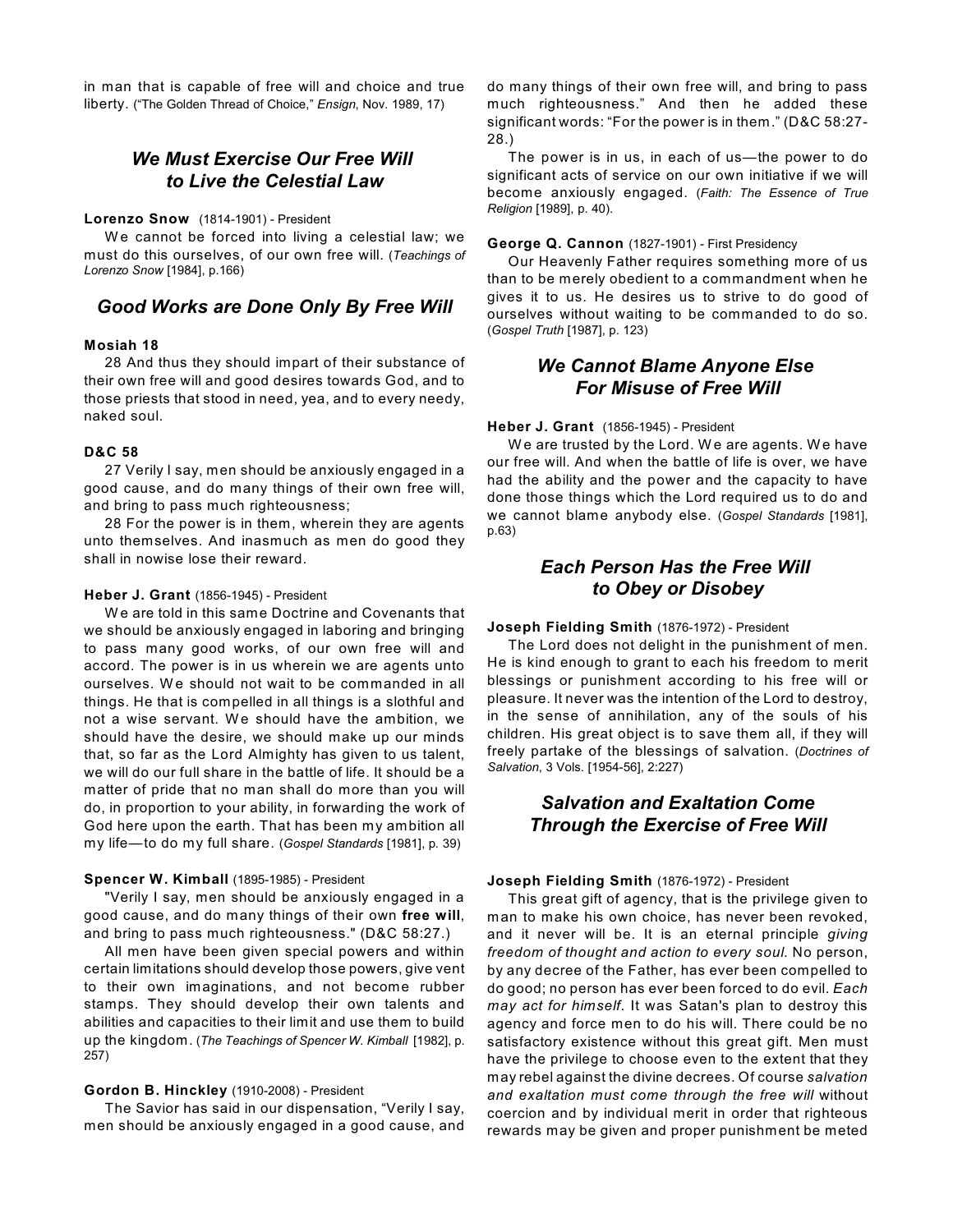out to the transgressor. Therefore, when the great day of the Lord shall come, the wicked who have merited banishment from a righteous government will be consumed, or the privilege of continuance on the earth will be denied. (*Answers to Gospel Questions* 5 vols. [1957-66], 2:20; emphasis added)

#### **George Q. Cannon** (1827-1901) - First Presidency

Brethren and sisters, be not deceived upon these points. Flatter not yourselves with the idea that ye can enter into the Celestial Kingdom of our God and hug to your bosom those weaknesses and impurities which characterize fallen human nature. Purity and perfection can alone enter there. Our lives and all that we have must be devoted to the service of our Maker. W e must be filled with a steadfast integrity which nothing can move. And we must not only labor cheerfully and gladly in doing those things which God has commanded, *but we must be anxiously engaged in the good cause and do many things and bring to pass much righteousness of our own free will for the power is in us.* "He that doeth not anything until he is commanded, and receiveth a commandment with doubtful heart, and keepeth it with slothfulness, the same is damned." (D&C 58:29.)

The man who seeks for the possession of celestial glory is not content with treading the well-beaten road traveled in by the world, but his mind soars aloft with an intense desire to comprehend and put into practice every law pertaining to exaltation, though it may be far off in the (to him) dim future. His continual struggle will be to obey those higher laws which can only be perceived and understood by those who attain unto very powerful faith. (*Gospel Truth* [1987], p. 83; emphasis added)

# *Mortality Given To Have Opportunity to Exercise Free Will to Obey God's Laws*

### **Ezra Taft Benson** (1899-1994) - President

We understand that the purpose of the Council in Heaven was to announce and present the plan of redemption for the salvation of all of God's children. The council was called so that every man and woman could sustain the provisions of the Father's plan, which required that all people obtain mortal bodies, be tried and proven in all things, and have opportunity to choose of their own free will to obey the laws and ordinances essential to their exaltation. (*Teachings of Ezra Taft Benson* [1988], p.23)

# *Free Will–The Only Uniquely Personal Thing We Can Give God*

**Neal A. Maxwell** (1926-2004) Quorum of the Twelve Apostles In conclusion, the submission of one's will is really the only uniquely personal thing we have to place on God's altar. The many other things we "give," brothers and sisters, are actually the things He has already given or loaned to us. However, when you and I finally submit ourselves, by letting our individual wills be swallowed up in God's will, then we are really giving something to Him! It is the only possession which is truly ours to give! ("Swallowed Up in the Will of the Father," *Ensign*, Nov. 1995, p. 24)

# *Sin Committed By Our Free Will*

#### **George Q. Cannon** (1827-1901) - First Presidency

Therefore, in the great day, when we stand up to be judged according to the deeds done in the body, we cannot plead that we could not help doing so and so, because if we commit sin we do so by our own free will. God has not predestined any of us to be damned. ("Foreknowledge of God," May 10th, 1891 in *Collected Discourses*, Ed. Brian H. Stuy, Vol 2)

# *Obligations Covenanted At Baptism Accepted by Free Will*

**John A. Widstoe** (Quorum of the Twelve Apostles)

A person must exercise his right of choice when he enters the Church. The new convert is not baptized until he is well acquainted with the doctrine and practice of the Church. After he has been taught, he asks with open eyes for admission to Church membership. Children are likewise taught the meaning of the ordinance, before they are baptized at eight years of age.

This means that the candidate for baptism accepts of his own free will and choice all that the Church has to offer, and all that it requires. He accepts the organization, code of doctrine, and manner of living within the Church. As by the free exercise of his agency he seeks baptism, so by that agency he becomes subject to the order of life within the Church. The requirements of the Church are not in any sense infringements upon his right of choice. He has made his choice. The principles of truth upon which the Church rests must henceforth determine his actions and conduct in life. (*Evidences and Reconciliations* [1960], p. 270.)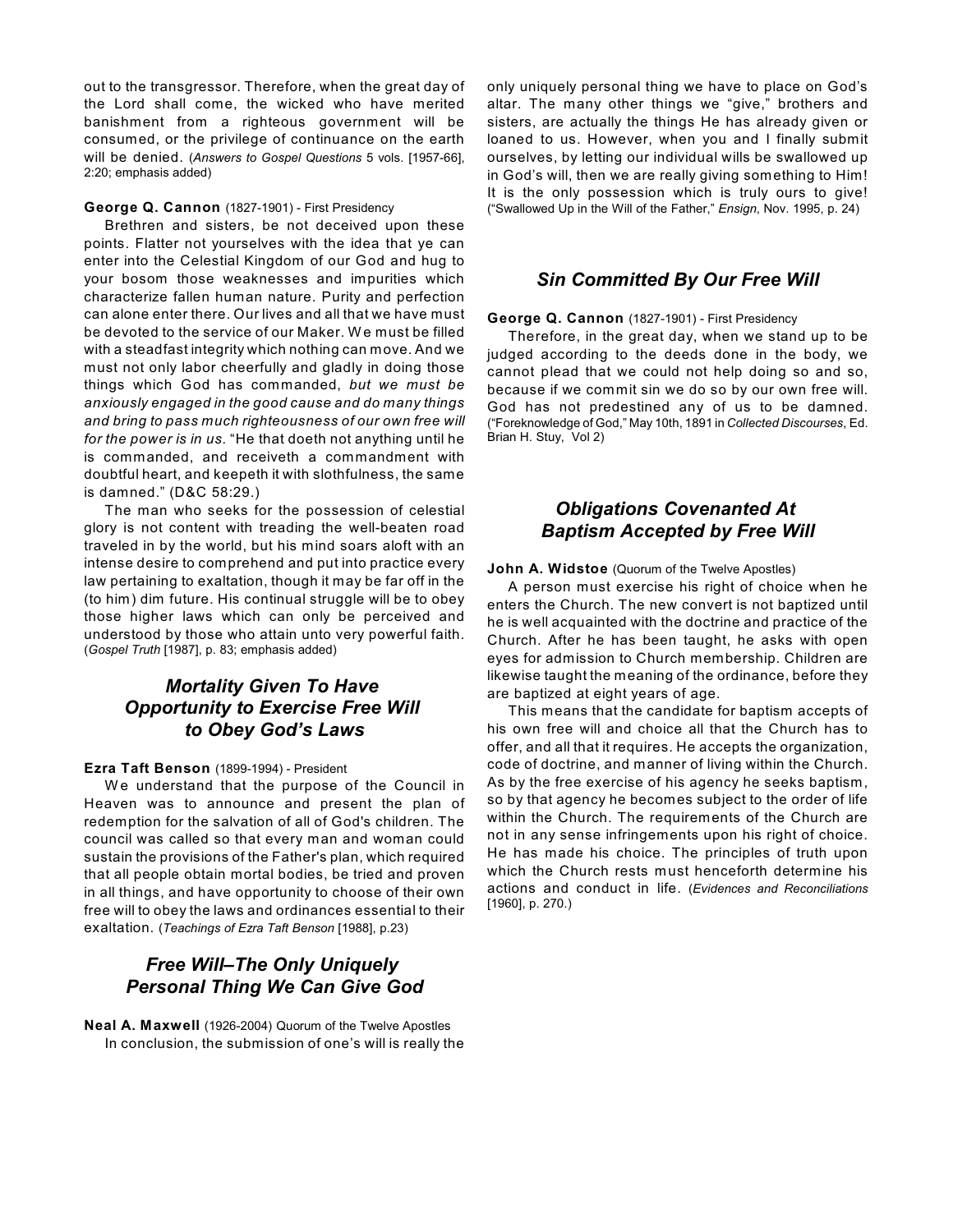# *Agency is the Power to Choose and Act*

# **2 Nephi 2**

14 And now, my sons, I speak unto you these things for your profit and learning; for there is a God, and he hath created all things, both the heavens and the earth, and all things that in them are, both *things to act* and things to be acted upon. (emphasis added)

### **Dictionary Definitions of Agency**

**1828** *The Amercian Dictionary of the English Language* **(Noah Webster)** – 1. The quality of moving or of exerting power; the state of being in action; action; operation; instrumentality; as, the agency of providence in the natural world. 2. The office of an agent, or factor; business of an agent entrusted with the concerns of another; as, the principal pays the charges of agency.

*Oxford English Dictionary* – The faculty of an agent or of acting; active working or operation; action, activity.

*Webster's Collegiate Dictionary –* Faculty or state of

acting or of exercising power; action.

*Merriam-Webster's Collegiate Dictionary***,** 11 ed.–The capacity, condition, or state of action or of exerting power.

*Dictionary of Sociology* – The term agency is usually juxtaposed to structure and is often no more than a synonym for action, emphasizing implicitly the undetermined nature of human action, as opposed to the alleged determinism of structural theories.

#### **Marion G. Romney** (1897-1988) - First Presidency

Free agency means the freedom and power to choose and act. ("Church Welfare Services' Basic Principles," *Ensign*, May 1976, p. 120)

#### **David A. Bednar** - Quorum of the Twelve Apostles

As children of our Heavenly Father, we have been blessed with the gift of moral agency, the capacity and power of independent action. Endowed with agency, we are agents, and we primarily are to act and not merely be acted upon" ("Watching With All Perseverance," April 2010 General Conference)

# *There is More Than One Kind of Agency*

*Note: There are different agencies that man have or may have opportunity to act in: moral agency, priesthood, the church, and the family. The ultimate agency man may achieve is to be able to act God. The following are statements authenticating these agencies.*

# *Moral Agency*

### **D. Todd Christofferson** - Quorum of the Twelve Apostles

In years past we generally used the term *free agency.* That is not incorrect. More recently we have taken note that *free agency* does not appear in the scriptures. They talk of our being "free to choose" and "free to act" for ourselves (2 Nephi 2:27; 10:23; see also Helaman 14:30) and of our obligation to do many things of our own "free will" (D&C 58:27). But the word *agency* appears either by itself or with the modifier moral: "That every man may act in doctrine and principle … according to the *moral agency* which I have given unto him, that every man may be accountable for his own sins in the day of judgment" (D&C 101:78; emphasis added). *When we use the term moral agency, we are appropriately emphasizing the accountability that is an essential part of the divine gift of agency. We are moral beings and agents unto ourselves, free to choose but also responsible for our choices.* ("Moral Agency," *Ensign*, Jun 2009, p. 46; emphasis added)

### *Moral Agency is Personal Agency*

**Alvin R. Dyer** (1903-77) - First Presidency

The greatest gift from God unto his children is that of personal agency. (Conference Report, April 1969, Second Day-Morning Meeting, p.56)

#### **Wilford Woodruff** (1807-1898) - President

For God has given to every man individual agency, and He will hold him accountable for the use of this agency. (Delivered by President Wilford Woodruff, at the General Conference, Sunday afternoon, October 6, 1889. *Collected Discourses*, 5 vols. Ed. Brian H.Stuy, Vol. 1)

*The appropriate use of moral or individual agency can bring additional agencies: Church callings, the priesthood, parenthood, and godhood.*

# *Priesthood*

### **D&C 64**

29 W herefore, as ye are agents, ye are on the Lord's errand; and whatever ye do according to the will of the Lord is the Lord's business.

**James E. Faust** (1920-2007) - First Presidency

• As priesthood holders we are agents of the Lord. The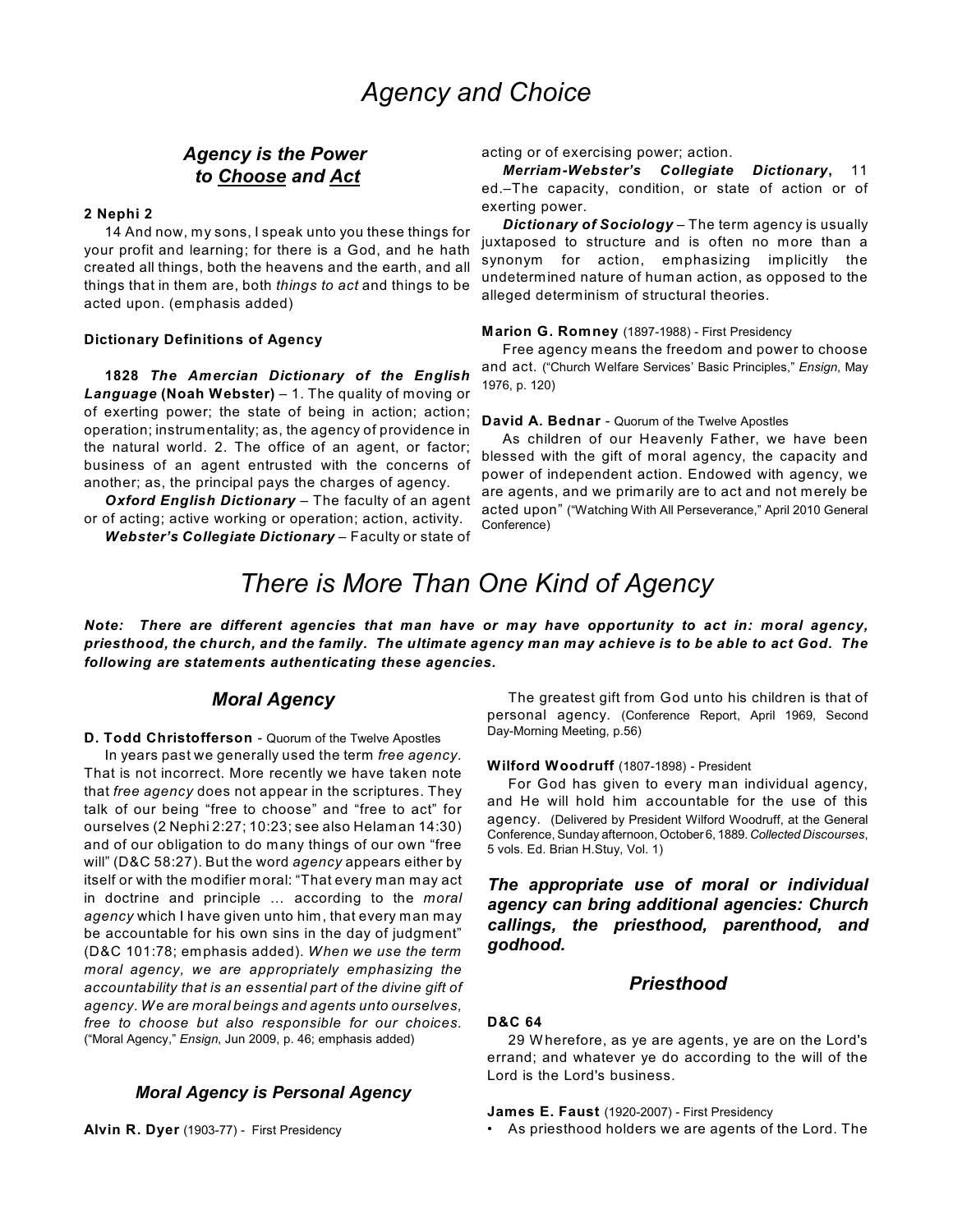Lord spoke of this sacred agency to the elders of the Church in Kirtland in 1831: "W herefore, as ye are agents, ye are on the Lord's errand; and whatever ye do according to the will of the Lord is the Lord's business." (D&C 64:29) ("Message to My Grandsons," *Ensign*, May 2007, p. 54)

• Priesthood is divine agency, and the Lord will hold us accountable for our use of this great authority. ("I Believe I Can, I Knew I Could," *Ensign*, Nov. 2002, p.49)

#### **Richard G. Scott** - Quorum of the Twelve Apostles

It is a sobering responsibility for those who bear the priesthood to *act as agents of the Lord* to help those in need. That trust requires faith, worthiness, and a sensitivity to the promptings of the Spirit to communicate the will of the Lord. ("Obtaining Help from the Lord," *Ensign*, Nov. 1991, p. 84; emphasis added)

#### **Robert D. Hales** - Quorum of the Twelve Apostles

Think of it, brothers and sisters-the priesthood has been restored. It is here on the earth today. President Gordon B. Hinckley is the living prophet. The First Presidency and the Quorum of the Twelve are modern-day Apostles of the Lord, Jesus Christ. Under the direction of these prophets, seers, and revelators, who hold the keys in this dispensation, priesthood holders in the Church today have the legitimate right to act in the name of God. *As his authorized agents*, they are commissioned to go forth and bless others through the power and authority of the priesthood, making all priesthood covenants, ordinances, and blessings available today. ("Blessings of the Priesthood," *Ensign*, November 1995, p.32; emphasis added)

#### **John Taylor** (1808-1887) - President

W hat is priesthood? ... I shall briefly answer that it is the government of God, whether on the earth or in the heavens, for it is by that power, agency, or principle that all things are governed on the earth and in the heavens, and by that power that all things are upheld and sustained. (*Teachings Of Presidents Of The Church: John Taylor* [2001], p.117)

#### **Joseph F. Smith** (1838-1918) - President

[The] Melchizedek or Holy Priesthood … is the authority by which individuals or the … quorums … composing the priesthood of the Church, may legitimately act in the name of the Lord; or the moving, directing, controlling, *governing or presiding agency*, right and authority, which is vested in the Godhead and delegated unto man for the purpose of his instruction, initiation into the Church, spiritual and temporal guidance, government and exaltation. (*Teachings Of Presidents Of The Church: Joseph F. Smith* [1998], p.137; emphasis added)

### **Stephen L Richards** (1879-1959) - First Presidency

I don't believe that the Priesthood has been bestowed upon men merely for their own aggrandizement. I look upon this power as an agency for service to mankind. I have characterized it as the perfect plan of service. I believe that it will not greatly profit any man to hold the power of the Priesthood unless he uses that power for the benefit of his fellows. Indeed, I have come to think that the holding of the power may conduce to his condemnation rather than his exaltation, if he is indifferent to it and fails to utilize it for the advancement of God's work.(Conference Report, April 1926, p.82)

## *Church*

#### **John A. Widtsoe** (1872-1952) - Quorum of the Twelve Apostles

The Church, the community of persons with the same intelligent faith and desire and practice, is the organized agency through which God deals with His children and presents His will. Moreover, the authority to act for God must be vested on earth in some one organization and not independently in every man. The Church through the Priesthood holds this authority for the use of man. (*Priesthood and Church Government* [1939], p. 180).

#### **Bruce R. McConkie** (1915-1985) - Quorum of the Twelve Apostles

To help families and individuals, *the Church, as a service agency*, provides many opportunities to teach and learn. We are commanded to "teach one another the doctrine of the kingdom" (D&C 88:77). This is done in sacrament meetings, in conferences and other meetings, by home teachers, in priesthood and auxiliary classes, through seminaries and institutes, and through the Church Educational System. ... But the Church and the priesthood administer the gospel. There must be an institutional Church so there will be order and system in all things. There neither is nor can be salvation without the Church. *The Church is the service agency, the organization, the earthly kingdom which makes salvation available to men.* (*Sermons and Writings of Bruce R. McConkie* [1989], p.235,237; emphasis added)

#### **Joseph F. Merrill** (1868-1952) - Quorum of the Twelve Apostles

To accomplish his purposes the Lord has set up his highly organized Church as an agency to serve his children. Hence the Church exists for us and for all who will accept its service. (Conference Report, April 1945, p.113)

#### **James E. Faust** (1920-2007) - First Presidency

Brethren, we appreciate your devotion and righteousness. You carry out your callings in the quorums, branches, wards, and stakes so well that the Church grows, and the whole work of God goes forward throughout the world. Through your priesthood you are able to bless in the name of the Lord your families and others you may be called upon or assigned to bless. *This comes from the divine agency entrusted to us by the Lord*, for He has promised, "W homsoever you bless I will bless." ("Spiritual Nutrients," *Ensign*, Nov 2006, 53–55)

#### **Dieter F. Uchtdorf** - First Presidency

No calling is beneath us. Every calling provides an opportunity to serve and to grow. The Lord organized the Church in a way that offers each member an opportunity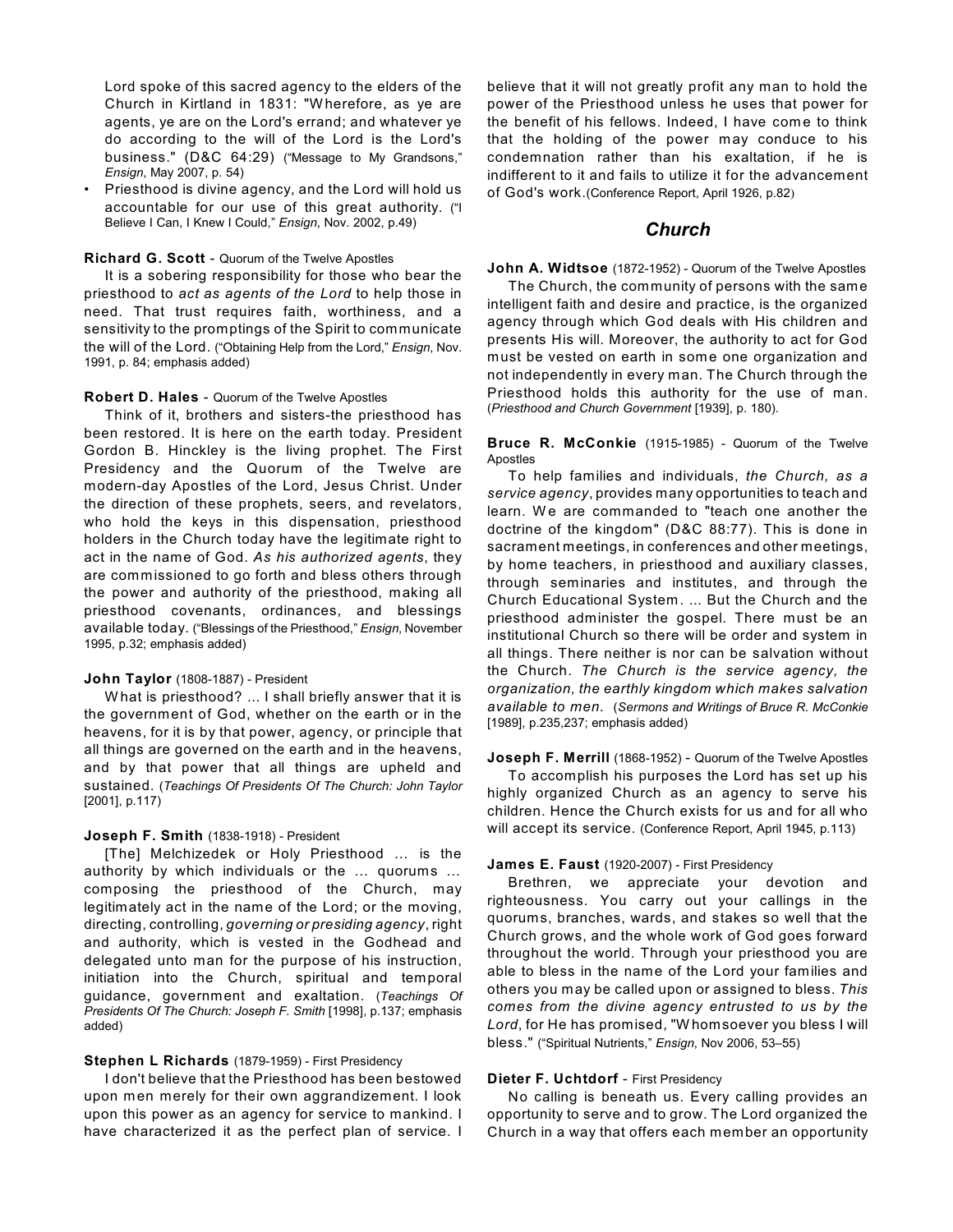for service, which, in turn, leads to personal spiritual growth. W hatever your calling, I urge you to see it as an opportunity not only to strengthen and bless others but also to become what Heavenly Father wants you to become. ("Lift Where You Stand," *Ensign*, Nov 2008, 53–56)

# *Parenthood*

#### **Russell M Nelson** - Quorum of the Twelve Apostles

Do not try to control your children. Instead, listen to them, help them to learn the gospel, inspire them, and lead them toward eternal life. *You are God's agents in the care of children He has entrusted to you*. Let His divine influence remain in your hearts as you teach and persuade. ("Salvation and Exaltation," *Ensign*, May 2008, pp. 7–10); emphasis added)

### **H. David Burton** - Presiding Bishop

Our Father in Heaven has provided His precious young sons with a superb support team more than equal to the one used by the athlete. *Our parents make superb agents*. They look after our interests. They are not only interested in us, but because they love us, they are terrific consultants as well. ("And That's the Way It Is," *Ensign*, May 2003, p.48; emphasis added)

#### **Milton R. Hunter** - of the Seventy

Parents in Israel, a heavy responsibility rests on each of us to help our children develop proper habits of thinking. The Savior has laid the responsibility on us to be *the principal agents* in teaching our children the gospel plan of salvation. I tremble when I realize the responsibility that is mine as a father. (Conference Report, October 1946, p.43; emphasis added)

### \ *Godhood*

### **Lorenzo Snow** (1814-1901) - President

Now, I believe in the independence of men and women. I believe that men and women have the image of God given them-are formed after the image of God, and possess deity in their nature and character, and that their spiritual organization possesses the qualities and properties of God, and that there is the principle of God in every individual. *It is designed that man should act as*

*God*, and not be constrained and controlled in everything, but have an independency, an agency and the power to spread abroad and act according to the principle of godliness that is in him, act according to the power and intelligence and enlightenment of God, that he possesses, and not that he should be watched continually, and be controlled, and act as a slave in these matters. (*The Teachings of Lorenzo Snow*, ed. by Clyde J. Williams [1984], p.4;emphasis added)

#### **Brigham Young** (1801-1877) - President

W hat is the foundation of the rights of man? The Lord Almighty *has organized man for the express purpose of becoming an independent being like unto Himself, and has given him his individual agency*. Man is made in the likeness of his Creator, the great archetype of the human species, who bestowed upon him the principles of eternity, planting immortality within him, and leaving him at liberty to act in the way that seemeth good unto him, to choose or refuse for himself .... As I have just stated, the Lord Almighty has organized every human creature for the express purpose of becoming independent, and has designed that they should be capable of receiving the principles of eternity to a fulness; and when they have received them unto a fulness, they are made perfect, like unto the Son of Man, and become Gods, even the Sons of God. (*Journal of Discourses*, 26 vols [1967], 2:314; emphasis added)

### **Harold B. Lee** (1899-1973) - President

As an essential to the obtaining of a fulness of [the] attributes and qualities [of godhood], man has been given his free agency, that he should act for himself and choose his course according to his own pleasure. As mortals, we have this priceless heritage; but like reckless spendthrifts that we are, we often squander our precious treasure in riotous living and return to eat the husks with our Father's swine. (*The Teachings of Harold B. Lee*, edited by Clyde J. Williams [1996], p.75)

# *Moral Agency*

# *Moral Agency is Personal Agency*

### **D&C 29:35**

Behold, I gave unto him that he should be an agent unto himself . .

#### **D&C 37:4**

Behold, here is wisdom, and let every man choose from himself until I come.

#### **From** *True to the Faith: A Gospel Reference*

Your Heavenly Father has given you agency, *the ability to choose and to act for yourself*. ("Agency," in *Truth to the Faith: A Gospel Reference* published by The Church of Jesus Christ of Latter-day [2004], p. 12; emphasis added)

#### **David A. Bednar** - Quorum of the Twelve Apostles

In the grand division of all of God's creations, there are things to act and things to be acted upon (see 2 Nephi 2:13–14). As sons and daughters of our Heavenly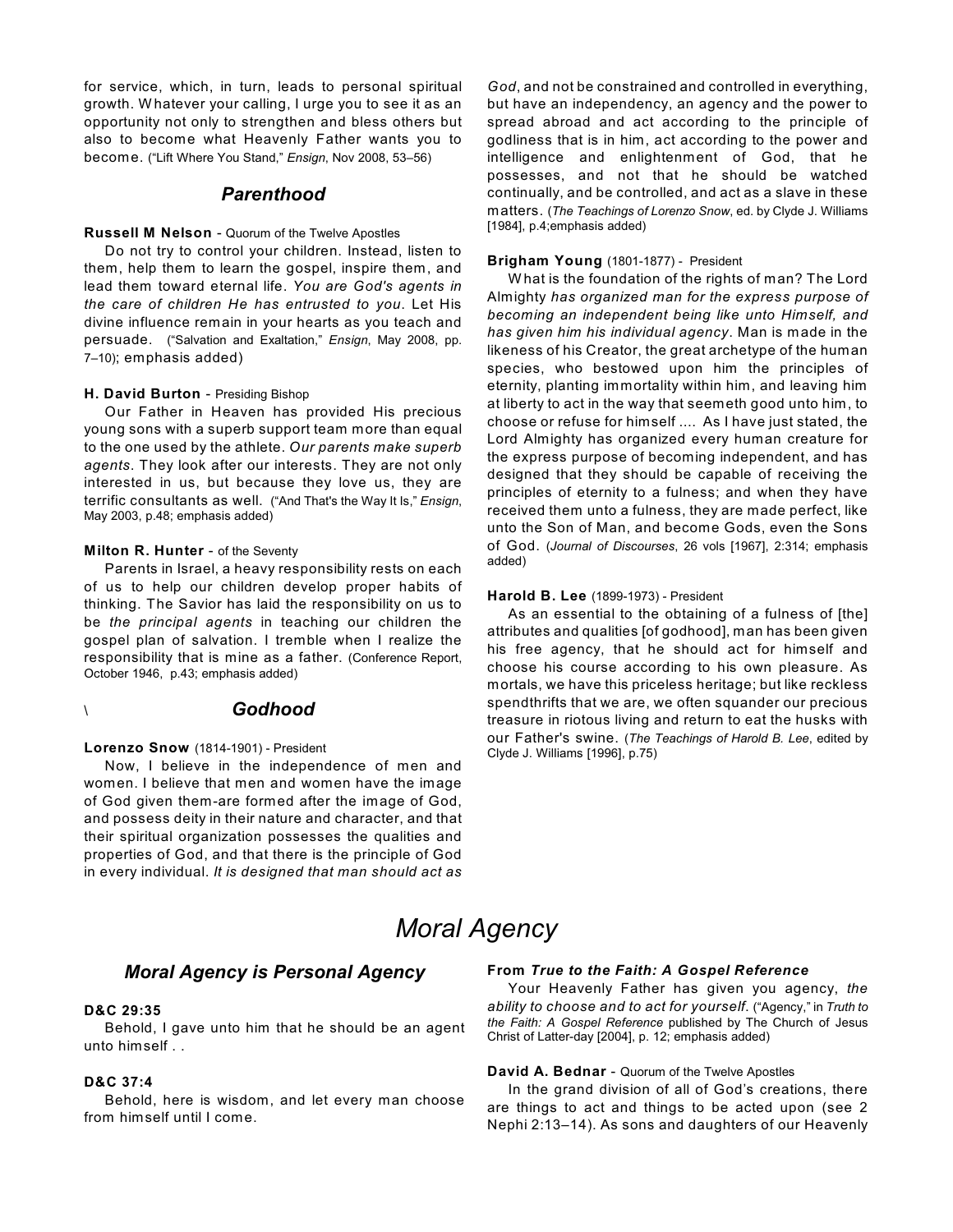Father, we have been blessed with the gift of moral agency, the capacity for independent action and choice. Endowed with agency, you and I are agents, and we primarily are to act and not just be acted upon. ("And Nothing Shall Offend Them," *Ensign*, Nov. 2006, p. 89)

In the grand division of all of God's creations, there are "things to act and things to be acted upon" (2 Nephi 2:14). As children of our Heavenly Father, we have been blessed with the gift of moral agency, the capacity and power of independent action. Endowed with agency, we are agents, and we primarily are to act and not merely be acted upon" ("Watching With All Perseverance," April 2010 General Conference)

## **L. Aldin Porter** - of the Seventy

A very important part of the plan is the right of personal choice. The Lord calls it moral agency. W e may choose as we desire, but we may not avoid the consequences of our choices. ("Our Destiny," *Ensign*, Nov. 1999, p.65)

### **Alvin R. Dyer** (1903-77) - First Presidency

The greatest gift from God unto his children is that of personal agency. (Conference Report, April 1969, p.56)

### **Wilford Woodruff** (1807-1898) - President

- For God has given to every man individual agency, and He will hold him accountable for the use of this agency. (Delivered by President Wilford Woodruff, at the General Conference, Sunday afternoon, October 6, 1889. *Collected Discourses*, 5 vols. Ed. Brian H.Stuy, Vol. 1)
- God has given unto all of his children of this dispensation, as he gave unto all of his children of previous dispensations, individual agency. This agency has always been the heritage of man under the rule and government of God. [W e] possessed it in the heaven of heavens before the world was, and the Lord maintained and defended it there against the aggression of Lucifer and those that took sides with him, to the overthrow of Lucifer and one-third part of the heavenly hosts [see Revelation 12:1-9; D&C 29:36-37; Moses 4:1-4]. By virtue of this agency you and I and all mankind are made responsible beings, responsible for the course we pursue, the lives we live, the deeds we do in the body. (*Teachings Of Presidents Of The Church: Wilford Woodruff* [2004], p.205)

### **Richard G. Scott** - Quorum of the Twelve Apostles

Obedience to the plan is a requisite for full happiness in this life and a continuation of eternal joy beyond the veil. Essential to His plan of happiness is agency–the right of personal choice. ("The Joy of Living the Great Plan of Happiness," *Ensign*, Nov. 1996, p.73)

# *Moral Agency–the Power to Do According to Our Own Will*

#### **Mosiah 2**

God "has created you from the beginning, and is

preserving you from day to day, by lending you breath, that ye may live and move and *do according to your own will*" (verse 21; emphasis added)

### **Alma 12**

31 Wherefore, he gave commandments unto men, they having first transgressed the first commandments as to things which were temporal, and becoming as Gods, knowing good from evil, *placing themselves in a state to act, or being placed in a state to act according to their wills and pleasures, whether to do evil or to do good*– (emphasis added)

#### **Joseph Fielding Smith** (1876-1972) - President

This great gift of agency, that is the privilege given to man to make his own choice, has never been revoked, and it never will be. It is an eternal principle *giving freedom of thought and action to every soul*. No person, by any decree of the Father, has ever been compelled to do good; no person has ever been forced to do evil. *Each may act for himself*. It was Satan's plan to destroy this agency and force men to do his will. There could be no satisfactory existence without this great gift. Men must have the privilege to choose even to the extent that they may rebel against the divine decrees. Of course *salvation and exaltation must come through the free will* without coercion and by individual merit in order that righteous rewards may be given and proper punishment be meted out to the transgressor. Therefore, when the great day of the Lord shall come, the wicked who have merited banishment from a righteous government will be consumed, or the privilege of continuance on the earth will be denied. (*Answers to Gospel Questions* 5 Vols. [1957-66], 2:20; emphasis added)

# *Moral Agency–A Gift From God*

#### **Moses 4**

3 Wherefore, because that Satan rebelled against me, and sought to destroy the agency of man, which I, the Lord God, had given him . . .

## **Moses 7**

32 The Lord said unto Enoch: Behold these thy brethren; they are the workmanship of mine own hands, and I gave unto them their knowledge, in the day I created them; and in the Garden of Eden, gave I unto man his agency;

#### **D&C 101**

78 That every man may act in doctrine and principle pertaining to futurity, according to the moral agency which I have given unto him, that every man may be accountable for his own sins in the day of judgment.

# *Agency–The Foundation Principle of the Eternal Plan*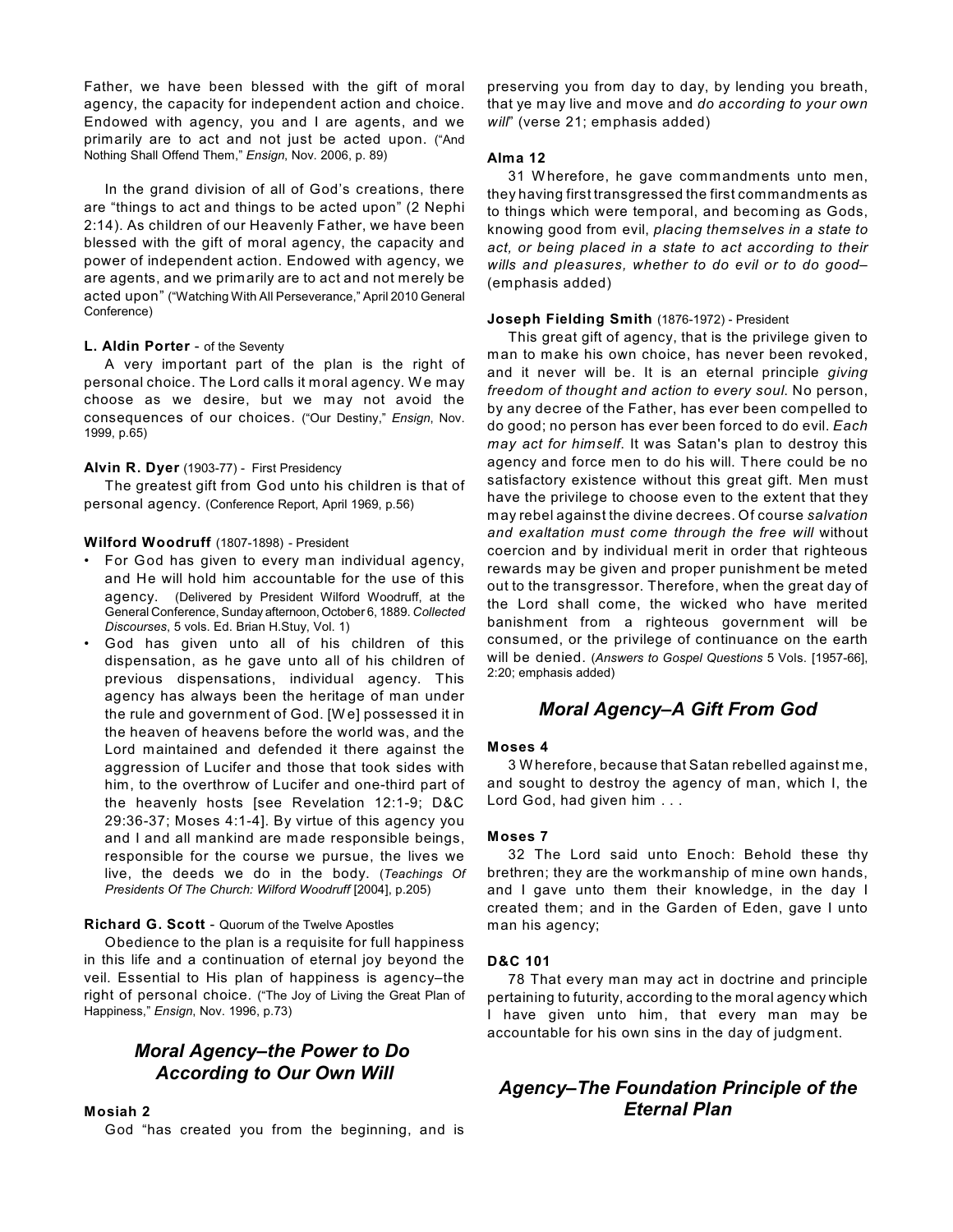### **Joseph F. Smith** (1838-1918) - President

The free agency of man is a fundamental principle which, according to the tenets of the Church, even God Himself does not suppress. (*Teachings Of Presidents Of The Church: Joseph F. Smith* [1998], p.283)

#### **Ezra Taft Benson** (1899-1994) - President

The Church of Jesus Christ of Latter-day Saints proclaims that life is eternal, that it has purpose. … [God has a] plan … for the benefit and blessing of us, His children. … Basic to [that] all-important plan is our free agency. … The right of choice … runs like a golden thread throughout the gospel … for the blessing of His children. (*The Teachings of Ezra Taft Benson* [1988], pp. 80-81.)

#### **Marion G. Romney** (1897-1988) - First Presidency

I purpose to make a few remarks about the foundation principle upon which the gospel of Jesus Christ is built, the principle of agency. (Conference Report, October 1968, p.64)

#### **J. Reuben Clark, Jr.** (1871-1961) - First Presidency

 W hen the Lord placed man upon the earth he set up certain general laws, fundamental principles, and then permitted man to develop himself within those laws and those principles. If he undertook to tell us each time what we were to do in every detail ... [it] we would virtually destroy the free agency of man, *the foundation stone upon which all of our existence is built*. (Conference Report, April 1936, p.61; emphasis added)

### **Bruce R. McConkie** (1915-1985) - Quorum of the Twelve Apostles

Agency is so fundamental a part of the great plan of creation and redemption that if it should cease, all other things would vanish away. "All truth is independent in that sphere in which God has placed it, to act for itself, as all intelligence also; otherwise there is no existence." (D. & C. 93:30.) (*Mormon Doctrine*, 2d ed. [1966], p.26)

#### **William R. Bradford** - of the Seventy

The most basic, fundamental principle of truth, that upon which the entire plan of God is founded, is free agency. As an individual you have the right to govern yourself. It is divinely given to you to think and act as you wish. It is your decision. ("The Governing Ones," *Ensign*, Nov. 1979, p.37)

## *Agency is an Eternal Principle*

#### **Brigham Young** (1801-1877) - President

The volition of the creature is free; this is a law of their existence and the Lord cannot violate his own law; were he to do that, he would cease to be God. He has placed life and death before his children, and it is for them to choose. If they choose life, they receive the blessing of life; if they choose death, they must abide the penalty. This is a law which has always existed from all eternity, and will continue to exist throughout all the eternities to come. Every intelligent being must have the power of choice, and God brings forth the results of the acts of his

creatures to promote his Kingdom and subserve his purposes in the salvation and exaltation of his children. (*Discourses of Brigham Young* [1954], p.62)

#### **From** *True to the Faith*: *A Gospel Reference*

You had the power to choose even before you were born. In the premortal Council in Heaven, Heavenly Father presented His plan, which included the principle of agency. Lucifer rebelled and "sought to destroy the agency of man" (Moses 4:3). As a result, Lucifer and all those who followed him were denied the privilege of receiving a mortal body. Your presence on the earth confirms that you exercised your agency to follow Heavenly Father's plan.

In mortality, you continue to have agency. Your use of this gift determines your happiness or misery in this life and in the life to come. You are free to choose and act, but you are not free to choose the consequences of your actions. The consequences may not be immediate, but they will always follow. Choices of good and righteousness lead to happiness, peace, and eternal life, while choices of sin and evil eventually lead to heartache and misery. ("Agency," in *Truth to the Faith: A Gospel Reference* published by The Church of Jesus Christ of Latter-day [2004], p. 12)

#### **Howard W. Hunter** (1907-1995) - President

There are, of course, those who, in bitterness and disbelief, have rejected the idea of an independent spirit in man that is capable of free will and choice and true liberty.

W e declare a bright and glorious view of God and man to all who will hear, a view revealed in and illuminated by the restored light of the gospel of Jesus Christ. W e testify of God's loving goodness and of his eternal respect for each of us, for us as individual children of God and for what each of us may become.

As our prophet leader, President Ezra Taft Benson has declared, "The Church of Jesus Christ of Latter-day Saints proclaims that life is eternal, that it has purpose. … [God has a] plan … for the benefit and blessing of us, His children. …

"Basic to [that] all-important plan is our free agency. …

"The right of choice … runs like a golden thread throughout the gospel … for the blessing of His children." (*The Teachings of Ezra Taft Benson*, Salt Lake City: Bookcraft, 1988, pp. 80–81.)

Part of our reassurance about the free, noble, and progressing spirit of man comes from the glorious realization that we all existed and had our identities, and our agency, long before we came to this world. To some that will be a new thought, but the Bible teaches clearly just such an eternal view of life, a life stretching back before this world was and stretching forward into the eternities ahead.

God said to Jeremiah, "Before I formed thee in the belly I knew thee; and before thou camest forth out of the womb I sanctified thee, and I ordained thee a prophet unto the nations." (Jer. 1:5.) At another time God reminded Job that "all the sons of God shouted for joy" (Job 38:7) before there was yet any man or woman on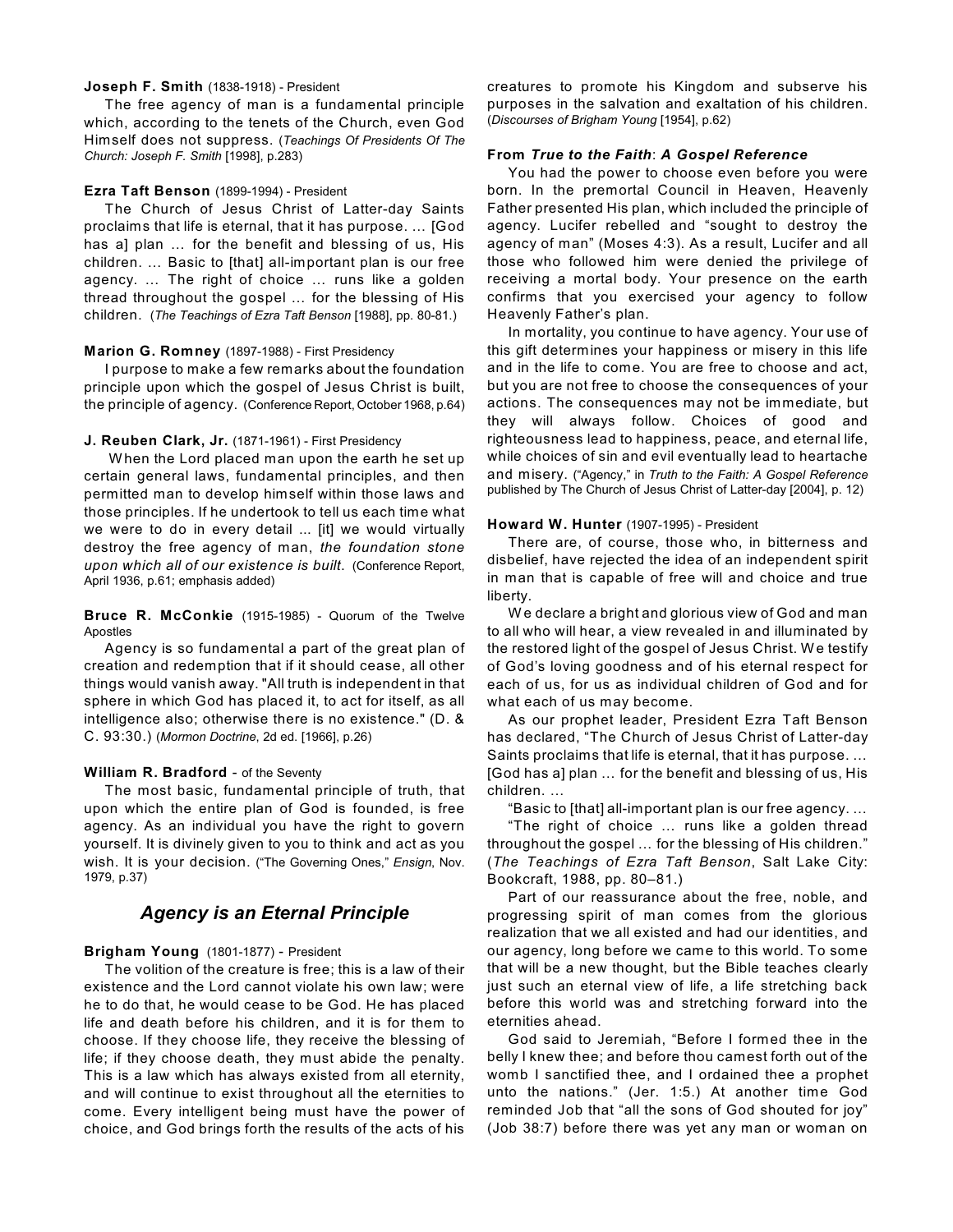the earth God was creating. The Apostle Paul taught that God the Father chose us "before the foundation of the world." (Eph. 1:4.)

Where and when did all of this happen? Well, it happened long before man's mortal birth. It happened in a great premortal existence where we developed our identities and increased our spiritual capabilities by exercising our agency and making important choices. We developed our intelligence and learned to love the truth, and we prepared to come to earth to continue our progress.

Our Father in Heaven wanted our growth to continue in mortality and to be enhanced by our freedom to choose and learn. He also wanted us to exercise our faith and our will, especially with a new physical body to master and control. But we know from both ancient and modern revelation that Satan wished to deny us our independence and agency in that now-forgotten moment long ago, even as he wishes to deny them this very hour. Indeed, Satan violently opposed the freedom of choice offered by the Father, so violently that John in the Revelation described "war in heaven" (Rev. 12:7) over the matter. Satan would have coerced us, and he would have robbed us of that most precious of gifts if he could: our freedom to choose a divine future and the exaltation we all hope to obtain.

Through Christ and his valiant defense of our Father's plan, the course of agency and eternal aspirations prevailed. In that crucial, premortal setting, a major milestone was passed, a monumental victory was won. As a result, we would be allowed to continue to pursue what President David O. McKay once described as the "eternal principle of progress." Later Christ himself would come to earth, President McKay noted, "to perfect society by perfecting the individual, and only by the exercising of Free Agency can the individual even approach perfection." (In Conference Report, Apr. 1940, p. 118). ("The Golden Thread of Choice," *Ensign*, Nov. 1989, p. 18)

#### **Russell M. Nelson** - Quorum of the Twelve Apostles

Principles of agency pertain on both sides of the veil. There, in postmortal realms, personal choice and accountability will be of paramount importance. ("The Spirit of Elijah," *Ensign*, Nov. 1994, p. 84).

# *Agency Is Not the Ultimate Goal – It Is a Means to an End!*

### **Dallin H. Oaks** - Quorum of the Twelve Apostles

My next example in this message on weightier matters is the role of choice, or agency.

Few concepts have more potential to mislead us than the idea that choice, or agency, is an ultimate goal. For Latter-day Saints, this potential confusion is partly a product of the fact that moral agency—the right to choose—is a fundamental condition of mortal life. W ithout this precious gift of God, the purpose of mortal life could not be realized. To secure our agency in mortality we fought a mighty contest the book of Revelation calls a "war in heaven." This premortal contest ended with the devil and his angels being cast out of heaven and being denied the opportunity of having a body in mortal life (see Rev. 12:7-9).

But our war to secure agency was won. The test in this postwar mortal estate is not to secure choice but to use it—to choose good instead of evil so that we can achieve our eternal goals. In mortality, choice is a method, not a goal*.*

Of course, mortals must still resolve many questions concerning what restrictions or consequences should be placed upon choices. But those questions come under the heading of freedom, not agency. Many do not understand that important fact. W e are responsible to use our agency in a world of choices. It will not do to pretend that our agency has been taken away when we are not free to exercise it without unwelcome consequences.

Because choice is a method, choices can be exercised either way on any matter, and our choices can serve any goal. Therefore, those who consider freedom of choice as a goal can easily slip into the position of trying to justify any choice that is made. "Choice" can even become a slogan to justify one particular choice. For example, today one who says "I am pro-choice" is clearly understood as opposing any legal restrictions upon a woman''s choice to abort a fetus.

More than 30 years ago, as a young law professor, I published one of the earliest articles on the legal consequences of abortion. Since that time I have been a knowledgeable observer of the national debate and the unfortunate Supreme Court decisions on the so-called "right to abortion." I have been fascinated with how cleverly those who sought and now defend legalized abortion on demand have moved the issue away from a debate on the moral, ethical, and medical pros and cons of legal restrictions on abortion and focused the debate on the slogan or issue of choice. The slogan or sound bite "pro-choice" has had an almost magical effect in justifying abortion and in neutralizing opposition to it.

Pro-choice slogans have been particularly seductive to Latter-day Saints because we know that moral agency, which can be described as the power of choice, is a fundamental necessity in the gospel plan. All Latter-day Saints are pro-choice according to that theological definition. But being pro-choice on the need for moral agency does not end the matter for us. Choice is a method, not the ultimate goal. We are accountable for our choices, and only righteous choices will move us toward our eternal goals*.*

In this effort, Latter-day Saints follow the teachings of the prophets. On this subject our prophetic guidance is clear. The Lord commanded, "Thou shalt not … kill, nor do anything like unto it" (D&C 59:6). The Church opposes elective abortion for personal or social convenience. Our members are taught that, subject only to some very rare exceptions, they must not submit to, perform, encourage, pay for, or arrange for an abortion. That direction tells us what we need to do on the weightier matters of the law, the choices that will move us toward eternal life.

In today's world we are not true to our teachings if we are merely pro-choice. W e must stand up for the *right*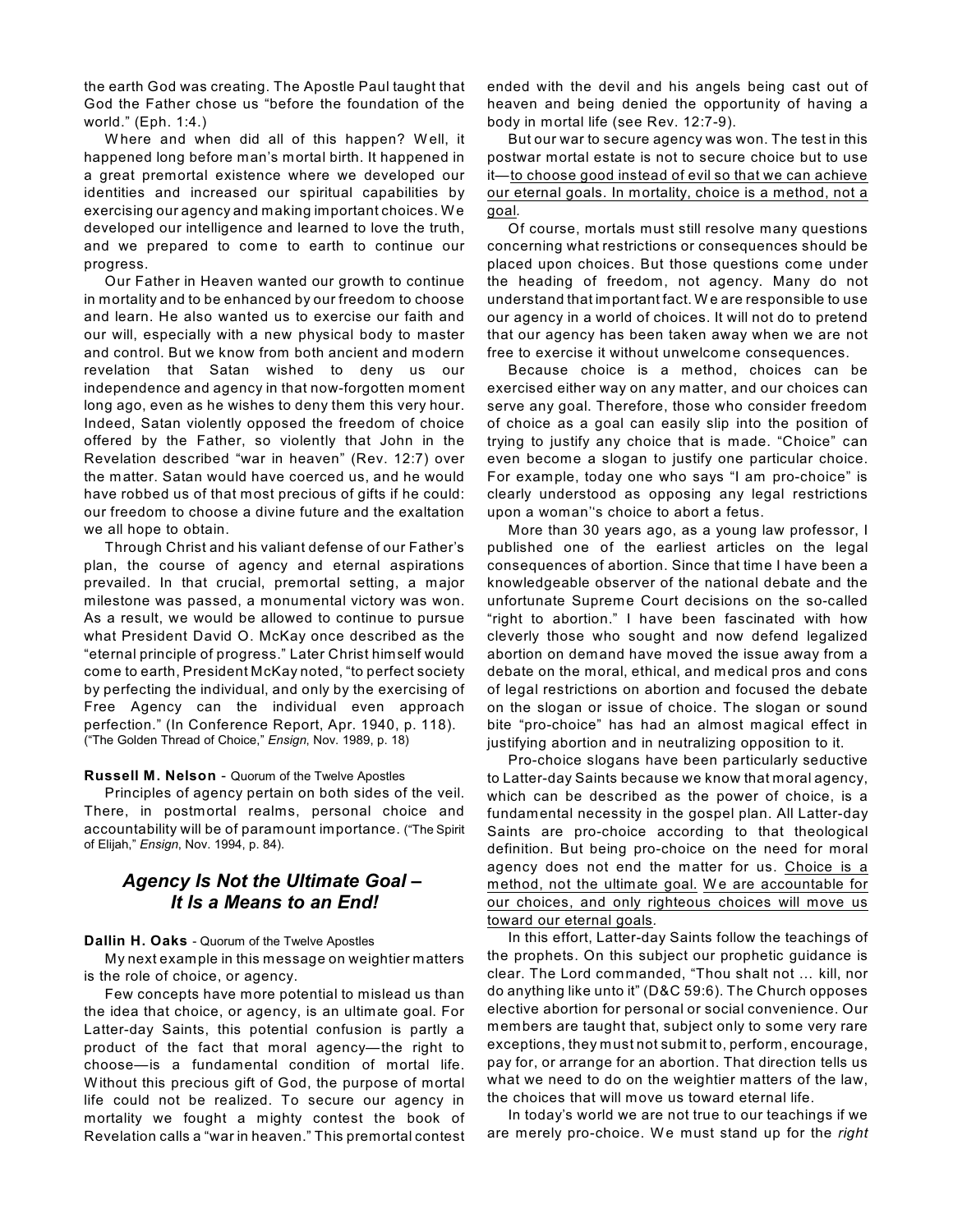choice. Those who persist in refusing to think beyond slogans and sound bites like pro-choice wander from the goals they pretend to espouse and wind up giving their support to results they might not support if those results were presented without disguise.

For example, consider the uses some have made of the possible exceptions to our firm teachings against abortion. Our leaders have taught that the only possible exceptions are when the pregnancy resulted from rape or incest, or when a competent physician has determined that the life or health of the mother is in serious jeopardy or that the fetus has severe defects that will not allow the baby to survive beyond birth. But even these exceptions do not justify abortion automatically. Because abortion is a most serious matter, we are counseled that it should be considered only after the persons responsible have consulted with their bishops and received divine confirmation through prayer.

Some Latter-day Saints say they deplore abortion, but they give these exceptional circumstances as a basis for their pro-choice position that the law should allow abortion on demand in all circumstances. Such persons should face the reality that the circumstances described in these three exceptions are extremely rare. For example, conception by incest or rape—the circumstance most commonly cited by those who use exceptions to argue for abortion on demand—is involved in only a tiny minority of abortions. More than 95 percent of the millions of abortions performed each year extinguish the life of a fetus conceived by consensual relations. Thus the effect in over 95 percent of abortions is not to vindicate choice but to avoid its consequences. Using arguments of "choice" to try to justify altering the consequences of choice is a classic case of omitting what the Savior called "the weightier matters of the law."

A prominent basis for the secular or philosophical arguments for abortion on demand is the argument that a woman should have control over her own body. Not long ago I received a letter from a thoughtful Latter-day Saint outside the United States who analyzed that argument in secular terms. Since his analysis reaches the same conclusion I have urged on religious grounds, I quote it here for the benefit of those most subject to persuasion on this basis:

"Every woman has, within the limits of nature, the right to choose what will or will not happen to her body. Every woman has, at the same time, the responsibility for the way she uses her body. If by her choice she behaves in such a way that a human fetus is conceived, she has not only the right *to* but also the responsibility *for* that fetus. If it is an unwanted pregnancy, she is not justified in ending it with the claim that it interferes with her right to choose. She herself chose what would happen to her body by risking pregnancy. She had her choice. If she has no better reason, her conscience should tell her that abortion would be a highly irresponsible choice.

"W hat constitutes a good reason? Since a human fetus has intrinsic and infinite human value, the only good reason for an abortion would be the violation or deprivation of or the threat to the woman's right to choose

what will or will not happen to her body. Social, educational, financial, and personal considerations alone do not outweigh the value of the life that is in the fetus. These considerations by themselves may properly lead to the decision to place the baby for adoption after its birth, but not to end its existence in utero.

"The woman's right to choose what will or will not happen to her body is obviously violated by rape or incest. W hen conception results in such a case, the woman has the moral as well as the legal right to an abortion because the condition of pregnancy is the result of someone else's irresponsibility, not hers. She does not have to take responsibility for it. To force her by law to carry the fetus to term would be a further violation of her right. She also has the right to refuse an abortion. This would give her the right to the fetus and also the responsibility for it. She could later relinquish this right and this responsibility through the process of placing the baby for adoption after it is born. W hichever way is a responsible choice."

The man who wrote those words also applied the same reasoning to the other exceptions allowed by our doctrine—life of the mother and a baby that will not survive birth.

I conclude this discussion of choice with two more short points.

If we say we are anti-abortion in our personal life but pro-choice in public policy, we are saying that we will not use our influence to establish public policies that encourage righteous choices on matters God's servants have defined as serious sins. I urge Latter-day Saints who have taken that position to ask themselves which other grievous sins should be decriminalized or smiled on by the law due to this theory that persons should not be hampered in their choices. Should we decriminalize or lighten the legal consequences of child abuse? of cruelty to animals? of pollution? of fraud? of fathers who choose to abandon their families for greater freedom or convenience?

Similarly, some reach the pro-choice position by saying we should not legislate morality. Those who take this position should realize that the law of crimes legislates nothing but morality. Should we repeal all laws with a moral basis so that our government will not punish any choices some persons consider immoral? Such an action would wipe out virtually all of the laws against crimes. ("Weightier Matters," *Ensign*, Jan. 2001, pp. 13ff; underlining added)

# *The Free Exercise of Agency– The Purpose of Mortality*

#### **Wilford Woodruff** (1807-1898) - President

The Lord Almighty never created a world like this and peopled it for six thousand years, as He has done, without having some motive in view. That motive was, that we might come here and exercise our agency. The probation we are called upon to pass through is intended to elevate us so that we can dwell in the presence of God our Father. And that eternal variety of character which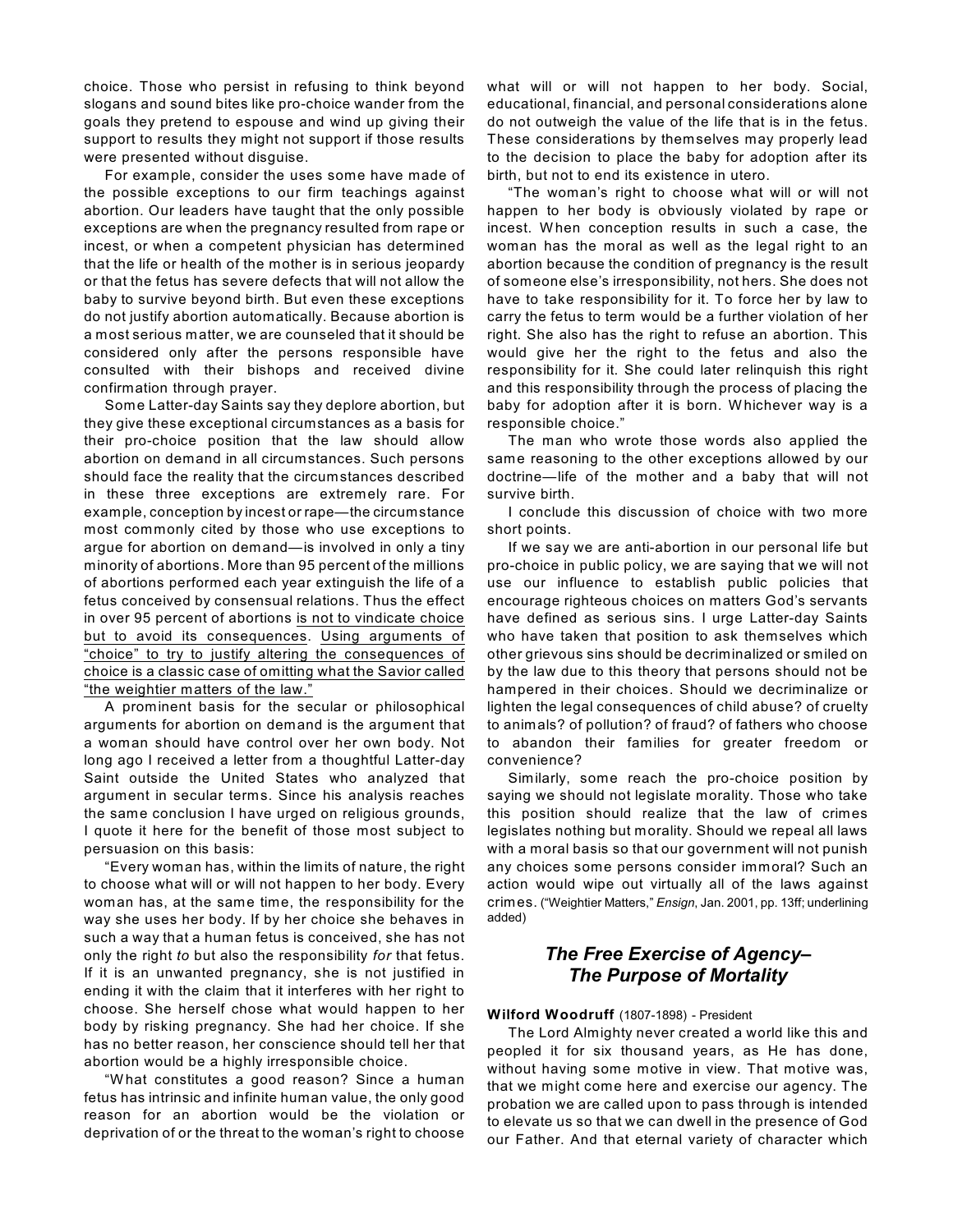existed in the heavens among the spirits–from God upon his throne down to Lucifer the son of the morning–exists here upon the earth. That variety will remain upon the earth in the creations of God, and for what I know, throughout the endless ages of eternity. Men will occupy different glories and positions according to their lives–according to the law they keep the flesh. (*The Discourses of Wilford Woodruff* [1946], p.8)

# *One of the Purposes of Earth Life is to Test Our Agency*

### **Gordon B. Hinckley** (1910-2008) - President

We were born into this life under a divine plan. We are here to test our worthiness, acting in the agency which God has given to us. ("The Great Things Which God Has Revealed," *Ensign*, May 2005, pp. 80ff)

#### **Marion G. Romney** (1897-1988) - First Presidency

[T]he whole gospel of Jesus Christ presupposes man's untrammeled exercise of free agency. Man is in the earth to be tested. The issue as to whether he succeeds or fails will be determined by how he uses his agency. His whole future, through all eternity, is at stake. (Conference Report, April 1966, p. 98)

#### **Russell M. Nelson** - Quorum of the Twelve Apostles

W hy are you here on planet earth? One of the most important reasons is to receive a mortal body. Another is to be tested–to experience mortality–to determine what you will do with life's challenging opportunities. Those opportunities require you to make choices, and choices depend on agency. A major reason for your mortal existence, therefore, is to test how you will exercise your agency. (See 2 Ne. 2:15, 25.) ("Choices," *Ensign*, Nov. 1990, p. 20)

#### **D. Todd Chirstofferson** - Quorum of the Twelve Apostles

A consistent effort will educate and refine our desires so that in time our desires will become aligned with the Father''s. But we should expect to be tested. The gift of agency is intended to give us experience. W e "taste the bitter, that [we] may know to prize the good" (Moses 6:55). And Jesus, "though he were a Son, yet learned he obedience by the things which he suffered" (Hebrews 5:8).

Joseph Smith was told to expect some severe opposition despite making good choices. Said the Lord, "Know thou, my son, that all these things shall give thee experience, and shall be for thy good" (D&C 122:7). W e are in a mortal experience because we cannot become as God without that experience. W e must prove to Him and to ourselves that we can consistently make the right choices and then stick to those choices, come what may.

Some think that they should be spared from any adversity if they keep God's commandments, but it is "in the furnace of affliction" (Isaiah 48:10; 1 Nephi 20:10) that we are chosen. The Lord's promise is not to spare us the conflict but to preserve and console us in our afflictions and to consecrate them for our gain (see 2 Nephi 2:2; 4:19–26; Jacob 3:1).

Exercising agency in a setting that sometimes includes opposition and hardship is what makes life more than a simple multiple-choice test. God is interested in what we are becoming as a result of our choices. He is not satisfied if our exercise of moral agency is simply a robotic effort at keeping some rules. Our Savior wants us to become something, not just do some things. He is endeavoring to make us independently strong—more able to act for ourselves than perhaps those of any prior generation. We must be righteous, even when He withdraws His Spirit, or, as President Brigham Young said, even "in the dark."

Using our agency to choose God's will, and not slackening even when the going gets hard, will not make us God''s puppet; it will make us like Him. God gave us agency, and Jesus showed us how to use it so that we could eventually learn what They know, do what They do, and become what They are.

Remember that with His gift of moral agency, our Heavenly Father has graciously provided us help to exercise that agency in a way that will yield precious, positive fruit in our life here and hereafter. Among other resources, we have the scriptures that contain the fulness of the gospel of Jesus Christ, mentors and parents who love us, the voice of prophets and apostles living among us, the covenants and ordinances of the priesthood and the temple, the gift of the Holy Ghost, prayer, and the Church. May we draw upon these resources constantly to guide our choices, always doing those things that please God. (From "Moral Agency," *Ensign*, Jun 2009, pp. 46–53)

#### **Delbert L. Stapley** (1896-1978)- Quorum of he Twelve Apostles

As sons and daughters of our Heavenly Father, we have this gift of free agency to use in our mortal lives. We must be tried, tested, and proved to see if we will choose the right and do all things whatsoever the Lord our God shall command us. As spirit children of God, we have built-in powers of conscience sufficient to develop our free agency in right choices and to acquire qualities of goodness, humility, and integrity of purpose. ("Using Our Free Agency," *Ensign*, May 1975, p.21)

#### **Wolfgang H. Paul** - of the Seventy

W hen the Lord taught Abraham about the eternal nature of spirits and that he was chosen before he was born, He explained to Abraham one of the important purposes for coming to this earth by saying, "And we will prove them herewith, to see if they will do all things whatsoever the Lord their God shall command them." [Abr. 3:25] *Thus, our agency makes our life on this earth a test period*. If we did not have this wonderful gift of agency, we would not be able to show our Father in Heaven whether we will do all that He commanded us. ("The Gift of Agency," *Ensign*, May 2006, 34–35; emphasis added)

### **F. Enzio Busche** - of the Seventy

In the message of the Restoration, we learn that during our mortal life our agency is tested through the inseparable connection of our spirit with the elements of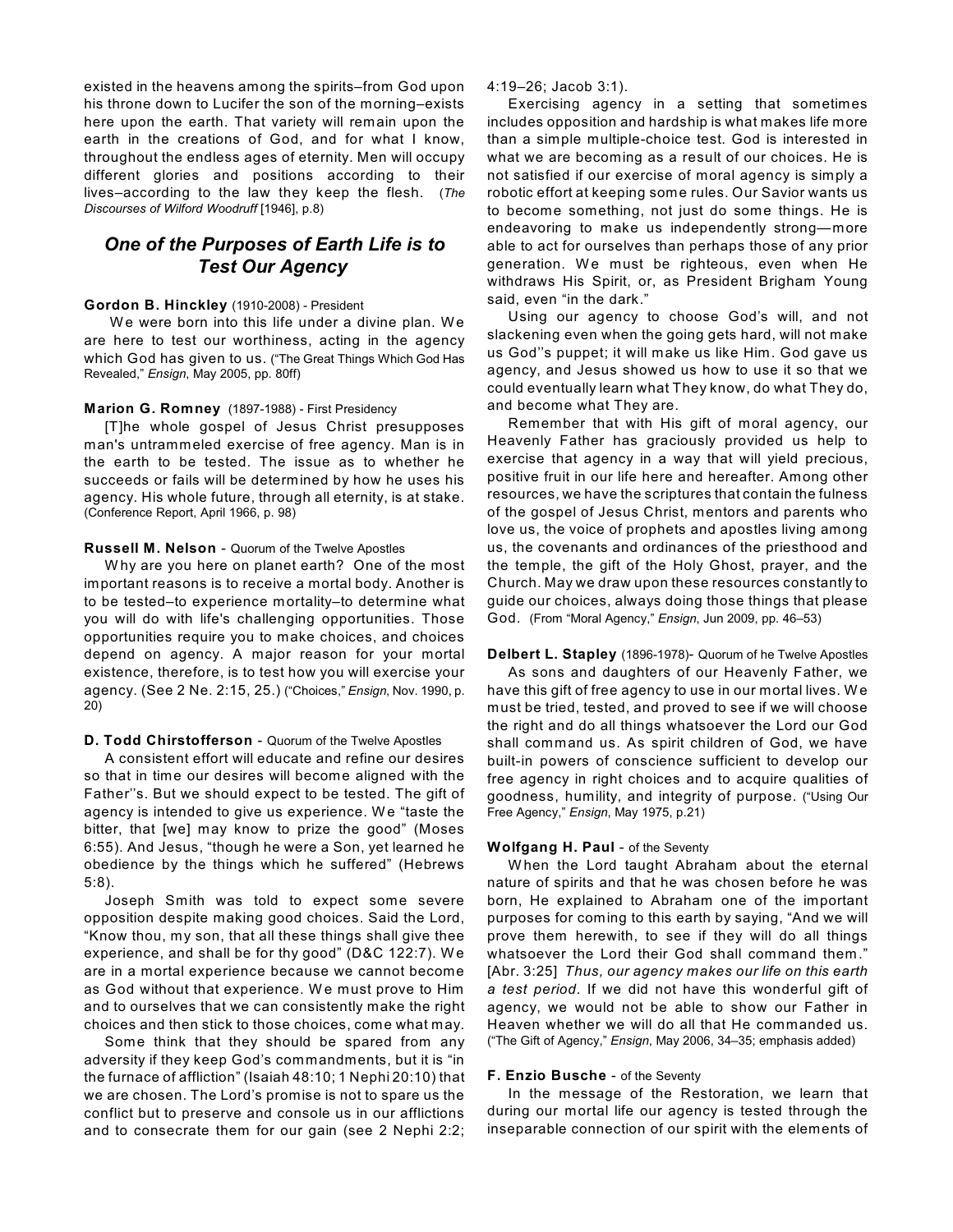this earth, "the flesh," or the "natural man" (see D&C 88:15). By this revelation we not only understand the cause of mankind's misery, but we also receive the keys and power that enable us to end this misery once and for all. As our mind is opened through our study of the plan of salvation, each of us comes to see that our life means that the "real me," or "the spiritual child of God," created in innocence and beauty, is engaged in a fight for life or death with the elements of the earth, the "flesh," which, in its present unredeemed state, is enticed and influenced by the enemy of God.

From the revelations of the Book of Mormon, we know that this enemy fights with all fury and cunningness to make all men miserable like unto himself (see 2 Ne. 2:27). It is Jesus Christ who, through His light, is searching and finding each individual child of God who is yearning and fighting for righteousness and truth and who is crying for help. Without Christ, this war within us is lost. W ithout Christ's plan of redemption and His atoning sacrifice, we all would have been lost. We knew that before we came to this earth, and we can sense it again, when through the Light of Christ our minds are quickened with understanding (see D&C 88:11).

The issue is *truth,* my dear brothers and sisters, and the only way to find *truth* is through uncompromising selfeducation toward self-honesty to see the original "real me," the child of God, in its innocence and potential in contrast to the influence from the other part of me, "the flesh," with its selfish desires and foolishness. Only in that state of pure honesty are we able to see truth in its complete dimension. Honesty may not be everything, but everything is *nothing* without honesty. In its final state, honesty is a gift of the Spirit through which the true disciples of Christ feel the force to bear testimony of the truth in such a powerful way that it penetrates the very core of our existence. ...

This war is a war that has to be fought by all of Heavenly Father''s children, whether they know about it or not. But without a keen knowledge of the plan of salvation, and without the influence of the divine Light of Christ to bring us awareness, this war is being fought subconsciously, and therefore its battlefronts are not even known to us, and we have no chance to win. W ars in the inner self that are fought subconsciously, with unknown battlefronts, lead to defeats which also hurt us subconsciously. These defeats are reflected in our conscious life as expressions of misery, such as a lack of self-confidence, lack of happiness and joy, lack of faith and testimony, or as overreactions of our subconscious self, which we see then as pride, arrogance, or in other forms of misbehavior—even as acts of cruelty and indecency.

No! There is no salvation without Christ, and Christ cannot be with us unless we pay the price of the constant fight for self-honesty.

One of the great tragedies we see in our lives is that the adversary, through the influences of our "flesh," can cheat us into establishing images of truth or perceptions of truth. Our brain, the great computer where all the facts of life''s memories are held together, can also be

programmed by the "flesh," with its self-centered ideas to deceive the spiritual self. W ithout the constant striving through prayer and contemplation to reach the ends of self-awareness and honesty, our so-called intellect can, therefore, based on look-alike truths, play many games of reason, to impress, to get gain, to intimidate, or even to manipulate truth with the vain results of deceit. ("Truth Is the Issue," *Ensign*, Nov 1993, p. 24)

# *The Fall of Adam Activated Moral Agency During Earth Life*

### **Alma 12:31**

W herefore, he gave commandments unto men, they having first transgressed the first commandments as to things which were temporal, and becoming as Gods, knowing good from evil, placing themselves in a state to act, or being placed in a state to act according to their wills and pleasures, whether to do evil or to do good--

### **Russell M. Nelson** - Quorum of the Twelve Apostles

Other blessings came to us through the Fall. It activated two closely coupled additional gifts from God, nearly as precious as life itself-agency and accountability. W e became "free to choose liberty and eternal life … or to choose captivity and death" (2 Ne. 2:27). Freedom of choice cannot be exercised without accountability for choices made. ("Constancy Amid Change," *Ensign*, Nov. 1993, p. 33).

# *Moral Agency Given to All Mankind*

#### **Joseph F. Smith** (1838-1918) - President

There are many blessings, however, which are common to the human family, which all enjoy, without regard to their moral status or religious convictions. God has given to all men an agency, and has granted to us the privilege to serve Him or serve Him not, to do that which is right or that which is wrong, and this privilege is given to all men irrespective of creed, color or condition. The wealthy have this agency, the poor have this agency, and no man is deprived by any power of God from exercising it in the fullest and in the freest manner. This agency has been given to all. This is a blessing that God has bestowed upon the world of mankind, upon all His children alike. But He will hold us strictly to an account for the use that we make of this agency... (*Journal of Discourses*, 26 vols. [1967], 24:176)

# *All God's Children Have the "Right" of Agency*

#### **Dictionary Definitions of "Rights"**

*Merriam-Webster's Collegiate Dictionary*, 11 ed. – Something to which one has just claim. Something that one may properly claim as due.

*Webster's Collegiate Dictionary* – That to which one has a just claim; any power or privilege vested in a person by the law, custom, etc.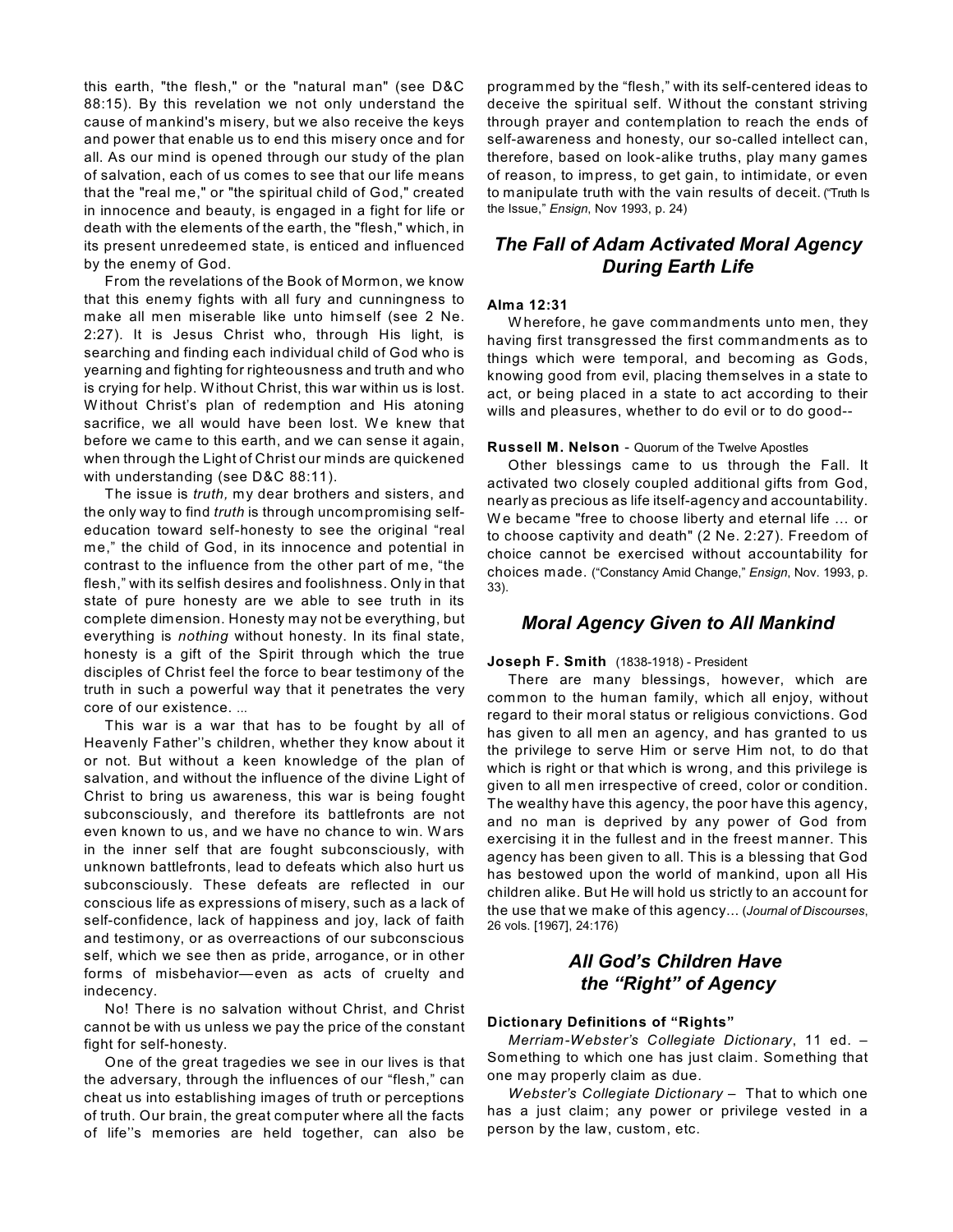### **Brigham Young** (1801-1877) - President

My independence is sacred to me – it is a portion of that same Diety that rules in the heavens. There is not a being upon the face of the earth who is made in the image of God, who stands erect and is organized as God is, that would be deprived of the free exercise of his agency so far as he does not infringe upon other's rights, save by good advice and a good example. (*Discourses of Brigham Young* [1954], p.62)

### **Wilford Woodruff** (1807-1898) - President

W ith regard to the rights of the human family, I wish to say that God has given unto all of his children of this dispensation, as he gave unto all of his children of previous dispensations, individual agency. This agency has always been the heritage of man under the rule and government of God. He possessed it in the heaven of heavens before the world was, and the Lord maintained and defended it there against the aggression of Lucifer and those that took sides with him, to the overthrow of Lucifer and one-third part of the heavenly hosts. By virtue of this agency you and I and all mankind are made responsible beings, responsible for the course we pursue, the lives we live, the deeds we do in the body. (*The Discourses of Wilford Woodruff* [1946], pp.8-9)

# *Elements of Moral of Agency*

#### **Bruce R. McConkie** - Quorum of the Twelve Apostles

Four great principles must be in force if there is to be agency:

1. Laws must exist, laws ordained by an Omnipotent power, laws which can be obeyed or disobeyed;

2. Opposites must exist–good and evil, virtue and vice, right and wrong–that is, there must be an opposition, one force pulling one way and another pulling the other.

3. A knowledge of good and evil must be had by those who are to enjoy the agency, that is, they must know the difference between the opposites; and

4. An unfettered power of choice must prevail. (*Mormon Doctrine* 2<sup>nd</sup> Ed. [1966], p. 26)

#### **D. Todd Chirstofferson** - Quorum of the Twelve Apostles

W hat, then, are the elements of moral agency? To me there are three.

First, there must be alternatives among which to choose. Lehi spoke of opposites, or "opposition" –righteousness and its opposite, wickedness; holiness versus misery; good versus bad. W ithout opposites, Lehi said, "All things must needs be a compound in one; … no life neither death, nor corruption nor incorruption, happiness nor misery, neither sense nor insensibility" (2 Nephi 2:11).

He further explained that for these opposites or alternatives to exist, there must be law. Law provides us the options. It is by the operation of laws that things happen. By using or obeying a law, one can bring about a particular result–and by disobedience, the opposite result. W ithout law there could be no God, for He would be powerless to cause anything to happen (see 2 Nephi 2:13). W ithout law, neither He nor we would be able to predict or choose a particular outcome by a given action. Our existence and the creation around us are convincing evidence that God, the Creator, exists and that our mortal world consists of "both things to act and things to be acted upon" (2 Nephi 2:14)–or, in other words, choices.

Second, for us to have agency, we must not only have alternatives, but we must also know what they are. If we are unaware of the choices available, the existence of those choices is meaningless to us. Lehi called this being "enticed by the one or the other" (2 Nephi 2:16). He recalled the situation of Adam and Eve in the Garden of Eden when they were presented with a choice,"even the forbidden fruit in opposition to the tree of life; the one being sweet and the other bitter" (2 Nephi 2:15). Adam and Eve's choice, of course, brought about the Fall, which brought with it a knowledge of good and evil, opening to their understanding a multitude of new choices. Had they remained in Eden, "they would have remained in a state of innocence, having no joy, for they knew no misery; doing no good, for they knew no sin" (2 Nephi 2:23). But with the Fall, both they and we gain sufficient knowledge and understanding to be enticed by good and evil–we attain a state of accountability and can recognize the alternatives before us.

The beauty of the gospel of Jesus Christ is that it pours knowledge into our souls and shows things in their true light. W ith that enhanced perspective, we can discern more clearly the choices before us and their consequences. W e can, therefore, make more intelligent use of our agency. Many of God's children fall into unanticipated traps and unhappiness because they either lack or ignore gospel light. They are unaware of their options or are confused about the outcomes of their choices. Ignorance effectively limits their agency.

Third is the next element of agency: the freedom to make choices (see 2 Nephi 10:23). This freedom to act for ourselves in choosing among alternatives is often referred to in the scriptures as agency itself. For this freedom we are indebted to God. It is His gift to us (see Moses 4:3).

"The Lord said unto Enoch: Behold these thy brethren; they are the workmanship of mine own hands, and I gave unto them their knowledge, in the day I created them; and in the Garden of Eden, gave I unto man his agency" (Moses 7:32).

King Benjamin reminded us that in addition to giving us the freedom to choose, God makes it possible for us to use the gift because He "is preserving you from day to day, by lending you breath, that ye may live and move and do according to your own will, and even supporting you from one moment to another" (Mosiah 2:21).

Freedom of choice is the freedom to obey or disobey existing laws–not the freedom to alter their consequences. Law, as mentioned earlier, exists as a foundational element of moral agency with fixed outcomes that do not vary according to our opinions or preferences. Elder Dallin H. Oaks of the Quorum of the Twelve Apostles observed, "We are responsible to use our agency in a world of choices. It will not do to pretend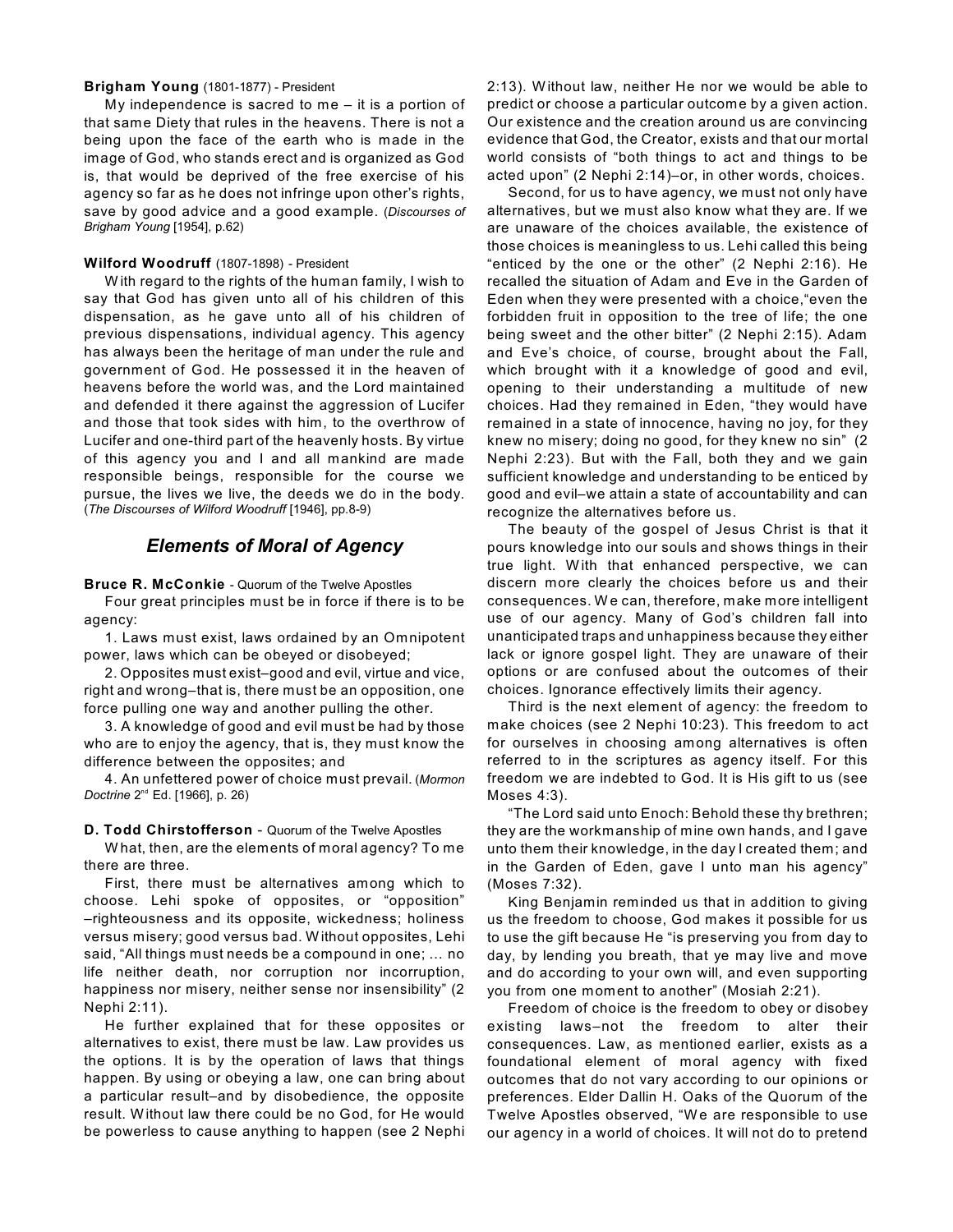that our agency has been taken away when we are not free to exercise it without unwelcome consequences." [Dallin H. Oaks, "W eightier Matters," in *Brigham Young University 1998*–*99 Speeches* (1999), 148] (From "Moral Agency," *Ensign*, Jun 2009, pp. 46–53)

#### **Harold B. Lee** (1899-1973) - President

But, you ask, why does God, if He truly loves his children, permit Satan to tempt us and thereby jeopardize our chances to gain the best experiences in mortality and return to enjoy eternal life in His presence? The answer is given by a great prophet-teacher: "Wherefore, the Lord God gave unto man that he should act for himself. W herefore, man could not act for himself save it should be that he was enticed by the one [which is evil] or the other [which is good]." (2 Nephi 2:16.) Think about that for a moment. If there were no opposition to good, would there be any chance to exercise your agency or right to choose? To deny you that privilege would be to deny you the opportunity to grow in knowledge, experience, and power. God has given laws with penalties affixed so that man might be made afraid of sin and be guided into paths of truth and duty. (See Alma 42:20.) (*Stand Ye In Holy Places* [1974], p.219)

# *Agency Given to Choose and Act On Good or Evil Choices*

#### **Gordon B. Hinckley** (1910-2008) - President

Mankind has been given agency to choose between right and wrong. ("Reverence and Morality," *Ensign*, May 1987, 47)

### **M. Russell Ballard** - Quorum of the Twelve Apostles

W e tend to think of agency as a personal matter. If we ask someone to define "moral agency," the answer will probably be something like this: "Moral agency means I am free to make choices for myself." Often overlooked is the fact that choices have consequences; we forget also that agency offers the same privilege of choice to others. At times we will be affected adversely by the way other people choose to exercise their agency. Our Heavenly Father feels so strongly about protecting our agency that he allows his children to exercise it, either for good or for evil. ("Answers to Life's Questions," *Ensign*, May 1995, p.22)

#### **Boyd K. Packer** - Quorum of the Twelve Apostles

W e want our children and their children to know that the choice of life is not between fame and obscurity, nor is the choice between wealth and poverty. The choice is between good and evil, and that is a very different matter indeed. ("The Choice," *Ensign*, Nov. 1980, p. 21)

#### **Joseph B. Wirthlin** - Quorum of the Twelve Apostles

The Father's plan gave us our agency to choose right or wrong, good or evil so we can learn, develop, and progress. ("Deep Roots," *Ensign*, Nov. 1994, p. 75)

#### **David B. Haight** - Quorum of the Twelve Apostles

W e have our agency to choose right from wrong, good from evil. But just because evil exists does not mean that we must partake of it. You cannot do wrong and feel right. ("A Time for Preparation," *Ensign*, Nov. 1991, p. 37)

#### **Dallin H. Oaks** - Quorum of the Twelve Apostles

W hen I say *free agency* I refer to what the scripture calls agency, which means an exercise of the will, the power to choose. ("Free Agency and Freedom," in The Book of Mormon: Second Nephi, The Doctrinal Structure [Eds. Monte S. Nyman and Charles D. Tate, Jr. Religious Studies Center, BYU, Provo Utah, 1989] p. 1)

#### **Howard W. Hunter** (1907-1995) - President

Today, I would like to address both groups, members of our church as well as others, about one of the most important tenets of our faith and one of the most precious of God's gifts to mankind. It is our freedom, our agency, our inalienable and divine right to choose what we will believe and what we will not believe, and to choose what we want to be and what we want to do. I wish to speak of our responsibility and our opportunity to choose God, and the good, and eternal life; or to select evil, the destructive, and that which leads to painful misery and despair. ("The Golden Thread of Choice," *Ensign*, Nov. 1989, p. 17)

#### **Neal A. Maxwell** (1926-2004) - Quorum of the Twelve Apostles

The vital revelations about the agency of man–our freedom to choose–inevitably disclose the perfect generosity and justice of God. ("Free to Choose," in *Moving in His Majesty& Power* [ 2004], pp. 1-2)

### **Dallin H. Oaks** Quorum of the Twelve Apostles

God has given us agency—the power to choose between good (the path of life) and evil (the path of spiritual death and destruction.("Same-Gender Attraction," *Ensign*, Oct. 1995, p. 8)

# *Good and Evil Is Determined By God* **Not** *Man*

### **Richard G. Scott** - Quorum of the Twelve Apostles

Please understand, no one has the privilege to choose what is right. God reserved that prerogative to Himself. ("Healing Your Damaged Life," *Ensign*, Nov. 1992, p. 61)

#### **Spencer W. Kimball** (1895-1985) - President

You probably think you have found a new freedom: to think wholly for yourself, to make wholly your own determinations, to criticize and decide for yourself what is right and wrong. That was decided eternities ago. Right and wrong are not to be determined by you or me. Those elements were decided for us before our birth. W e have the free agency to do the right or do the wrong, but who are we to alter those changeless things? W e can scoff at sacred things, express our own little opinions, but remember that millions of men and women with keener minds than ours, with more erudite training than yours and mine, have said things and done things more startling, more ugly, more skeptical than you or I could think of. Millions have gone down the path you are entering. They have all come to grief or will ultimately.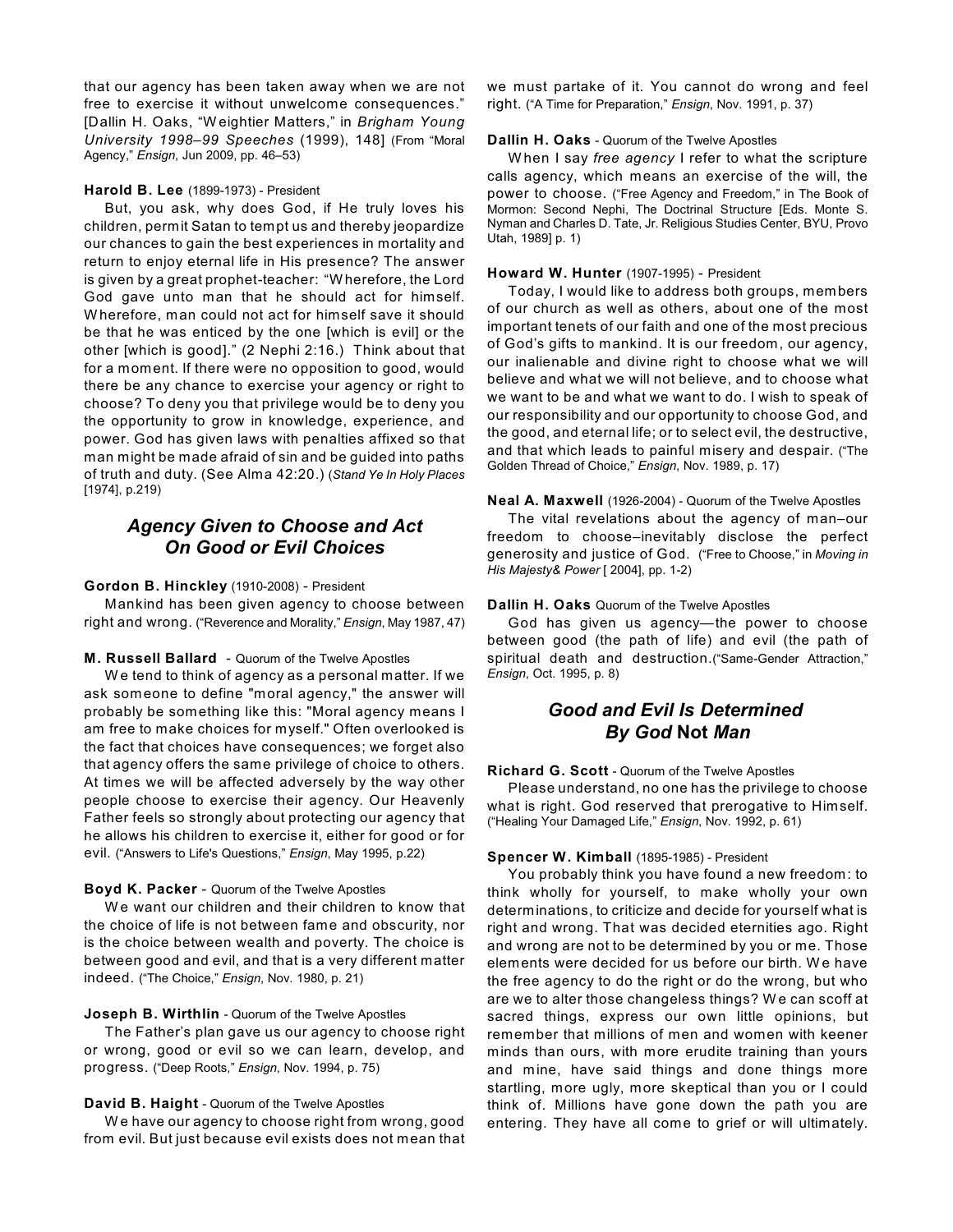Shall the violin say to Tony Stradivarius, "You did not make me"? Shall the created thing question the creator? (*The Teachings of Spencer W. Kimball* [1982], p.160)

# *Do Not Confuse Agency With the "Right" to Do Wrong*

### **Joseph Fielding Smith** (1876-1972) - President

I have heard people say, and members of the Church too, "I have a right to do as I please." My answer is: No, you do not. You haven't any right at all to do just as you please. There is only one right that you have, and that is to do just what I read to you: keep the commandments of Jesus Christ. He has a perfect right to tell us so. W e have no right to refuse. I do not care who the man is; I do not care where he lives, or what he is--when the gospel of Jesus Christ is presented to him, he has no right to refuse to receive it. He has the privilege. He is not compelled to receive it, because our Father in heaven has given to everyone of us in the Church and out, the gift of free agency. That free agency gives us the privilege to accept and be loyal to our Lord's commandments, but it has never given us the right to reject them. Every man who rejects the commandments of our Father in heaven is rebellious. (*Conference Report*, April 1967, pp.120-121)

# *Our Choices Can Never Be Independent of Good or Evil Influences*

### **Henry B. Eyring** - First Presidency

Korihor was arguing, as men and women have falsely argued from the beginning of time, that to take counsel from the servants of God is to surrender God-given rights of independence. But the argument is false because it misrepresents reality. W hen we reject the counsel which comes from God, we do not choose to be independent of outside influence. We choose another influence. We reject the protection of a perfectly loving, all-powerful, all-knowing Father in Heaven, whose whole purpose, as that of His Beloved Son, is to give us eternal life, to give us all that He has, and to bring us home again in families to the arms of His love. In rejecting His counsel, we choose the influence of another power, whose purpose is to make us miserable and whose motive is hatred. We have moral agency as a gift of God. Rather than the right to choose to be free of influence, it is the inalienable right to submit ourselves to whichever of those powers we choose. ("Finding Safety in Counsel," *Ensign*, May 1997, p. 25)

# *Agency Is Not a Power Designed to Get What You Want*

### **Richard G. Scott** - Quorum of the Twelve Apostles

Your agency, the right to make choices, is not given so that you can get what you want. This divine gift is provided so that you will choose what your Father in Heaven wants for you. That way He can lead you to become all that He intends you to be (see D&C

58:26–32). That path leads to glorious joy and happiness. ("Finding Joy in Life," *Ensign*, May 1996, p. 25)

# *Be Very Careful About Surrendering Agency*

### **Neal A. Maxwell**

Yes, we mortals are still free to choose. Yes, a war was even fought in heaven to preserve our moral agency. Yet down here, the great gift of agency is often surrendered without so much as a mild whimper! ("The Seventh Commandment: A Shield," *Ensign*, Nov. 2001, p.78)

# *Every Choice Brings Consequences*

### **D&C 93**

30 All truth is independent in that sphere in which God has placed it, to act for itself, as all intelligence also; otherwise there is no existence.

31 Behold, here is the agency of man, and here is the condemnation of man; because that which was from the beginning is plainly manifest unto them, and they receive not the light.

32 And every man whose spirit receiveth not the light is under condemnation.

#### **Gordon B. Hinckley** (1910-2008) - President

I repeat, each of us has a choice between right and wrong. But with that choice there inevitably will follow consequences. ("Reverence and Morality," *Ensign*, May 1987, p. 47)

### **Boyd K. Packer** - Quorum of the Twelve Apostles

In mortality men are free to choose, and each choice begets a consequence. ("Atonement, Agency, Accountability," *Ensign*, May 1988, p.71)

### **Russell M. Nelson** - Quorum of the Twelve Apostles

Often, however, agency is misunderstood. W hile we are free to choose, once we have made those choices, we are tied to the consequences of those choices. ("Addiction or Freedom," *Ensign*, Nov. 1988, p.6)

#### **Richard G. Scott** - Quorum of the Twelve Apostles

Our agency does allow us to choose among alternate paths, but then we are bound to the consequence God has decreed. ("Healing Your Damaged Life," *Ensign*, Nov. 1992, p. 61)

# *We Are Free to Make Choices But Not Free to Choose the Consequence of Those Choices*

### **Robert D. Hales** - Quorum of the Twelve Apostles

You have to have agency to choose between good and evil. So we say, "I understand I'm free to do what I want. I''m my own person. I have agency." It's true that we are free to make our own choices, but we''re not free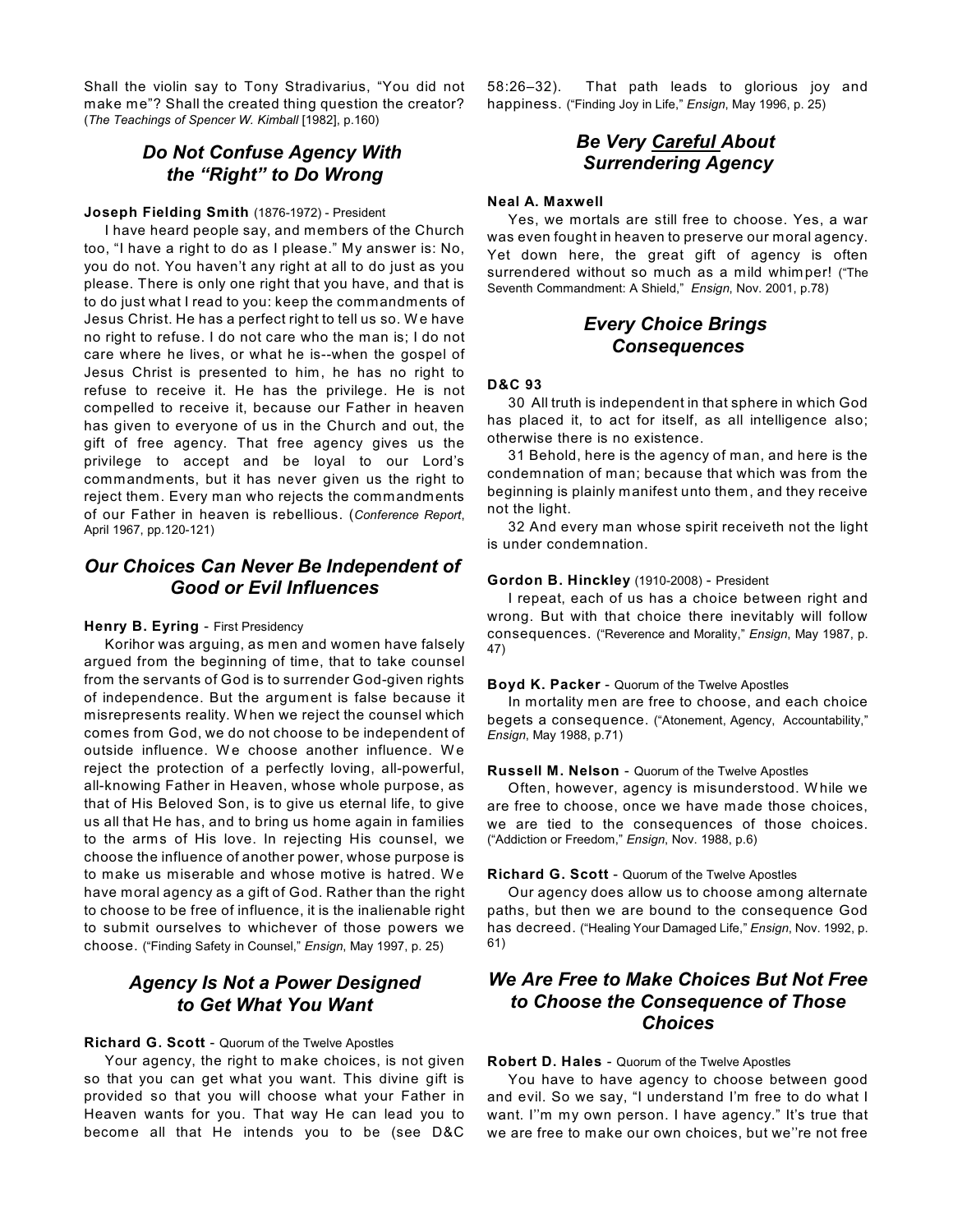to choose the consequences of those choices. Once you understand that, you begin to understand that there is a great price to be paid for agency. Those people who think agency means "I can do whatever I want whenever I want" do not understand. They may be able to do what they want, but they can't choose the consequences. ("Integrity and Values: A Discussion with Elder Robert D. Hales," *Ensign*, Apr 2005, pp. 46–49)

### **Joseph B. Wirthlin** (Quorum of the Twelve Apostles)

The Lord has given you the gift of agency (see Moses 7:32) and instructed you sufficiently to know good from evil (see 2 Ne. 2:5). You are free to choose (see 2 Ne. 2:27) and are permitted to act (see 2 Ne. 10:23; Hel. 14:30), but you are not free to choose the consequences. W ith absolute certainty, choices of good and right lead to happiness and peace, while choices of sin and evil eventually lead to unhappiness, sorrow, and misery. ("Running Your Marathon," *Ensign*, Nov. 1989, p. 75)

### **Richard G. Scott** (Quorum of the Twelve Apostles)

Yes, moral agency allows you to choose what you will, but you cannot control the outcome of those choices. Unlike the false creations of man, our Father in Heaven determines the consequences of your choices. Obedience will yhield happiness, while ciolation of His commandments will not. ("How To Live Well Amid Increasing Evil," Ensign, May 2004, pp. 100-103)

# *God, Not Man, Determines Consequences of Choices and Actions*

### **Brigham Young** (1801-1877) - President

- Our Father controls the results of our acts at his own pleasure, and we cannot prevent it. Man can produce and control his own acts, but he has no control over their results. God causes even the wrath of man to praise him, to redound to his glory and the salvation of his children. (*Discourses of Brigham Young* [1954], p.63)
- He has given them the privilege of choosing for themselves, whether it be good or evil; but the results of our choice is still in his hand. All his children have the right of making a path for themselves of walking to the right or to the left, or telling the truth or that which is not true. This right God has given to all people who dwell on the earth, and they can legislate and act as they please; but God holds them in his hands, and he will bring forth the results of his glory, and for the benefit of those who love and serve him, and he will make the wrath of men to praise him. All of us are in the hands of that God. (*Discourses of Brigham Young* [1954], p.62)

### **Richard G. Scott** - Quorum of the Twelve Apostles

• Yes, moral agency allows you to choose what you will, but you cannot control the outcome of those choices. Unlike the false creations of man, our Father in Heaven determines the consequences of your choices. ("How to Live Well amid Increasing Evil," *Ensign*, May 2004, p.100)

[O]ur Eternal Father defined truth and established what is right and wrong before the creation of this earth. He also fixed the consequences of obedience and disobedience to those truths. He defended our right to choose our path in life so that we would grow, develop, and be happy, but *we do not have the right to choose the consequences of our acts*. ... Please understand, no one has the privilege to choose what is right. God reserved that prerogative to Himself. Our agency does allow us to choose among alternate paths, but then we are bound to the consequence God has decreed. Later, if we don't like where the path takes us, the only out is through repentance. ("Healing Your Damaged Life," *Ensign*, Nov. 1992, p. 61; emphasis original)

# *We Are Not Free to Alter Consequences*

### **Ezra Taft Benson** (1899-1994) - President

We are free to choose, but we are not free to alter the consequences of those choices. (*Teachings of Ezra Taft Benson* [1988], p.382]

# *Not Free to Escape Consequences of Exercised Agency*

### **Spencer W. Kimball** (1895-1985) - President

- Of course we can choose; the free agency is ours, but we cannot escape the consequences of our choice. (*The Teachings of Spencer W. Kimball* [1982], p.195)
- Men have free agency, as the Lord has made clear. They may do right or wrong but they cannot escape the responsibility of answering for their errors if they are normal individuals. (*The Teachings of Spencer W. Kimball* [1982], p.159)

### **Russell M. Nelson** - Quorum of the Twelve Apostles

- Often, however, agency is misunderstood. W hile we are free to choose, once we have made those choices, we are tied to the consequences of those choices. ("Addiction or Freedom," *Ensign*, Nov. 1988, p. 7)
- We are free to think. We are free to plan. And then we are free to do. But once an action has been taken, we are never free from its consequences. ... To clarify this concept, we can learn from the astronaut. Any time during the selection process, planning, and preparation, he is free to withdraw. But once the powerful rocket fuel is ignited, he is no longer free to choose. Now he is bound by the consequences of his choice. Even if difficulties develop and he might wish otherwise, the choice made was sealed by action. ("Reverence for Life," *Ensign*, May 1985, 13)

### **Boyd K. Packer** - Quorum of the Twelve Apostles

Life is meant to be a test to see if we will keep the commandments of God. (See 2 Ne. 2:5.) W e are free to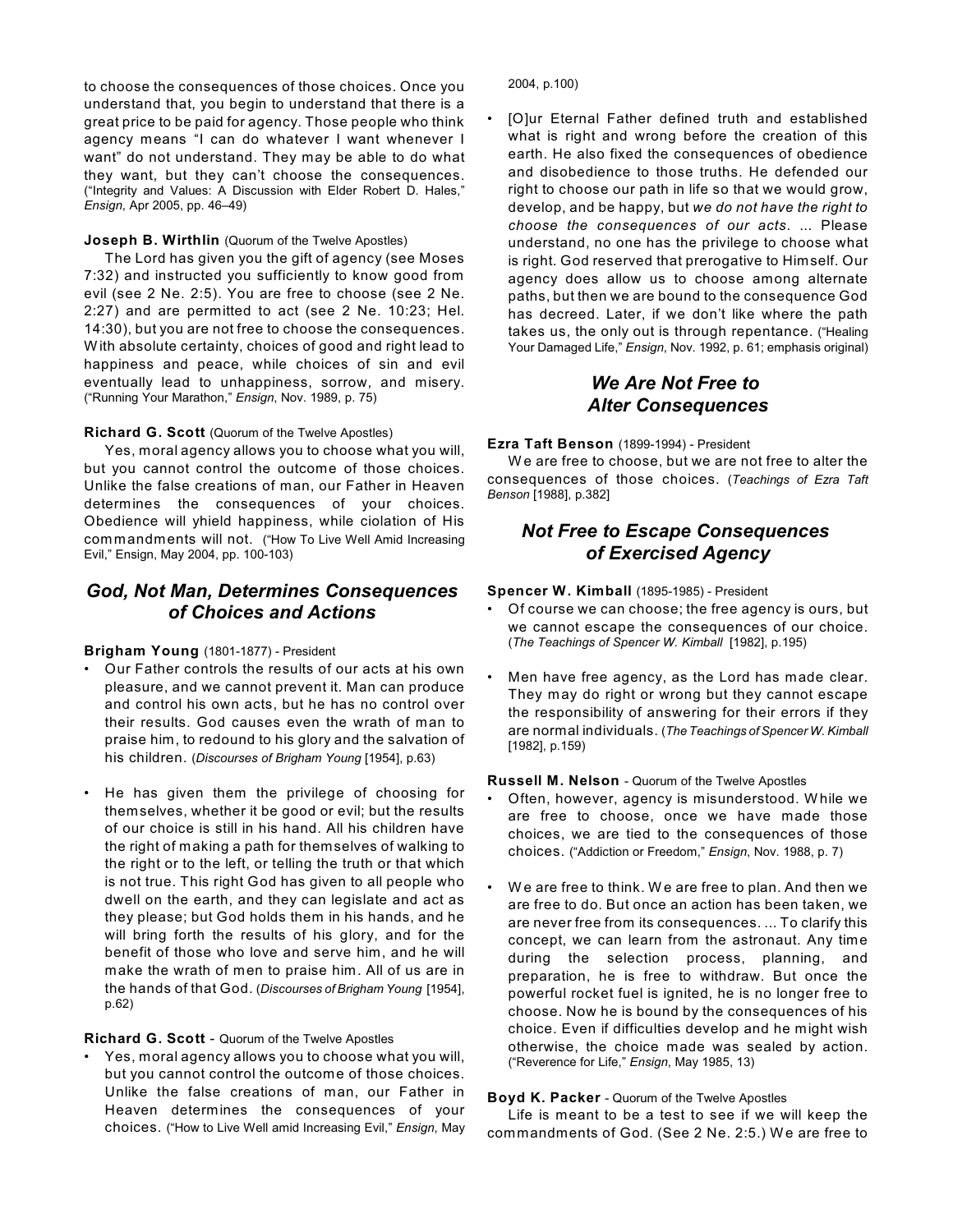obey or to ignore the spirit and the letter of the law. But the agency granted to man is a moral agency. (See D&C 101:78.) W e are not free to break our covenants and escape the consequences. ("Covenants," *Ensign*, Nov. 1990, p. 84)

**Neal A. Maxwell** (1926-2004) - Quorum of the Twelve Apostles

There is always at least one victim of iniquity. Yes, I am free to choose, but I can neither be immune from the consequences of my wrong choices nor avoid accountability. ("Free to Choose," in *Moving in His Majesty& Power* [2004], pp. 1-2)

# *Consequences to Agency Reach Even to Our Desires*

#### **Dallin H. Oaks** - Quorum of the Twelve Apostles

God's law can assign consequences solely on the basis of our innermost thoughts and desires. There is no uncertainty in the administration of this law. As Ammon taught King Lamoni, God "looketh down upon all the children of men; and he knows all the thoughts and intents of the heart; for by his hand were they all created from the beginning." (Alma 18:32.)

Similarly, Paul warned the Hebrews that God "is a discerner of the thoughts and intents of the heart," and "all things are naked and opened unto the eyes of him." (Heb. 4:12–13.)

In other words, God judges us not only for our acts, but also for the desires of our hearts. He has said so again and again. This is a challenging reality, but it is not surprising. Agency and accountability are eternal principles. W e exercise our free agency not only by what we do, but also by what we decide, or will, or desire. Restrictions on freedom can deprive us of the power to do, but no one can deprive us of the power to will or desire. Accountability must therefore reach and attach consequences to the desires of our hearts. ("The Desires of Our Hearts," *Ensign*, June 1986, pp. 64-65)

# *The Secret of Solving Problems Requires Understanding the Interaction of Agency and Truth*

### **Richard G. Scott** - Quorum of the Twelve Apostles

The secret to solve problems in your life will be found in understanding and using the eternally beneficial interaction of your *agency* and [God's] *truth*.

The Master said: "He that keepeth [the] commandments receiveth truth and light. …

"*Light and truth forsake that evil one*, …

"*And that wicked one cometh and taketh away light and truth, through disobedience, from the children of men.*" (D&C 93:28, 37, 39; emphasis added.)

He also declared, "Every man may act in doctrine and principle, … according to the *moral agency* which I have given unto him, that every man may be accountable … in the day of judgment" (D&C 101:78; italics added).

These scriptures teach how to overcome the effects

of wrong choices, whether they be lying, stealing, gambling, addiction to alcohol or drugs, immorality, inflicting abuse, or anything like it. Simply stated, one must use his *agency to obey truth*.

W hen others give you advice, have you ever said, "I just don't believe the way you do. Those are your standards and your principles. I have my own"? Please understand that no one can change truth. Rationalization, overpowering self-interest, all of the arguments of men, anger, or self-will cannot change truth. Satan knows that, so he tries to create an atmosphere where one unwittingly begins to feel that he can not only choose what to do, but can determine what is right to do. Satan strives to persuade us to live outside truth by rationalizing our actions as *the right of choice*.

But our Eternal Father defined truth and established what is right and wrong before the creation of this earth. He also fixed the consequences of obedience and disobedience to those truths. He defended our right to choose our path in life so that we would grow, develop, and be happy, but *we do not have the right to choose the consequences of our acts*. Those who willfully, consistently disobey His commandments will inevitably learn that truth. Joseph Smith was inspired to record, "W hen we obtain any blessing from God, it is by obedience to that law upon which it is predicated." (D&C 130:21.)

Please understand, no one has the privilege to choose what is right. God reserved that prerogative to Himself. Our agency does allow us to choose among alternate paths, but then we are bound to the consequence God has decreed. Later, if we don't like where the path takes us, the only out is through repentance. ("Healing Your Damaged Life," *Ensign*, Nov. 1992, p. 61; emphasis original)

# *Accountability an Important Part of Moral Agency*

### **D&C 101:78**

That every man may act in doctrine and principle pertaining to futurity, according to the moral agency which I have given unto him, that every man may be accountable for his own sins in the day of judgment.

#### **Russell M. Nelson** - Quorum of the Twelve Apostles

You cannot exercise agency and escape accountability and responsibility for each choice. ("Personal Priesthood Responsibility," *Ensign*, Nov. 2003, p.44)

#### **D. Todd Christofferson** - Quorum of the Twelve Apostles

W hen we use the term *moral agency,* we are appropriately emphasizing the accountability that is an essential part of the divine gift of agency. We are moral beings and agents unto ourselves, free to choose but also responsible for our choices. ("Moral Agency," *Ensign*, Jun 2009, p. 46)

#### **James E. Faust** (1920-2007) - First Presidency

• We have the agency to make choices, but ultimately we will be accountable for each choice we make.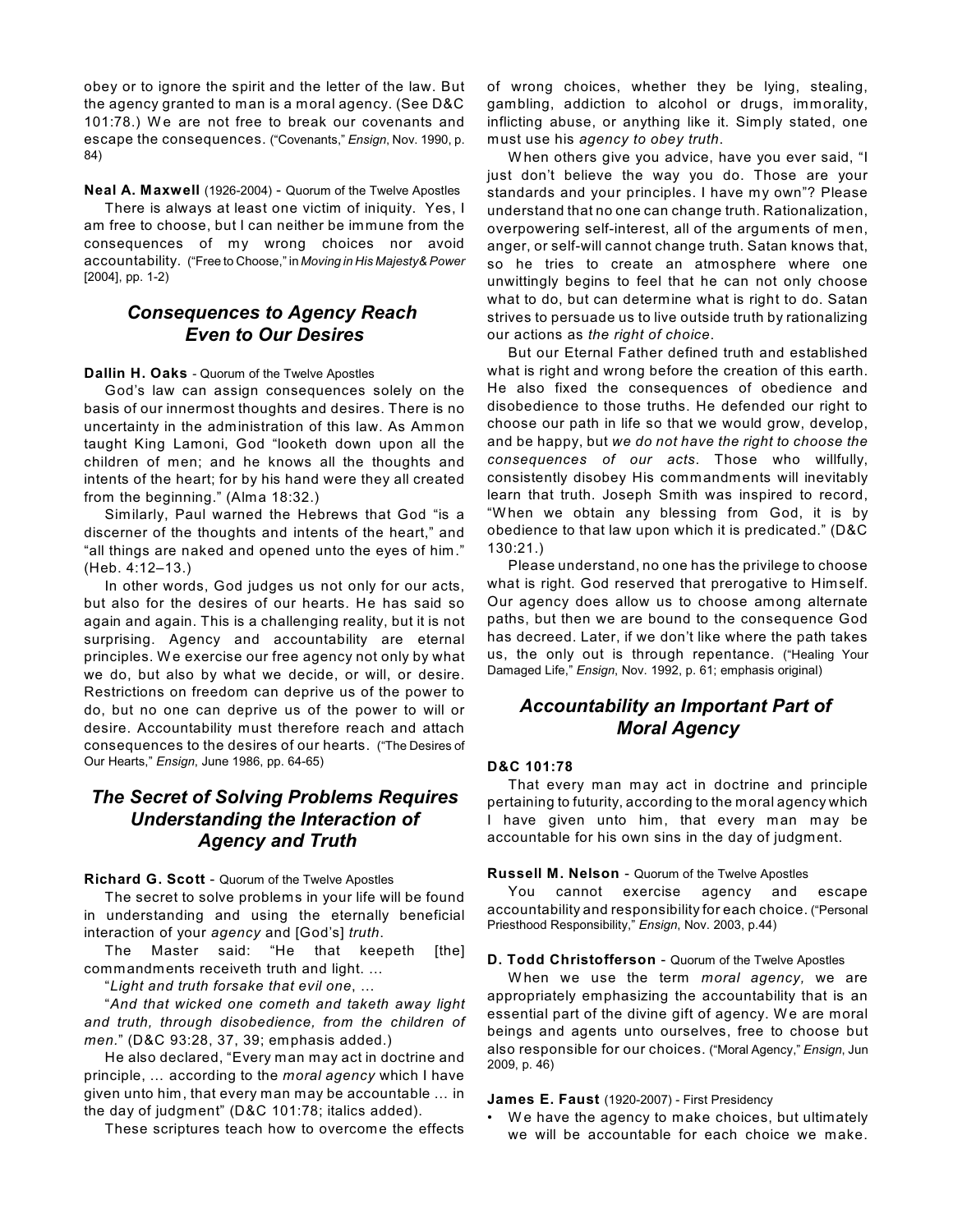(Honesty–A Moral Compass," *Ensign*, Nov. 1996, p 41)

We are all accountable for our actions. My experience as a lawyer taught me that those who follow a life of crime frequently blame their father or mother or society when they are imprisoned. Yet they willfully chose to act "contrary to the nature of God" and consequently are "in a state contrary to the nature of happiness." Some of them even claim, "The devil made me do it!" The truth in that statement is that the devil entices us to do evil. The falsehood is because we have agency. The devil can't make us do anything we choose not to do. ("Message to My Grandsons," Ensign, May 2007, pp. 54-56)

## **Russell M. Nelson** - Quorum of the Twelve Apostles

You cannot exercise agency and escape accountability and responsibility for each choice. ("Personal Priesthood Responsibility," *Ensign*, Nov. 2003, p.44)

# *God Will Not Tamper With Man's Agency*

**Boyd K. Packer** - Quorum of the Twelve Apostles

But the decision, the action, must begin with the individual. The Lord will not tamper with our agency. (*The Holy Temple* [1980], p. 236)

#### **David O. McKay** (1873-1970) - President

Men may choose the right or they may choose the wrong; they may walk in darkness or they may walk in the light; and, mind you, God has not left his children without the light. He has given them in the various dispensations of the world the light of the gospel wherein they could walk and not stumble, wherein they could find that peace and happiness which he desires, as a loving Father, his children should enjoy, but the Lord does not take from them their free agency. (*Gospel Ideals* [1953], p.301)

# *We Must Exercise Faith in Order to Properly Use Agency*

### **Russell M. Nelson** - Quorum of the Twelve Apostles

The proper exercise of moral agency requires faith. Faith in the Lord Jesus Christ is the first principle of the gospel. (See A of F 1:4.) Because of Him, you have your agency. He must be the very foundation of your faith, and the testing of that faith is a fundamental reason for your freedom to choose.

You are free to develop and exercise faith in God and in His divine Son, faith in His word, faith in His Church, faith in His servants, and faith in His commandments. ...

Cultivation of that faith will entitle you to the companionship of the Holy Ghost, who will help you make wise decisions. (See 2 Ne. 2:27-28; D&C 14:8.)

Many may profess a measure of faith in God, but without sincere repentance, faith cannot be fully operative. This concept was made known to the Nephites:

"Many of them as are brought to the knowledge of the

truth, … and are led to believe the holy scriptures, … which leadeth them to faith on the Lord, and unto repentance, which faith and repentance bringeth a change of heart unto them." (Hel. 15:7.)

Faith, repentance, and obedience will qualify you for sublime gifts of justice and mercy, which are bestowed upon those worthy of the blessings of the Atonement. (See Alma 34:16-17.)

Yes, every test, every trial, every challenge and hardship you endure is an opportunity to further develop your faith. (See D&C 63:11; D&C 101:4.)

Faith can be fortified through prayer. Prayer is the powerful key to making decisions, not only concerning your physical body, but concerning all other important aspects of your life. Humbly seek the Lord in prayer with a sincere heart and real intent, and He will help you. (See Alma 33:23; Moro. 7:9; Moro. 10:4; D&C 9:7-9.)

Remember that faith and prayer alone are seldom sufficient. Personal effort is usually necessary to accomplish your heart's desire. "Faith, if it hath not works, is dead, being alone." (James 2:17; see also James 2:18, 20, 26; Alma 26:22.) ("Choices," *Ensign*, Nov.1990, p.73)

# *We Must Give God the One Thing He Will Not Take From Us – Our Agency*

### **Boyd K. Packer** - Quorum of the Twelve Apostles

Now, my young friends, I would like to make reference to another experience, one I think of often but one I seldom talk about. I shall not mention it in detail; I only want to refer to it. It happened many years ago when I was perhaps not quite as young as you are now, and it had to do with my decision to follow that guide.

I knew what agency was and knew how important it was to be individual and to be independent, to be free. I somehow knew there was one thing the Lord would never take from me, and that was my free agency. I would not surrender my agency to any being but to Him! I determined that I would give Him the one thing that He would never take—my agency. I decided, by myself, that from that time on I would do things His way.

That was a great trial for me, for I thought I was giving away the most precious thing I possessed. I was not wise enough in my youth to know that because I exercised my agency and decided myself, I was not *losing* it. It was *strengthened!* ("Spiritual Crocodiles," *Ensign*, May 1976, p 32)

# *Preservation of Agency More Important Than Life*

### **Marion G. Romney** (1897-1988) - First Presidency

The preservation of free agency is more important than the preservation of life itself. As a matter of fact, without it, there would be no existence. (Conference Report, October 1968, p.65)

# *Free Government Necessary For Exercise of Agency*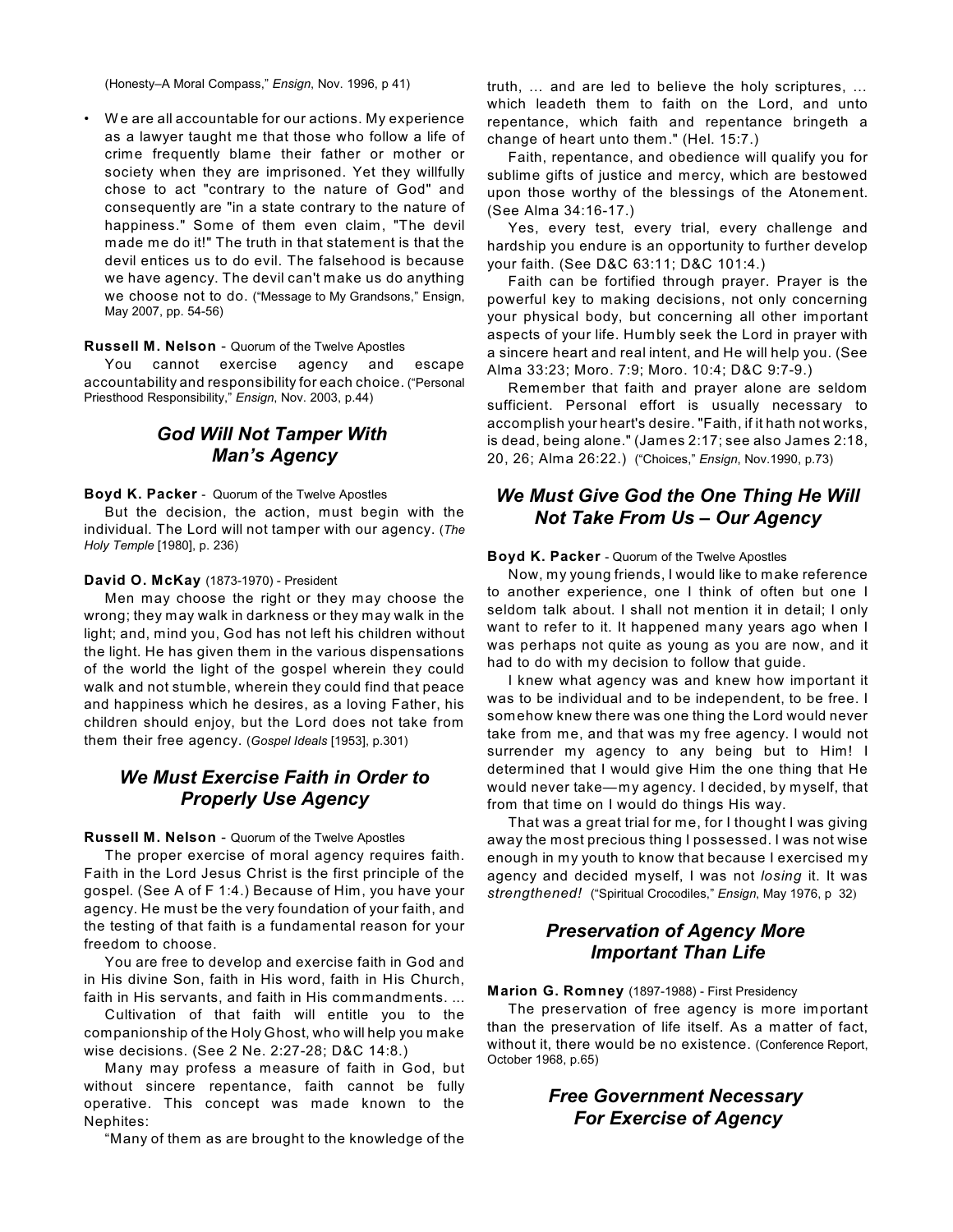### **Dallin H. Oaks** - Quorum of the Twelve Apostles

"That every man may act … according to the moral agency which I have given unto him, that every man may be accountable for his own sins in the day of judgment.

"Therefore, it is not right that any man should be in bondage one to another.

"And for this purpose have I established the Constitution of this land." (D&C 101:78–80.)

In other words, the most desirable condition for the effective exercise of God-given moral agency is a condition of maximum freedom and responsibility. ( "The Divinely Inspired Constitution," *Ensign*, Feb. 1992, 72)

### *Agency and Laws*

### **Wilford Woodruff** (1807-1898) - President

 The God of heaven, who created this earth and placed his children upon it, gave unto them a law whereby they might be exalted and saved in a kingdom of glory. For there is a law given unto all kingdoms, and all things are governed by law throughout the whole universe, W hatever law anyone keeps, he is preserved by that law, and he receives whatever reward that law guarantee unto him. It is the will of God that all his children should obey the highest law, that they may receive the highest glory that is ordained for all immortal beings. But God has given all his children an agency, to choose what law they will keep. (*The Discourses of Wilford Woodruff* [1946], p.10)

# *One of the Mission's of the Church: To Perpetuate Agency of Man*

### **John Taylor** (1808-1887) - President

Besides the preaching of the gospel, we have another mission, namely, the perpetuation of the free agency of man and the maintenance of liberty, freedom, and the rights of man. There are certain principles that belong to humanity outside of the Constitution, outside of the laws outside of all the enactments and plans of man, among which is the right to live. God gave us the right and no man: No government gave it to us, and no government has a right to take it away from us.

W e have a right to liberty–that was a right that God gave to all men; and if there has been oppression, fraud, or tyranny in the earth, it has been the result of the wickedness and corruptions of men and has always been opposed to God and the principles of truth righteousness, virtue, and all principles that are calculated to elevate mankind. (*The Gospel Kingdom* [1944], p.222)

# *Must Make Certain Judgments to Exercise Agency*

### **Dallin H. Oaks** - Quorum of the Twelve Apostles

In contrast to forbidding mortals to make final judgments, the scriptures require mortals to make what I will call "intermediate judgments." These judgments are essential to the exercise of personal moral agency. (" 'Judge Not' and Judging," *Ensign*, Aug. 1999, p. 9)

# *Our Use of Agency Fashions Our Future*

### **Howard W. Hunter** (1907-1995) - President

W hen the children of Israel returned from Egypt and stood on the threshold of the promised land, they faced the clear choice of what was before them. Of the future that was about to be theirs, the Lord said to them:

"Behold, I set before you this day a blessing and a curse;

"A blessing, if ye obey the commandments of the Lord your God, which I command you this day:

"And a curse, if ye will not obey the commandments of the Lord your God." (Deut. 11:26–28.)

That is the choice the Lord puts before us as we face our own promised lands and our own bright futures. We are given the knowledge, the help, the enticement, and the freedom to choose the path of eternal safety and salvation. The choice to do so is ours. By divine decree before this world was, the actual choice is and always has been our own.

Let us be conscious of the fact that our future is being fashioned by the decisions we make. ("The Golden Thread of Choice," *Ensign*, Nov. 1989, p. 19)

# *Agency Necessary to Inspiration*

#### **Boyd K. Packer** (Quorum of the Twelve Apostles)

You have your agency, and inspiration does not—perhaps cannot—flow unless you ask for it, or someone asks for you. No message in scripture is repeated more often than the invitation, even the command, to pray—to ask. Prayer is so essential a part of revelation that without it the veil may remain closed to you. Learn to pray. Pray often. Pray in your mind, in your heart. Pray on your knees. ("Personal Revelation: The Gift, the Test, and the Promise," *Ensign*, Nov. 1994, p. 59)

# *We Have Agency to Believe What We Want But Not Teach What We Want*

#### **Boyd K. Packer** - Quorum of the Twelve Apostles

It is not the belief in a false notion that is the problem, it is the teaching of it to others. In the Church we have the agency to believe whatever we want to believe about whatever we want to believe. But we are not authorized to teach it to others as truth. ("From Such Turn Away," *Ensign*, May 1985, p. 35)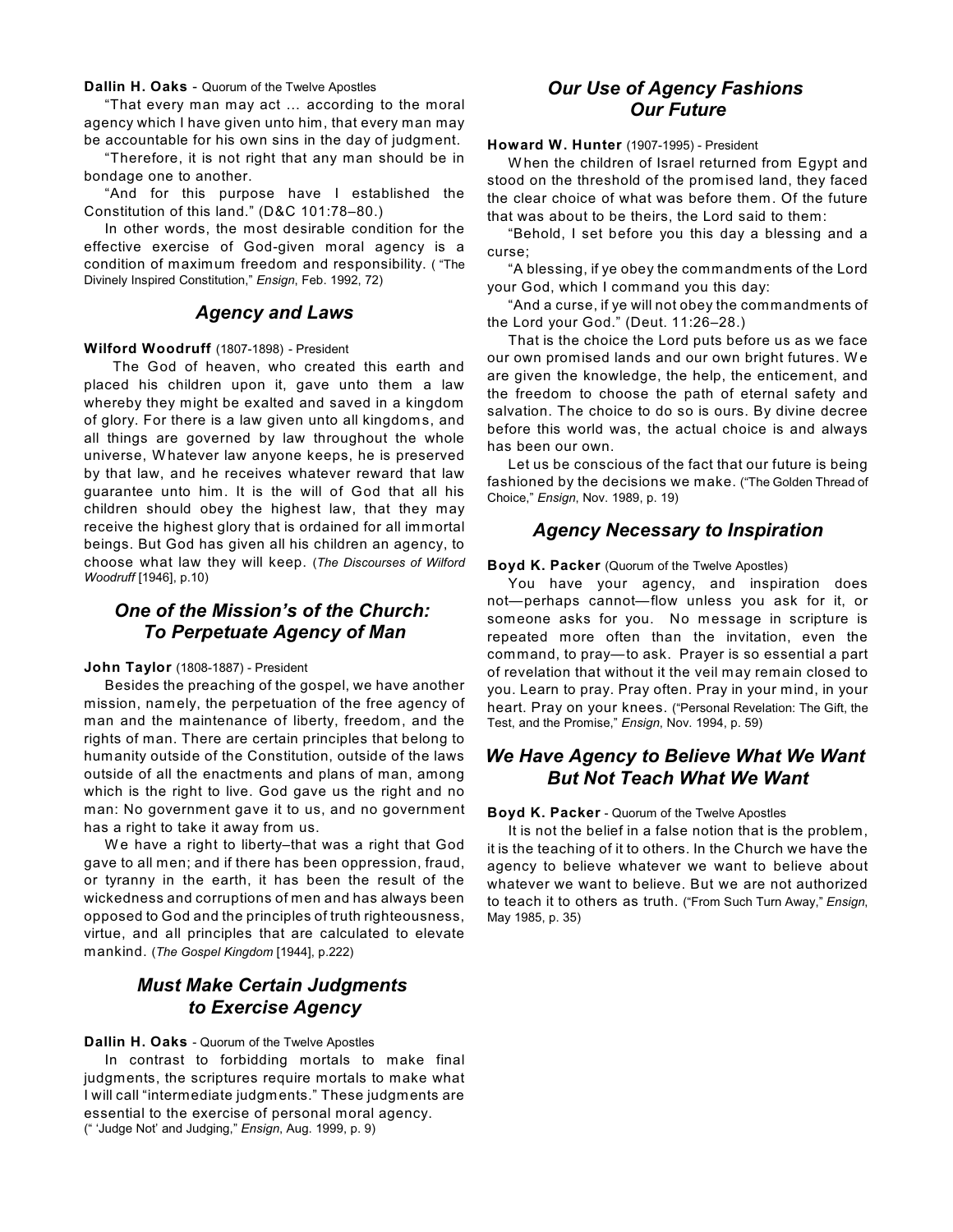# *There is a Difference Between Agency and Freedom/Liberty*

### **Marion G. Romney** (1897-1988) - First Presidency

W hile perhaps it is seldom, if ever, contended that either political independence or economic freedom alone brings perfect liberty, it is not, however, uncommon for free agency to be considered as synonymous with freedom of the soul. And it is true that the God-given right to choose one's course of action is an indispensable prerequisite to such freedom. W ithout it we can scarcely enjoy any type of liberty—political, economic, or personal. It is one of our greatest heritages. ...

Free *agency, however, precious as it is, is not of itself the perfect liberty we seek, nor does it necessarily lead thereto*. As a matter of fact, through the exercise of their agency more people have come to political, economic, and personal bondage than to liberty.

The Nephites, for example, at one time, by the exercise of their agency, brought themselves to such a state of affairs that their only course led to political bondage. This they did while living under a government providing for the freest exercise of agency. "Their laws and their governments," says the record, "were established by the voice of the people, and they who chose evil were more numerous than they who chose good." Therefore, "they could not be governed by the law nor justice, save it were to their destruction." (Hel. 5:2–3.) Under these circumstances, they chose as rulers wicked men, who would certainly destroy their political liberties, to replace righteous men who had in the past protected and preserved those liberties and would have continued to do so in the future. ...

W ith respect to the loss of personal liberty through the misuse of free agency, our daily lives are filled with tragic evidence. W e see the alcoholic with his craving for drink, the dope fiend in his frenzy, and worse, the pervert with his irretrievable loss of manhood. W ho will say that such persons enjoy liberty?

Notwithstanding the fact that through its misuse, political, economic, and personal liberty are lost, free agency will always endure because it is an eternal principle. *However, the free agency possessed by any one person is increased or diminished by the use to which he puts it. Every wrong decision one makes restricts the area in which he can thereafter exercise his agency. The further one goes in the making of wrong decisions in the exercise of free agency, the more difficult it is for him to recover the lost ground. One can, by persisting long enough, reach the point of no return. He then becomes an abject slave. By the exercise of his free agency, he has decreased the area in which he can act, almost to the vanishing point*. ...

These poor souls have placed themselves in the power of Lucifer and his followers, who, as you remember, became Perdition. (See D&C 76:26.) Their final fate is to be cast out into outer darkness, such punishment being the natural consequence of the alternatives they elected in the exercise of their agency. The fact that they were originally endowed by their Creator with free agency does not save them from the most awful bondage, the bondage of sin.

*Just as following wrong alternatives restricts free agency and leads to slavery, so pursuing correct alternatives widens the scope of one's agency and leads to perfect liberty*. As a matter of fact, one may, by this process, obtain freedom of the soul while at the same time being denied political, economic, and personal liberty. For example, consider the Prophet Joseph Smith. Here was a man enjoying freedom of the soul while suffering the deprivation of almost every other liberty. ("The Perfect Law of Liberty," *Ensign*, Nov. 1981, 43–45; emphasis added)

### **Dallin H. Oaks** - Quorum of the Twelve Apostles

First, because *free agency* is a God-given precondition to the purpose of mortal life, no person or organization can take away our free agency in mortality.

Second, what can be taken away or reduced by the conditions of mortality is our *freedom*, the power to act upon our choices. Free agency is absolute, but in circumstances of mortality freedom is always qualified.

Freedom may be qualified or taken away (1) by physical laws, including the physical limitations with which we are born, (2) by our own actions, and (3) by the actions of others, including governments.

Lehi taught his son Jacob that "men are free [have freedom] according to the flesh" (2 Nephi 2:27). For example, in the flesh we are subject to the physical law of gravity. If I should hang from the catwalk in the Marriott Center and release my grip, I would not be free to will myself into a soft landing. And I cannot choose to run through a brick wall.

A loss of freedom reduces the extent to which we can act upon our choices, but it does not deprive us of our God-given free agency. ...

Interferences with our freedom do not deprive us of our free agency. When Pharaoh put Joseph in prison, he restricted Joseph's freedom, but he did not take away his free agency. W hen Jesus drove the money changers out of the temple, he interfered with their freedom to engage in a particular activity at a particular time in a particular place, but he did not take away their free agency. ("Free Agency and Freedom," in The Book of Mormon: Second Nephi, The Doctrinal Structure [Eds. Monte S. Nyman and Charles D. Tate, Jr. Religious Studies Center, BYU, Provo Utah, 1989] pp. 9-11.)

# *The Exercise of Agency Brings Greater or Lesser Freedom*

**Marion G. Romney** (1897-1988) - First Presidency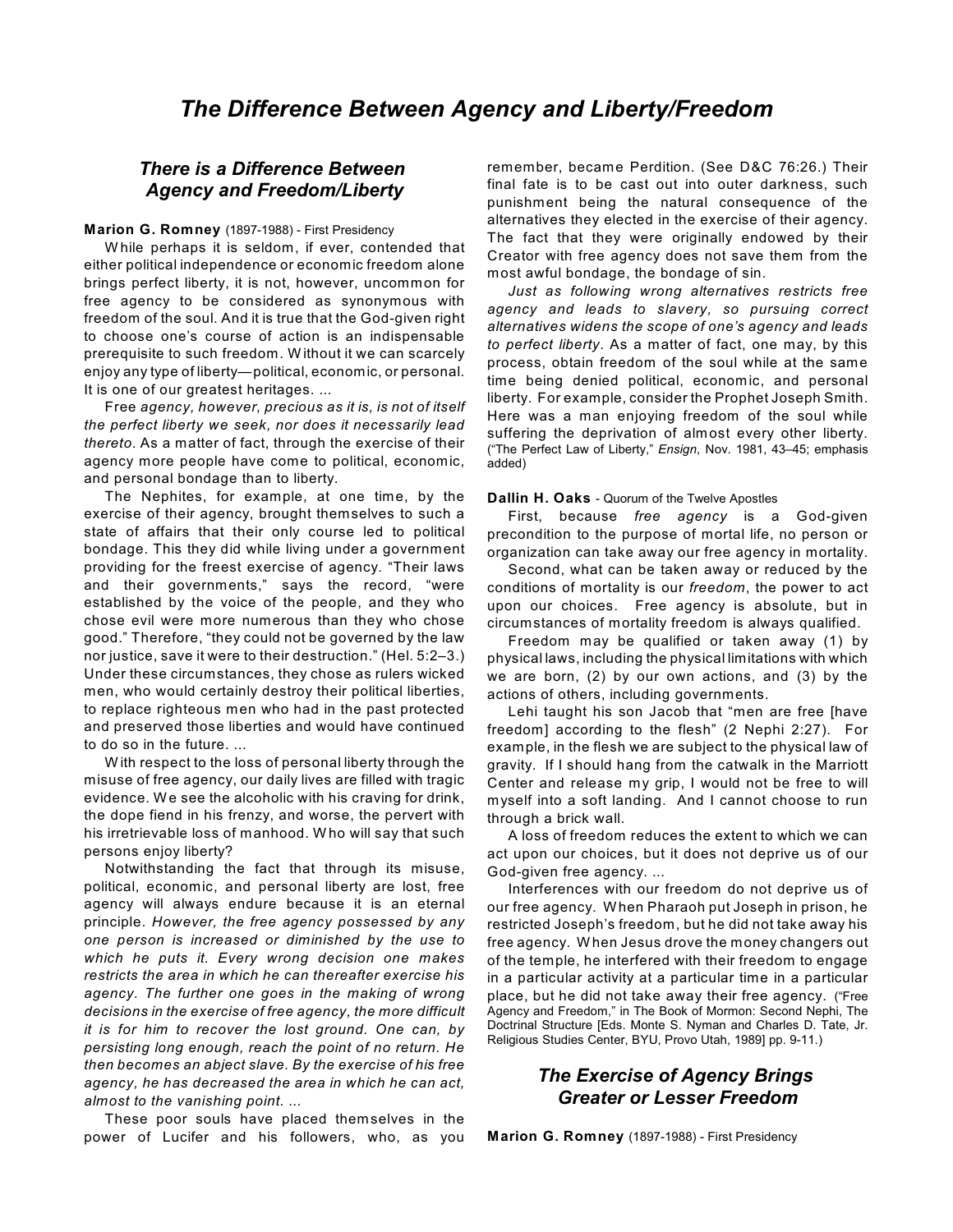- Every choice one makes either expands or contracts the area in which he can make and implement future decisions. W hen one makes a choice, he irrevocably binds himself to accept the consequences of that choice. (Conference Report, October 1968, p.65)
- [T]he free agency possessed by any one person is increased or diminished by the use to which he puts it. Every wrong decision one makes restricts the area in which he can thereafter exercise his agency. The further one goes in the making of wrong decisions in the exercise of free agency, the more difficult it is for him to recover the lost ground. One can, by persisting long enough, reach the point of no return. He then becomes an abject slave. By the exercise of his free agency, he has decreased the area in which he can act, almost to the vanishing point. . . . Just as following wrong alternatives restricts free agency and leads to slavery, so pursuing correct alternatives widens the scope of one's agency and leads to perfect liberty. As a matter of fact, one may, by this process, obtain freedom of the soul while at the same time being denied political, economic, and personal liberty. ("The Perfect Law of Liberty," *Ensign*, Nov. 1981, p. 45)

#### **Spencer W. Kimball** (1895-1985) - President

Sin becomes a habit. Sin is intensely habit-forming and sometimes moves men to the tragic point of no return. W ithout repentance there can be no forgiveness, and without forgiveness all the blessings of eternity hang in jeopardy. As the transgressor moves deeper and deeper in his sin, and the error is entrenched more deeply and the will to change is weakened, it becomes increasingly nearer hopeless and he skids down and down until either he does not want to climb back up or he has lost the power to do so. (*The Teachings of Spencer W. Kimball* [1982], p.83)

**Neal A. Maxwell** (1926-2004) - Quorum of the Twelve Apostles Of course, as individuals, we are free to choose! But wrong choices will make us less free. Furthermore, erosive error gradually makes one less and less of an individual. God and His prophets would spare us that shrinkage. ("Answer Me," *Ensign*, Nov. 1988, p. 32)

#### **Richard G. Scott** - Quorum of the Twelve Apostles

W hy has your moral agency been given to you? Only to live a pleasurable life and to make choices to do the things you want to do? Or is there a more fundamental reason—to be able to make the choices that will lead you to fully implement your purpose for being here on earth and to establish priorities in your life that will assure the development and happiness the Lord wants you to receive.

Recently I met an intelligent young man with great potential. He was undecided about a mission. He has decided not to attend a university now. In his free time he only does what he likes to do. He doesn't work because he doesn't have to, and it would take time from pleasure. He passed seminary classes without much thought of personally applying the knowledge gained. I noted: "You are making choices today that appear to give you what you want: an easy life, abundant enjoyment, and not much sacrifice. You can do that for a while, yet every decision you make narrows your future. You are eliminating possibilities and options. There will come a time, and it won't be too distant, where you are going to spend the rest of your life doing things you don't want to do, in places you don't want to be, because you have not prepared yourself. You are not taking advantage of your opportunities." ("First Things First," *Ensign*, May 2001, p. 6)

### **Robert D. Hales** - Quorum of the Twelve Apostles

In these latter days, as in the times of old, we must avoid being acted upon by acting for ourselves to avoid evil. The Holy Ghost will prompt us. Joseph was told to flee from Potiphar's wife. Abraham obeyed the commandment to flee out of the land of Ur. Lehi was instructed to flee Jerusalem before it was destroyed. And to protect the Savior's life, Mary and Joseph were prompted to flee into Egypt.

The promptings that come to us to flee evil reflect our Heavenly Father's understanding of our particular strengths and weaknesses and His awareness of the unforeseen circumstances of our lives. W hen these promptings come, they will not generally stop us in our tracks, for the Spirit of God does not speak with a voice of thunder. The voice will be as soft as a whisper, coming as a thought to our minds or a feeling in our hearts. By heeding its gentle promptings, we will be protected from the destructive consequences of sin.

But if we ignore those promptings, the light of the Spirit will fade. Our agency will be limited or lost, and we will lose the confidence and ability to act. We will be "walking in [spiritual] darkness at noon-day." [D&C 95:6] Then how easy it is to wander into strange paths and become lost! How quickly we are bound in the chains of sin spoken of by Lehi to his rebellious sons [see 2 Ne. 1:13]. For example, if we make choices that put us deeply in debt, we will lose our agency to meet our wants and needs or to save for that inevitable rainy day. If we choose to break the law, we may be put in prison, where our agency is so limited that we cannot choose where we go, who we see, or what we do. Spirit prison is very much like that. Therefore, to retain our agency we must daily walk in the light of our Lord and Savior and follow the path of obedience. It is the only path that leads to our Father in Heaven. ("To Act for Ourselves: The Gift and Blessings of Agency," *Ensign*, May 2006, 4–8)

# *Submission to God Brings Greater Freedom and Agency*

### **D. Todd Chirstofferson** - Quorum of the Twelve Apostles

To the secular world it seems a paradox that greater submission to God yields greater freedom. The world looks at things through Korihor's lens, considering obedience to God''s laws and ordinances to be "bondage" (Alma 30:24, 27). So how do obedience and truth make us free? We can easily think of some practical ways in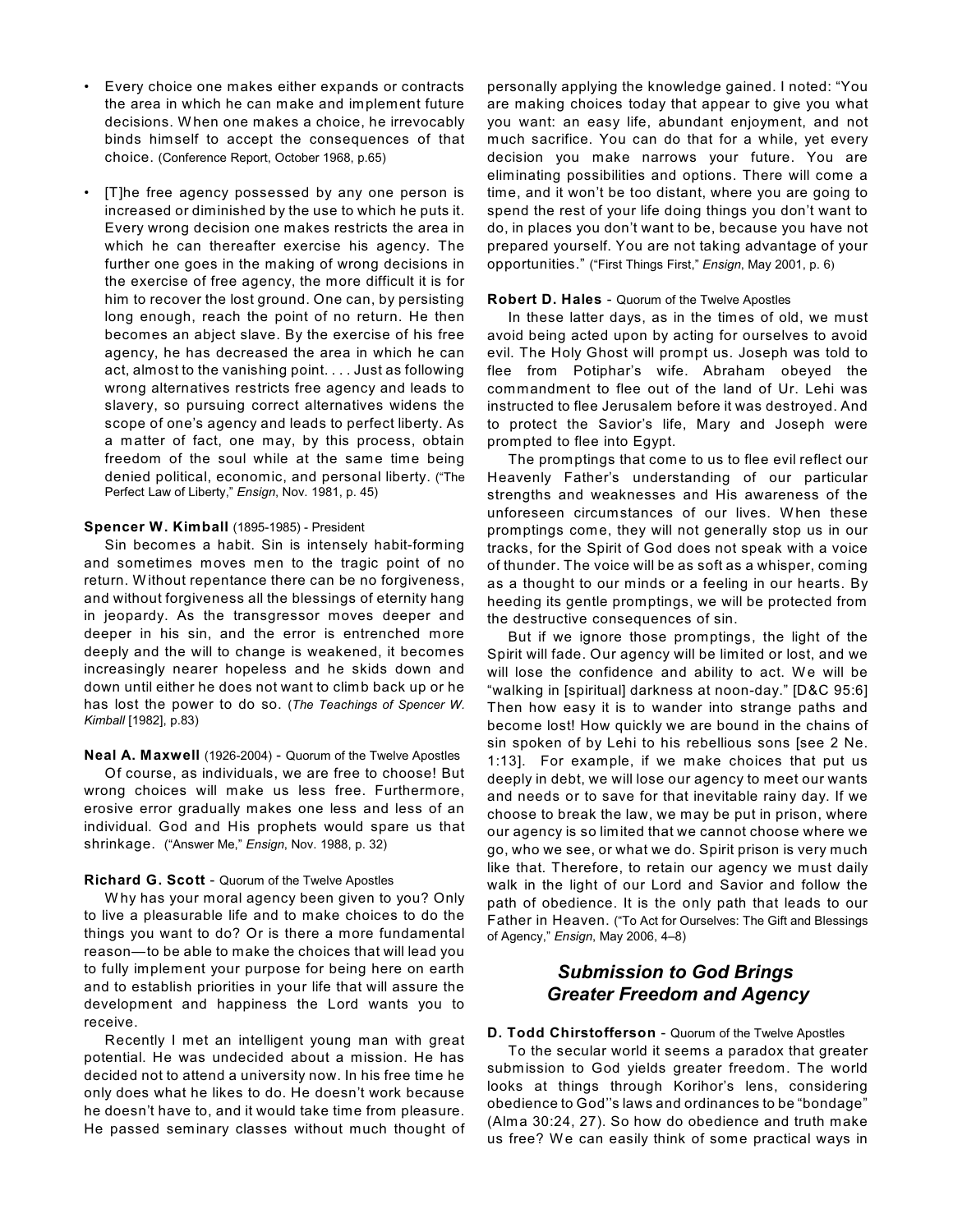which truth gives us the ability to do things we otherwise could not do or to avoid disasters we might otherwise suffer.

A young British girl learned in school about the characteristics of water along a shoreline that signal the approach of a tsunami. Two weeks later, on vacation with her family in Thailand, she observed those phenomena and insistently warned her parents and the people around her. They escaped to higher ground just in time when the December 26, 2004, tsunami hit south Asia. More than a hundred people owe their lives to that girl's knowledge of certain truths of the natural world. [See "Girl Honored for Saving Lives with Pre-Tsunami W arning," *Deseret Morning News,* Dec. 27, 2005, A2.]

But the Lord's statement that the truth will make us free has broader significance. "Truth," He tells us, "is knowledge of things as they are, and as they were, and as they are to come" (D&C 93:24). Possession of this knowledge of things past, present, and future is a critical element of God's glory: "The glory of God is intelligence, or, in other words, light and truth" (D&C 93:36). Does anyone doubt that, as a consequence of possessing all light and truth, God possesses ultimate freedom to be and to do?

Likewise, as our understanding of gospel doctrine and principles grows, our agency expands. First, we have more choices and can achieve more and receive greater blessings because we have more laws that we can obey. Think of a ladder–each new law or commandment we learn is like one more rung on the ladder that enables us to climb higher. Second, with added understanding we can make more intelligent choices because we see more clearly not only the alternatives but also their potential outcomes. As Professor Daniel H. Ludlow once expressed it, "The extent of our individual … agency … is in direct proportion to the number and kind of laws we know and keep." [Daniel H. Ludlow, "Moral Free Agency," in *BYU Speeches of the Year 1974* (1975), 182]

The Lord promises that if, in the exercise of our agency, we follow His example and always do those things that please Him and the Father, then we will come to know and understand all things:

"And if your eye be single to my glory, your whole bodies shall be filled with light, and there shall be no darkness in you; and that body which is filled with light comprehendeth all things" (D&C 88:67).

"That which is of God is light; and he that receiveth light, and continueth in God, receiveth more light; and that light groweth brighter and brighter until the perfect day" (D&C 50:24).

"He that keepeth [God's] commandments receiveth truth and light, until he is glorified in truth and knoweth all things" (D&C 93:28).

"And the Spirit giveth light to every man that cometh into the world; and the Spirit enlighteneth every man through the world, that hearkeneth to the voice of the Spirit.

"And every one that hearkeneth to the voice of the Spirit cometh unto God, even the Father" (D&C 84:46–47).

These are magnificent promises: to be filled with light and truth, to comprehend all things, to be glorified in truth and know all things, and to come even unto the Father. I have no doubt regarding the literal fulfillment of these promises in those who exercise their agency to choose obedience, but along with you, I recognize that they are not realized in a day. Much obedience and experience are required before we enjoy a fulness. We should, however, be encouraged by what John said of the Savior:

"And I, John, saw that he received not of the fulness at the first, but received grace for grace;

"And he received not of the fulness at first, but continued from grace to grace, until he received a fulness" (D&C 93:12–13). ("Moral Agency," *Ensign*, Jun 2009, p. 46)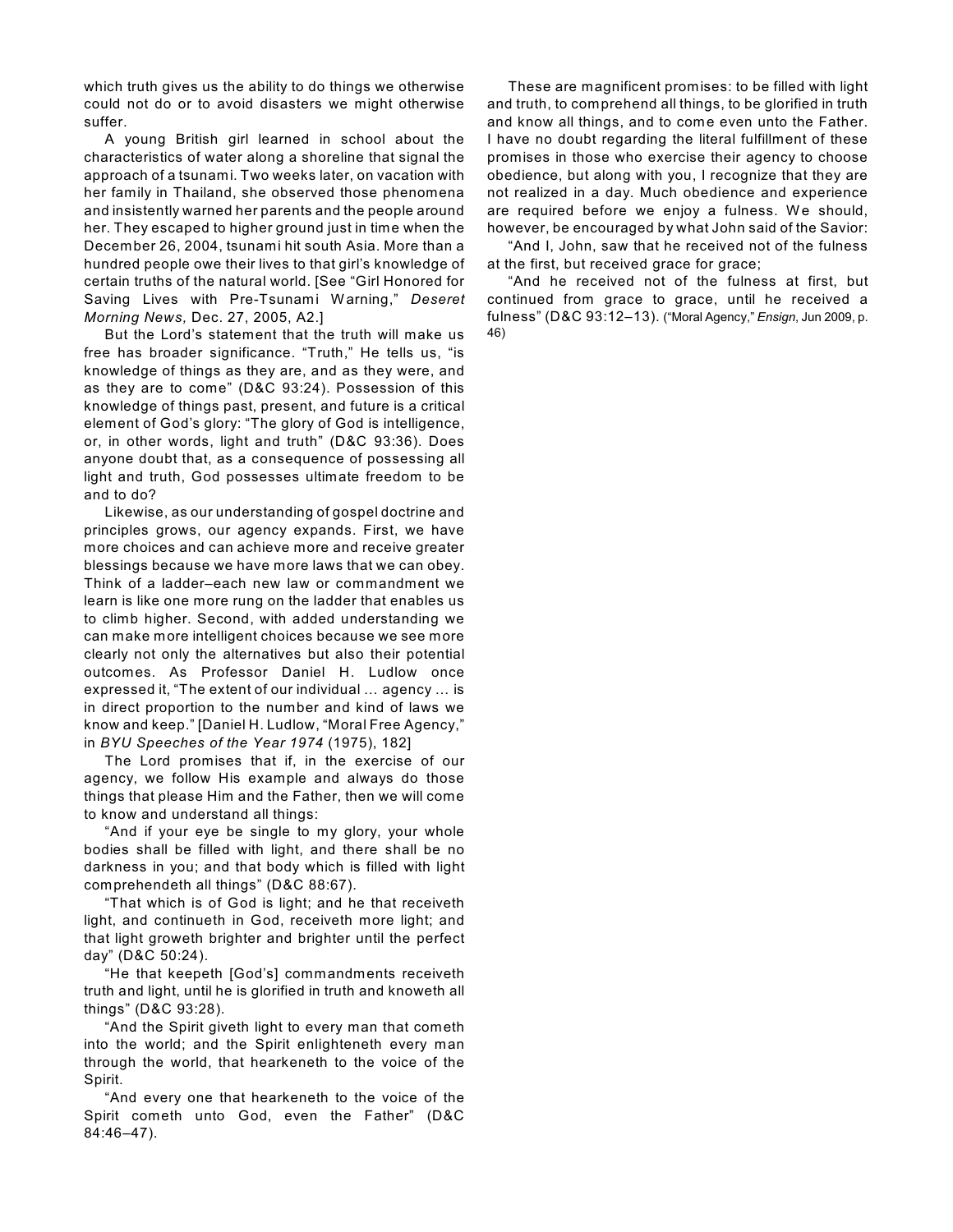# *Agency Necessary For Individual Growth*

### **Marion G. Romney** (1897-1988) - First Presidency

Latter-day Saints not only believe that freedom to make one's own choices is an inalienable divine right; they also know that the exercise of it is essential to man's growth and development. Deprived of it, men would be but puppets in the hands of fate. (Conference Report, October 1968, p.65)

### **James E. Faust** (1920-2007) - First Presidency

- Our agency, given us through the plan of our Father, is the great alternative to Satan's plan of force. With this sublime gift, we can grow, improve, progress, and seek perfection. W ithout agency, none of us could grow and develop by learning from our mistakes and errors and those of others. ("The Forces That Will Save Us," *Ensign*, Jan 2007, 4–9)
- Without agency, none of us could grow and develop by learning from our mistakes and errors and those of others. ("The Great Imitator", *Ensign*, November 1987, p.33)

### **Joseph B. Wirthlin** (1917-2008) - Quorum of the Twelve Apostles

The Father's plan gave us our agency to choose right or wrong, good or evil so we can learn, develop, and progress. ("Deep Roots," *Ensign*, Nov. 1994, p. 75)

### **Dean L. Larsen** - of the Seventy

W hen we understand what is right and what is wrong, we are in a position to exercise our freedom in making choices. In so doing, we must stand accountable for our decisions, and we cannot escape the inevitable consequences of these choices. Such freedom to exercise moral agency is essential in an environment where people have the highest prospects for progress and development.

By our very endowment as children of an Eternal Father, we have had implanted within our souls the urgency to be free. It is natural for us to want to be accountable for our own fates, because there is a whispering within us confirming that this accountability is absolutely essential to the attainment of our eternal destiny.

The existence of laws, regulations, and procedures has never been sufficient to compel men to obedience. Productive obedience comes through the exercise of free will...

... Today we are being encouraged to accept greater responsibility for the allocation of our time, for our spiritual development through personal and family study of the gospel, and for giving loving Christian service. We must be willing to respond to this new challenge. Our willingness to accept this added accountability will exert an influence that will reach far beyond our Sunday worship service and religious life.

Unless we retain a vibrant desire to be free, and unless we understand and practice the principles that give life to essential freedoms, we have little reason to hope they will endure. If we allow ourselves to accept dependency and regulation and to cease valuing

independence and self-accountability, then we are vulnerable to the forces that destroy freedom. If righteousness is judged primarily by the degree to which one responds to programmed activity, then a condition develops within which opportunities for progress decline. The resulting tragedy affects the mortal potential of man and has a profound effect on his eternal possibilities as well.

Programmed behavior cannot produce the level of spiritual development required to qualify one for eternal life. A necessary range of freedom and self-determination is essential to one's spiritual development. W ith an understanding of correct principles and an intrinsic desire to apply them, one must be motivated within himself to do many good things of his own free will; for, as the revelation says, the power is in him wherein he is an agent unto himself (see D&C 58:27–28).

In preserving our freedom for self-determination, we cannot ignore the need for carefully ordered structure and procedure within government or any other organization. A careful balance must be maintained between that which is ordered for the welfare of the group and that which is reserved for the conscience and the incentive of the individual.

This necessary balance of freedom and restraint is essential to right relationships within families and communities, and it cannot be ignored in our assignments within the Church.

I have pondered the injunctions that have come to us in recent months from leaders of the Church to simplify and reduce the number of programmed activities prescribed for the members. There seems to be a sensitivity to the need for maintaining this essential balance. W e have heard increased emphasis given to the need for individual initiative and accountability within families. In his concluding remarks at the April 1979 general conference, President Kimball said:

"The basic decisions needed for us to move forward, as a people, must be made by the individual members of the Church. The major strides which must be made by the Church will follow upon the major strides to be made by us as individuals. …

"… Our individual spiritual growth is the key to major numerical growth in the kingdom" (*Ensign*, May 1979, p. 82).

I rejoice in the spirit and intent of this instruction from a living prophet. I see in it the purposeful effort to preserve our individual accountability in the context of our Church membership and religious life.

When members of the Church exercise self-determination in their application of gospel principles they need not relax in their compliance with these principles. In fact, optimum progress can only occur when conditions are ideal for it, and these conditions must include the necessary degree of freedom and self-accountability. Anything less will guarantee stunted spiritual growth.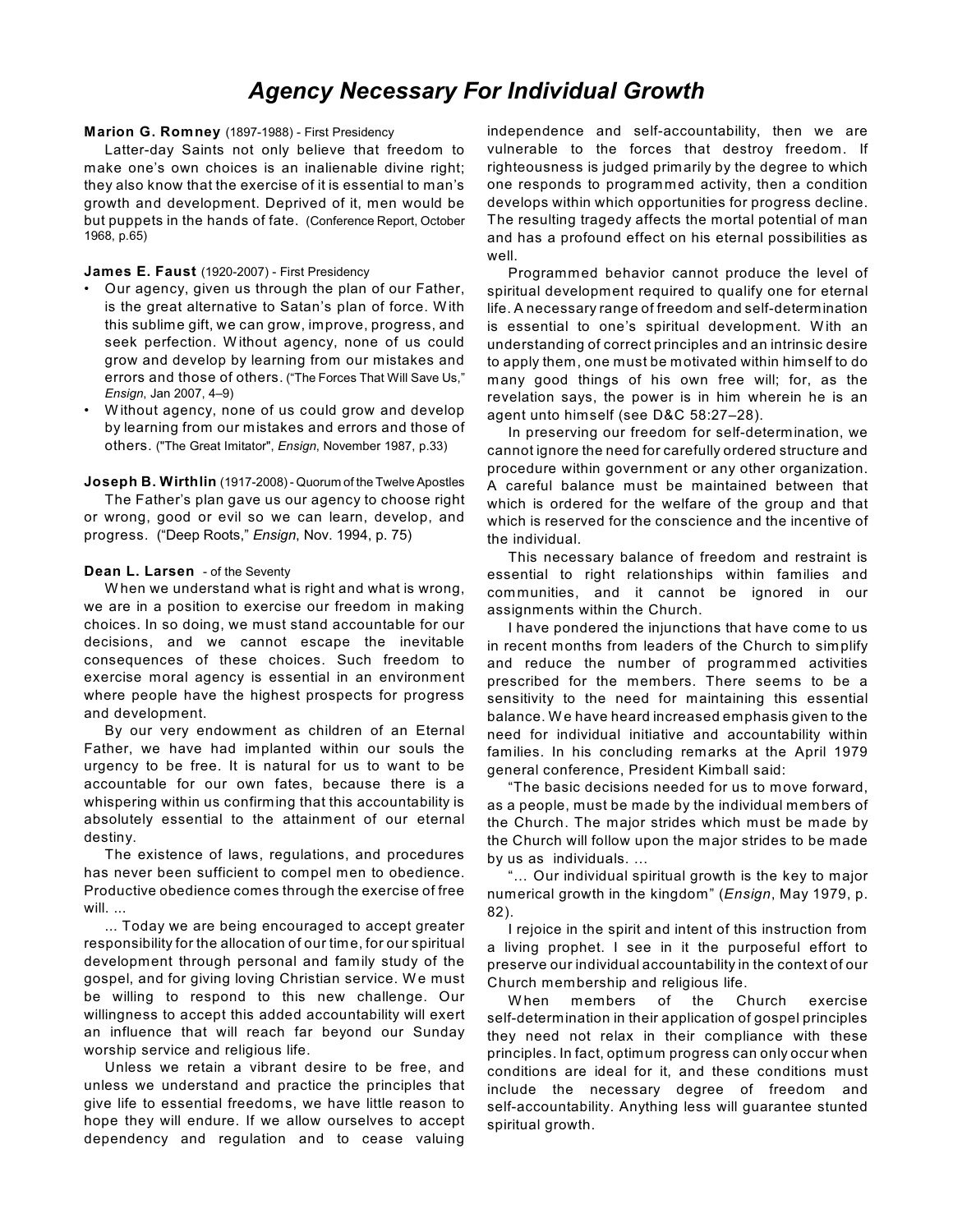W e must understand that as freedom for unrestricted development is enhanced, the possibilities for failure are also increased. The risk factor is great. The ideal cannot be achieved otherwise. Celestial attainment can be reached in no other environment. ("Self-Accountability and Human Progress," *Ensign*, May 1980, pp. 76-78)

# *No Lasting Improvement Without Agency*

**Richard G. Scott** - Quorum of the Twelve Apostles

No enduring improvement can occur without righteous exercise of agency. Do not attempt to override agency. The Lord himself would not do that. Forced obedience yields no blessings (see D&C 58:26–33). ("To Help a Loved One in Need," *Ensign*, May 1988, p. 60)

# *Agency and the Atonement of Jesus Christ*

# *The Central Role of Jesus Christ in Man's Exercise of Moral Agency*

### **Gordon B. Hinckley** (1910-2008) - President

W hen the great W ar in Heaven was fought, Lucifer, the son of the morning, came forth with a plan that was rejected. The Father of us all, with love for us, His children, offered a better plan under which we would have freedom to choose the course of our lives. *His Firstborn Son, our Elder Brother, was the key to that plan*. Man would have his agency, and with that agency would go accountability. Man would walk the ways of the world and sin and stumble. But the Son of God would take upon Himself flesh and offer Himself a sacrifice to atone for the sins of all men. Through unspeakable suffering He would become the great Redeemer, the Savior of all mankind. ("We Look to Christ," *Ensign*, May 2002, p.90; emphasis)

### **D. Todd Chirstofferson** - Quorum of the Twelve Apostles

W e have reviewed the elements of moral agency and its divine origins, but we need to always remember that agency would have no meaning without the vital contribution of Jesus Christ. His central role began with His support of the Father's plan and His willingness to become the essential Savior under that plan. The plan required a setting for its implementation, and Jesus was instrumental in the creation of this planet for that purpose. Most important, while the Fall of Adam was a critical element of the plan of salvation, the Fall would also have frustrated the plan if certain of its consequences were not mitigated by the Atonement and Resurrection of Jesus Christ.

It was necessary in God's plan for our future happiness and glory that we become morally free and responsible. For that to happen, we needed an experience apart from Him where our choices would determine our destiny. The Fall of Adam provided the spiritual death needed to separate us from God and place us in this mortal condition, as well as the physical death needed to provide an end to the mortal experience. As Alma put it:

"And now, ye see by this that our first parents were cut off both temporally and spiritually from the presence of the Lord; and thus we see they became subjects to follow after their own will" (Alma 42:7).

Death had to be permitted, but it also had to be overcome or we could not return to the presence of God. Jacob, the brother of Nephi, explained:

"For as death hath passed upon all men, to fulfil the merciful plan of the great Creator, there must needs be a power of resurrection. …

"… For behold, if the flesh should rise no more our spirits must become subject to that angel who fell from before the presence of the Eternal God, and became the devil, to rise no more.

"And our spirits must have become like unto him, and we become devils, angels to a devil, to be shut out from the presence of our God, and to remain with the father of lies, in misery, like unto himself. …

"O how great the goodness of our God, who prepareth a way for our escape from the grasp of this awful monster; yea, that monster, death and hell, which I call the death of the body, and also the death of the spirit" (2 Nephi 9:6, 8–10).

Thus, if our separation from God and our physical death were permanent, moral agency would mean nothing. *Yes, we would be free to make choices, but what would be the point? The end result would always be the same no matter what our actions: death with no hope of resurrection and no hope of heaven. As good or as bad as we might choose to be, we would all end up "angels to a devil."*

W ith resurrection through Jesus Christ, the Fall can achieve its essential purpose without becoming a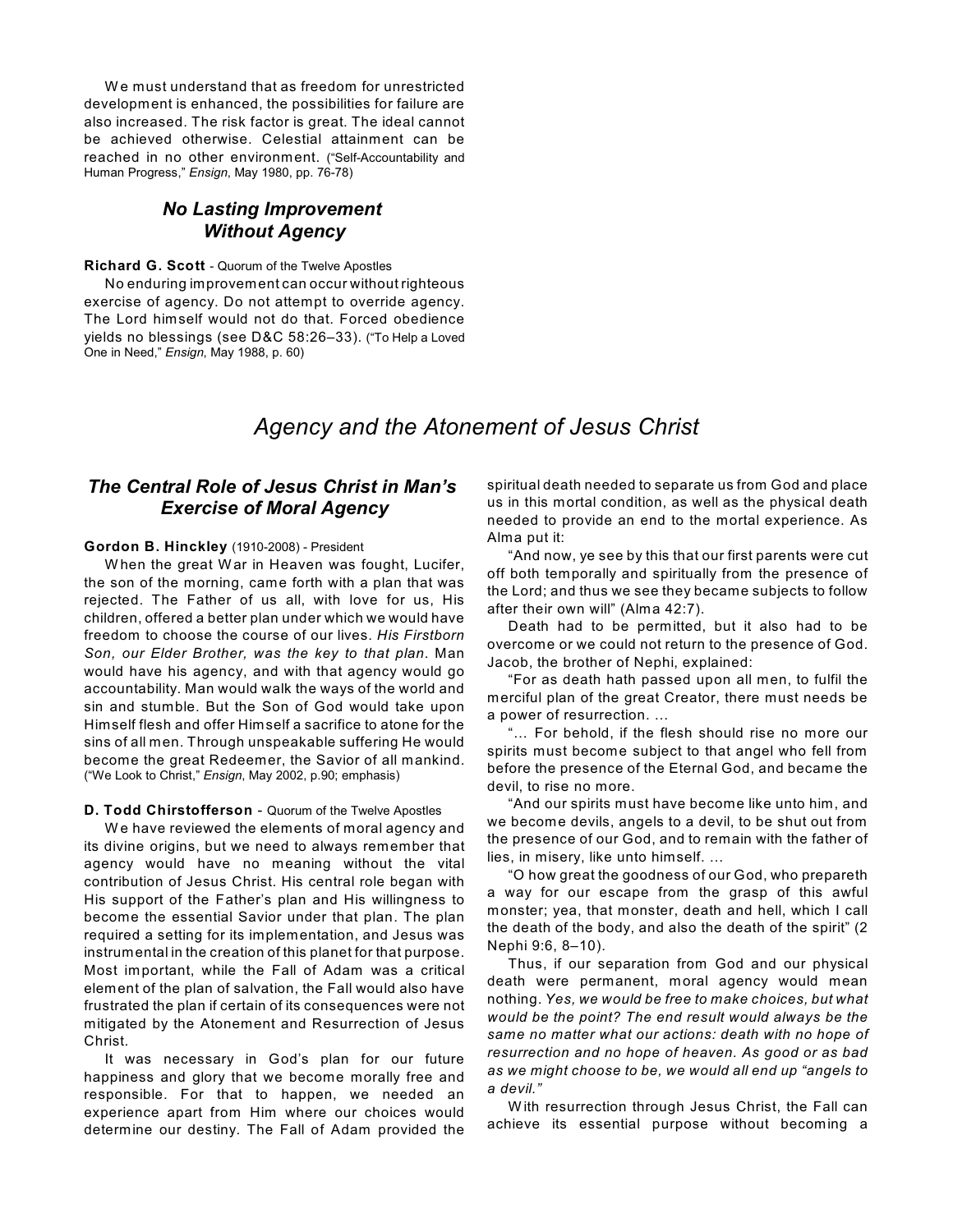permanent death sentence. "Hell must deliver up its captive spirits," "the grave must deliver up its captive bodies," and "the paradise of God must deliver up the spirits of the righteous" so that "the spirit and the body is restored to itself again, and all men become incorruptible, and immortal, and they are living souls, having a perfect knowledge like unto us in the flesh, save it be that our knowledge shall be perfect" (2 Nephi 9:12, 13).

*But there was one more thing that Christ needed to accomplish so that moral agency could have a positive potential*. *Just as death would doom us and render our agency meaningless but for the redemption of Christ, even so, without His grace, our sins and bad choices would leave us forever lost*. *There would be no way of fully recovering from our mistakes, and being unclean, we could never live again in the presence of the "Man of Holiness"* (Moses 6:57; see also 3 Nephi 27:19).

W e cannot look to the law to save us when we have broken the law (see 2 Nephi 2:5). *We need a Savior, a Mediator who can overcome the effects of our sins and errors so that they are not necessarily fatal*. It is because of the Atonement of Christ that we can recover from bad choices and be justified under the law as if we had not sinned.

"W herefore, redemption cometh in and through the Holy Messiah; for he is full of grace and truth.

"Behold he offereth himself a sacrifice for sin, to answer the ends of the law, unto all those who have a broken heart and a contrite spirit" (2 Nephi 2:6–7; see also Alma 42:22–24). (From "Moral Agency," *Ensign*, Jun 2009, pp. 46–53)

### **Howard W. Hunter** (1907-1995) - President

Given the freedom to choose, we may, in fact, make wrong choices, bad choices, hurtful choices. And sometimes we do just that, but that is where the mission and mercy of Jesus Christ comes into full force and glory. He has taken upon himself the burden of all the world's risk. He has provided a mediating atonement for the wrong choices we make. He is our advocate with the Father and has paid, in advance, for the faults and foolishness we often see in the exercise of our freedom. We must accept his gift, repent of those mistakes, and follow his commandments in order to take full advantage of this redemption. The offer is always there; the way is always open. We can always, even in our darkest hour and most disastrous errors, look to the Son of God and live. ("The Golden Thread of Choice," *Ensign*, Nov. 1989, p. 19)

#### **Richard G. Scott** - Quorum of the Twelve Apostles

I do not fully understand how it is done, but this divine current does not take away your moral agency. You can make the decisions you choose to make. Should your choices be wrong, there is a path back—repentance. W hen its conditions are fully met, the Atonement of the Savior provides a release from the demands of justice for the errors made. He said, "I the Lord cannot look upon sin with the least degree of allowance; nevertheless, he that repents and does the commandments of the Lord shall be forgiven" (D&C 1:31–32). ("He Lives," *Ensign*, Nov.

1999, p. 87)

#### **Marion G. Romney** (1897-1988) - First Presidency

By yielding to the temptation of Satan we become unclean. To the extent to which we yield we become carnal, sensual, and devilish. As a consequence, we are banished from the presence of God. W ithout being cleansed from the stain of our transgressions we cannot be readmitted into the presence of God because "no unclean thing can enter into his kingdom." (3 Ne. 27:19.) Men, in the exercise of their own free agency, having disqualified themselves for a place in the kingdom of God, are banished therefrom and cannot by their own unaided efforts return. If they are ever to return, atonement for their sins must be made by someone not himself banished: Jesus was that one. ("Christ's Atonement: The Gift Supreme," *Ensign*, Dec. 1973, p.3)

# *Without Atonement Agency Would Be Fatal*

#### **Boyd K. Packer** - Quorum of the Twelve Apostles

Lucifer in clever ways manipulates our choices, deceiving us about sin and consequences. He, and his angels with him, tempt us to be unworthy, even wicked. But he cannot, in all eternity he cannot, with all his power he cannot completely destroy us; not without our own consent. Had agency come to man without the Atonement, it would have been a fatal gift. ("Atonement, Agency, Accountability," *Ensign*, May 1988, p. 71)

# *Atonement is Key to Acting for Ourselves Instead of Being Acted Upon*

#### **Robert D. Hales** - Quorum of the Twelve Apostles

Now, none of us are on the narrow path *all* of the time. All of us make mistakes. That is why Lehi, who understood the Savior's role in preserving and reclaiming our agency, taught Jacob–and us: "The Messiah cometh in the fulness of time, that he may redeem the children of men from the fall. And because that they are redeemed from the fall they have become free forever, knowing good from evil; to act for themselves and not to be acted upon." [2 Ne. 2:26] That is the key—"to act for themselves and not to be acted upon." ("To Act for Ourselves: The Gift and Blessings of Agency," *Ensign*, May 2006, 4–8)

# *Atonement As a Means of Overcoming Mis-Used Agency*

*Though the following is in relation to abuse, the principles taught are universal to any situation of mis-used agency.*

#### **Richard G. Scott** - Quorum of the Twelve Apostles

*Agency* Moral agency is a vital element in our Father in Heaven's plan of happiness. He understood that some of His spirit children would use that agency improperly,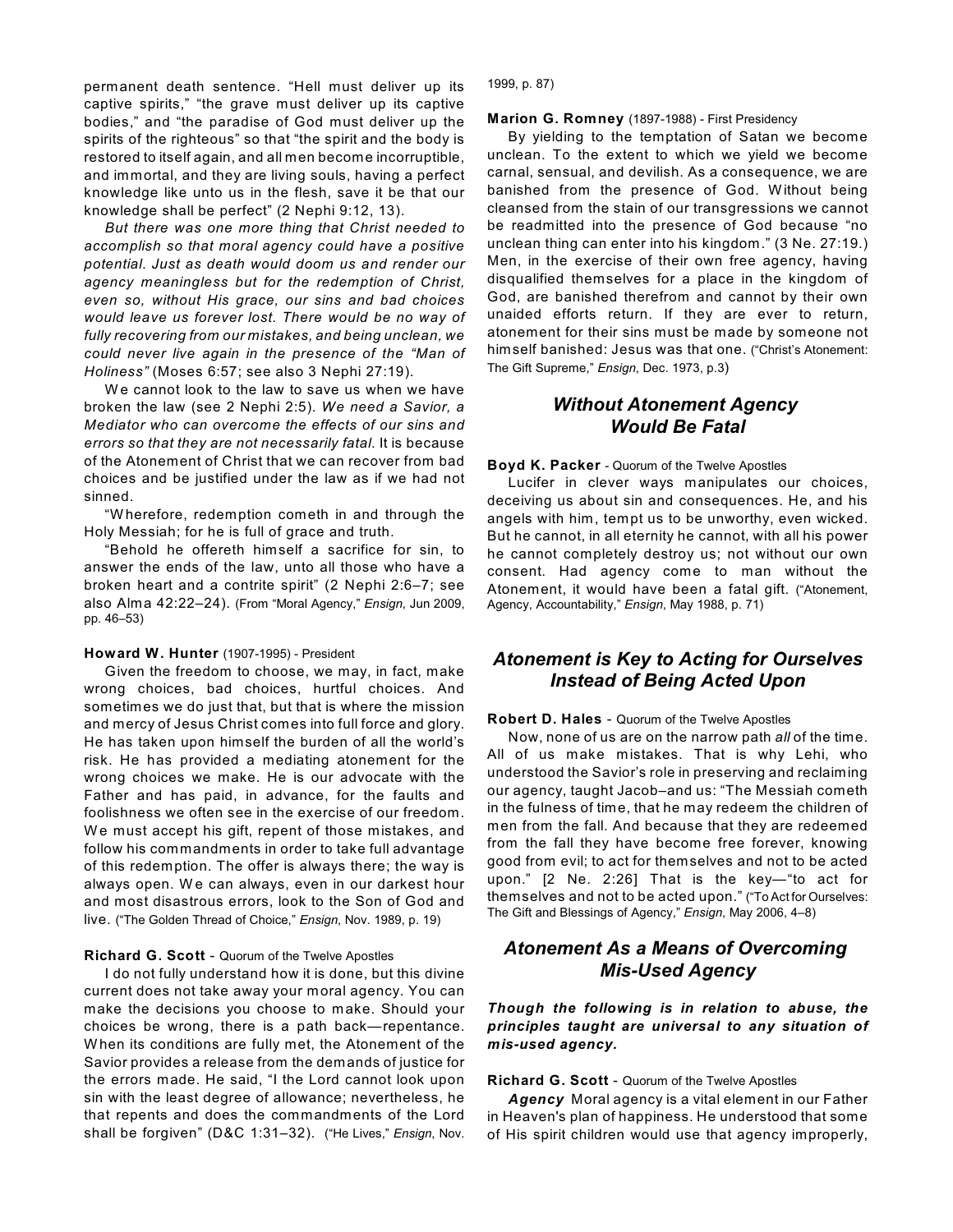causing serious problems to others. Some would even violate sacred trust, such as a father or family member abusing an innocent child. Since our Heavenly Father is completely just, there has to be a way of overcoming the tragic consequences of such damaging use of agency for both the victim and the perpetrator. That secure healing comes through the power of the Atonement of His Beloved Son, Jesus Christ, to rectify that which is unjust. Faith in Jesus Christ and in His power to heal provides the abused with the means to overcome the terrible consequences of another's unrighteous acts. W hen combined with complete repentance, the Atonement also affords the perpetrator a way to avoid the severe punishment the Lord has decreed for such acts.

*To the Victim* I testify that I know victims of serious abuse who have successfully made the difficult journey to full healing through the power of the Atonement. After her own concerns were resolved by her faith in the healing power of the Atonement, one young woman who had been severely abused by her father requested another interview with me. She returned with an older couple. I could sense that she loved the two very deeply. Her face radiated happiness. She began, "Elder Scott, this is my father. I love him. He's concerned about some things that happened in my early childhood. They are no longer a problem for me. Could you help him?" W hat a powerful confirmation of the Savior's capacity to heal! She no longer suffered from the consequences of abuse, because she had adequate understanding of His Atonement, sufficient faith, and was obedient to His law. As you conscientiously study the Atonement and exercise your faith that Jesus Christ has the power to heal, you can receive the same blessed relief. During your journey of recovery, accept His invitation to let Him share your burden until you have sufficient time and strength to be healed.

To find relief from the consequences of abuse, it is helpful to understand their source. Satan is the author of all of the destructive outcomes of abuse. He has extraordinary capacity to lead an individual into blind alleys where the solution to extremely challenging problems cannot be found. His strategy is to separate the suffering soul from the healing attainable from a compassionate Heavenly Father and a loving Redeemer.

If you have been abused, Satan will strive to convince you that there is no solution. Yet he knows perfectly well that there is. Satan recognizes that healing comes through the unwavering love of Heavenly Father for each of His children. He also understands that the power of healing is inherent in the Atonement of Jesus Christ. Therefore, his strategy is to do all possible to separate you from your Father and His Son. Do not let Satan convince you that you are beyond help.

Satan uses your abuse to undermine your self-confidence, destroy trust in authority, create fear, and generate feelings of despair. Abuse can damage your ability to form healthy human relationships. You must have faith that all of these negative consequences can be resolved; otherwise they will keep you from full recovery. W hile these outcomes have powerful influence in your

life, they do not define the real you.

Satan will strive to alienate you from your Father in Heaven with the thought that if He loved you He would have prevented the tragedy. Do not be kept from the very source of true healing by the craftiness of the prince of evil and his wicked lies. Recognize that if you have feelings that you are not loved by your Father in Heaven, you are being manipulated by Satan. Even when it may seem very difficult to pray, kneel and ask Father in Heaven to give you the capacity to trust Him and to feel His love for you. Ask to come to know that His Son can heal you through His merciful Atonement.

It was Satan's proposal that Father's children be forced to obey, that there be no moral agency and therefore no personal growth. To preserve moral agency, the Lord does not restrain individuals from improper use of that agency. However, He will punish them for such acts unless there is full repentance. Through the Holy Ghost, He sends warning promptings to the abuser, but often that individual's degrading appetite is so powerful that it blocks out that spiritual guidance. That is why our Father provided a way to heal the consequences of acts that, through force, misuse of authority, or fear of another, temporarily take away the agency of the abused.

The beginning of healing requires childlike faith in the unalterable fact that Father in Heaven loves you and has supplied a way to heal. His Beloved Son, Jesus Christ, laid down His life to provide that healing. But there is no magic solution, no simple balm to provide healing, nor is there an easy path to the complete remedy. The cure requires profound faith in Jesus Christ and in His infinite capacity to heal. It is rooted in an understanding of doctrine and a resolute determination to follow it.

Healing may begin with a thoughtful bishop or stake president or a wise professional counselor. If you had a broken leg, you wouldn't decide to fix it yourself. Serious abuse can also benefit from professional help. There are many ways to begin healing, but remember that a full cure comes through the Savior, the Lord Jesus Christ, our Master and Redeemer. Have faith that with effort His perfect, eternal, infinite Atonement can heal your suffering from the consequences of abuse.

As impossible as it may seem to you now, in time the healing you can receive from the Savior will allow you to truly forgive the abuser and even have feelings of sorrow for him or her. W hen you can forgive the offense, you will be relieved of the pain and heartache that Satan wants in your life by encouraging you to hate the abuser. As a result, you will enjoy greater peace. W hile an important part of healing, if the thought of forgiveness causes you yet more pain, set that step aside until you have more experience with the Savior's healing power in your own life.

If you are currently being abused or have been in the past, find the courage to seek help. You may have been severely threatened or caused to fear so that you would not reveal the abuse. Have the courage to act now. Seek the support of someone you can trust. Your bishop or stake president can give you valuable counsel and help you with the civil authorities. Explain how you have been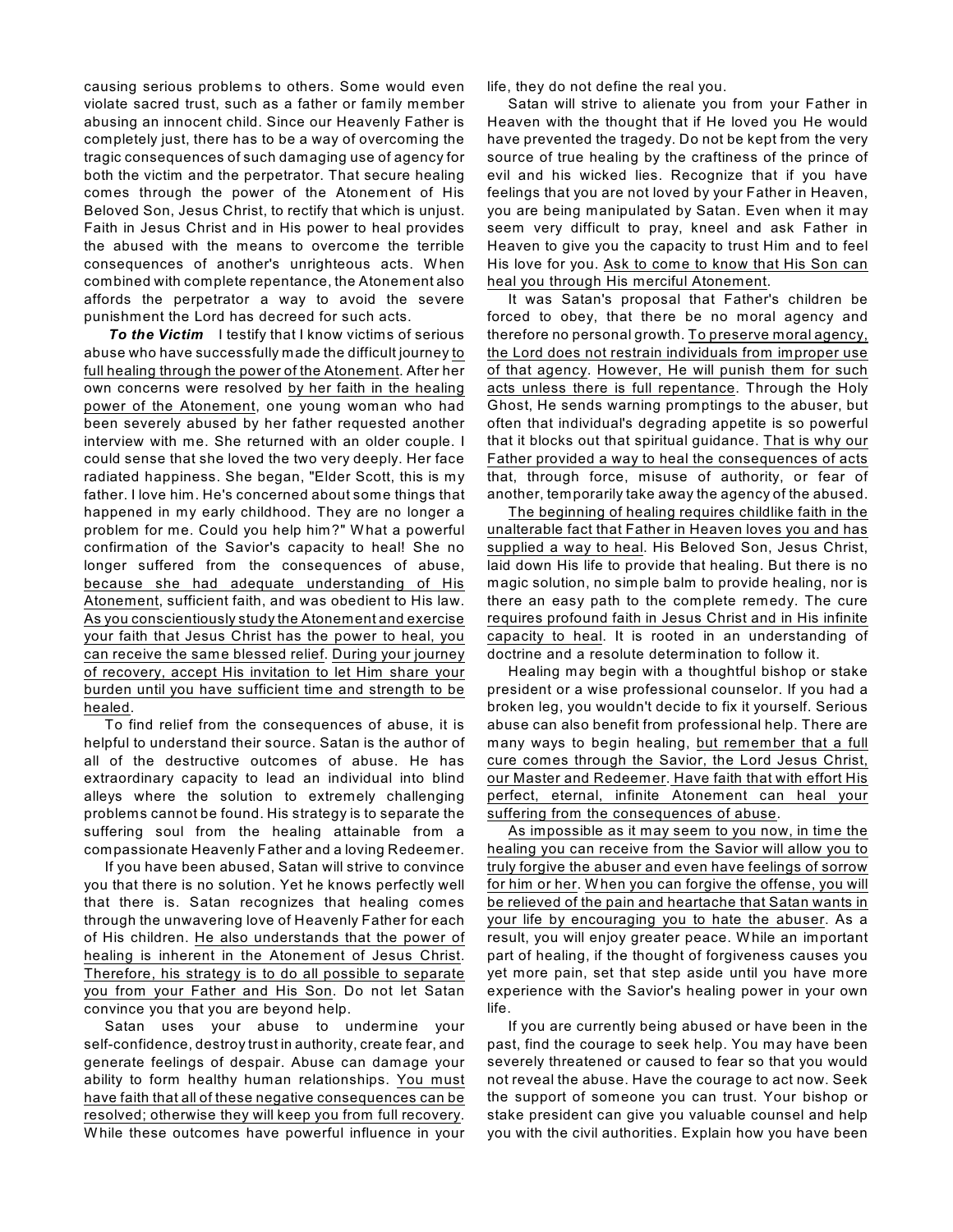abused and identify who has done it. Ask for protection. Your action may help others avoid becoming innocent victims, with the consequent suffering. Get help now. Do not fear-for fear is a tool Satan will use to keep you suffering. The Lord will help you, but you must reach out for that help.

Do not be discouraged if initially a bishop hesitates when you identify an abuser. Remember that predators are skillful at cultivating a public appearance of piety to mask their despicable acts. Pray to be guided in your efforts to receive help. That support will come. Rest assured that the Perfect Judge, Jesus the Christ, with a perfect knowledge of the details, will hold all abusers accountable for every unrighteous act. In time He will fully apply the required demands of justice unless there is complete repentance. Your preoccupation with a need for justice only slows your healing and allows the perpetrator to continue his abusive control. Therefore you should leave punishment for the diabolic acts of abuse to civil and Church authorities. ("To Heal the Shattering Consequences of Abuse," *Ensign*, May 2008, 40-43.)

# *Things That Aid the Proper Use of Agency*

# *Teaching Correct Principles Necessary to Correct Use of Agency*

### **John Taylor** (1808-1887) - President

W hat is it that will enable one man to govern his fellows aright? It is just as Joseph Smith said to a certain man who asked him,"How do you govern such a vast people as this?" "Oh," says Joseph, "it is very easy." "W hy," says the man "but we find it very difficult." "But," said Joseph, "it is very easy, for I teach the people correct principles, and they govern themselves." (*The Gospel Kingdom* [1987], p.323)

#### **Erastus Snow** (1818-1888) - Quorum of the Twelve Apostles

This is the explanation the Prophet Joseph Smith gave to a certain lawyer in his time who came to see him and his people and expressed astonishment and surprise at the ease with which he controlled the people, and said it was something that was not to be found among the learned men of the world. Said he: "We cannot do it. W hat is the secret of your success?" "W hy," said the Prophet, "I do not govern the people. I teach them correct principles and they govern themselves." (*Journal of Discourses*, 24:158-159)

**Orson F. Whitney** (1855-1931) - Quorum of the Twelve Apostles I am convinced that of all governments the greatest and the best is that government in which the people govern themselves. The Prophet Joseph Smith was asked by a stranger visitor at Nauvoo, "How do you govern these people, these Americans, these Britons, these Scandinavians, these men from all parts of the world, all nationalities, speaking different languages,

having different customs and traditions,–how do you govern them, that they live together in peace, with a common purpose, and in the spirit of unity?" The Prophet sagely answered--and he never said a wiser thing--"I teach them correct principles, and they govern themselves." That government in which the people can and do govern themselves by obedience to correct principles, is manifestly superior to any government that depends upon one man's will. The word of God declares, "It is a slothful servant who waits to be commanded in all things." Even in a government where God might command and direct in everything, the condition would be inferior to what it would be in a community of enlightened freemen, enjoying the fullness of the Gospel, filled with the knowledge of the heavens, doing good of their own accord, governing themselves, loving their neighbors and doing all things with an eye single to the glory of God. (Conference Report, April 1909, p.76)

### **Boyd K. Packer** - Quorum of the Twelve Apostles

Several weeks ago I had in my office a four-star general and his wife; they were very impressive people. They admire the Church because of the conduct of our youth. The general's wife mentioned her children, of whom she is justly proud. But she expressed a deep concern. "Tell me," she said, "how you are able to control your youth and build such character as we have seen in your young men?"

I was interested in her use of the word 'control'. The answer, I told them, centered in the doctrines of the gospel. They were interested; so I spoke briefly of the doctrine of agency. I said we develop control by teaching freedom. Perhaps at first they thought we start at the wrong end of the subject. A four-star general is nothing if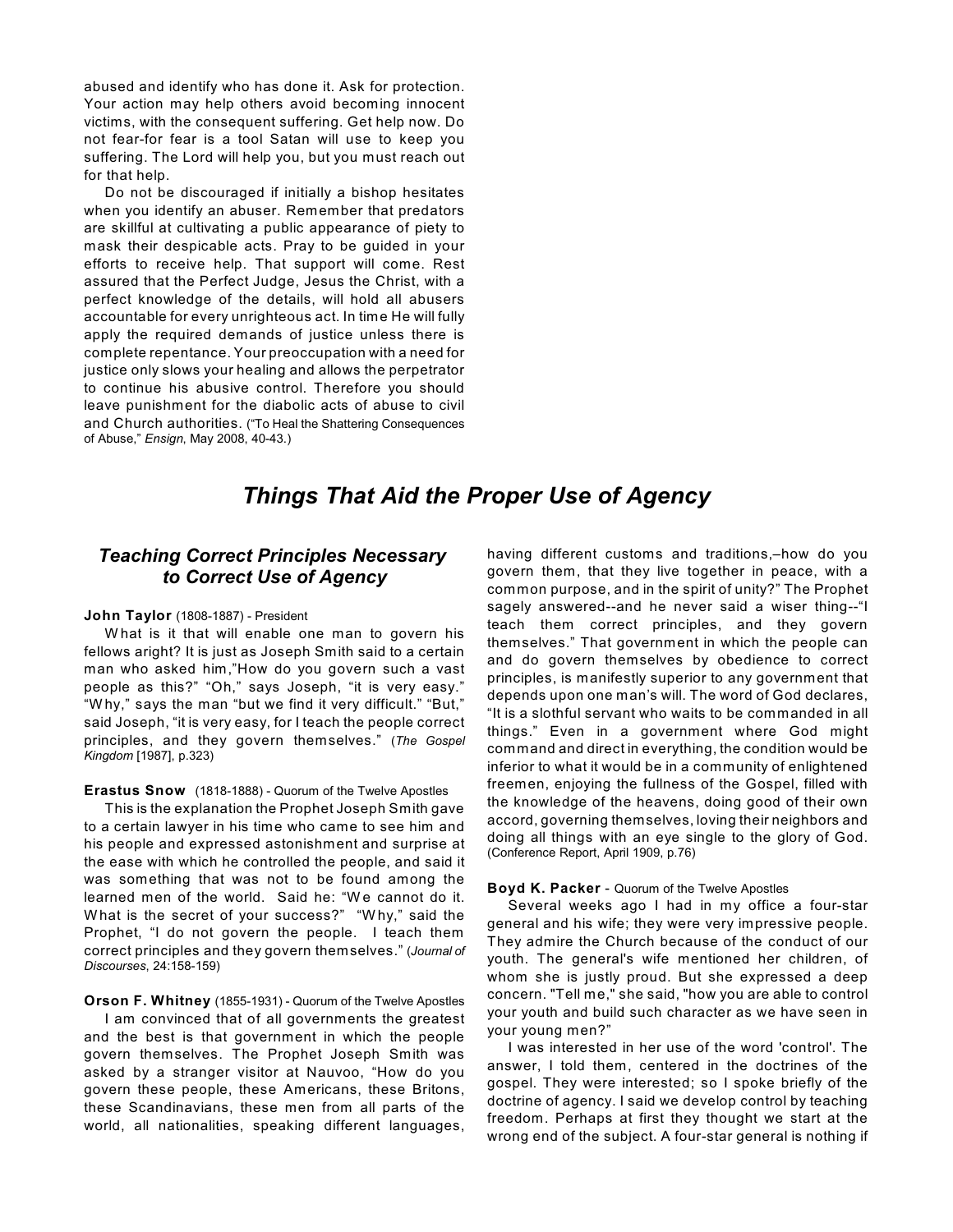not a disciplinarian. But when one understands the gospel, it becomes very clear that the best control is self-control.

It may seem unusual at first to foster self-control by centering on freedom of choice, but it is a very sound doctrinal approach.

W hile either subject may be taught separately, and though they may appear at first to be opposites, they are in fact parts of the same subject.

Some who do not understand the doctrinal part do not readily see the relationship between obedience and agency. And they miss one vital connection and see obedience only as restraint. They then resist the very thing that will give them true freedom. There is no true freedom without responsibility, and there is no enduring freedom without a knowledge of the truth. The Lord said, "If ye continue in my word, then are ye my disciples indeed; and ye shall know the truth, and the truth shall make you free." (John 8:31-32.)

The general quickly understood a truth that is missed even by some in the Church. Latter-day Saints are not obedient because they are compelled to be obedient. They are obedient because they know certain spiritual truths and have decided, as an expression of their own individual agency, to obey the commandments of God.

We are the sons and daughters of God, willing followers, disciples of the Lord Jesus Christ, and "under this head are [we] made free." (Mosiah 5:8.)

Those who talk of blind obedience may appear to know many things, but they do not understand the doctrines of the gospel. There is an obedience that comes from a knowledge of the truth that transcends any external form of control. W e are not obedient because we are blind, we are obedient because we can see. The best control, I repeat, is self-control.

The general knew then why we teach our children the doctrines of the gospel of Jesus Christ and where they get the resolute determination to protect individual freedom. ("Agency and Control," *Ensign*, May 1983, p.66)

# *Following the Light of Christ Helps Us To Remain Free to Exercise Agency Properly*

#### **Robert D. Hales** - Quorum of the Twelve Apostles

The promptings that come to us to flee evil reflect our Heavenly Father''s understanding of our particular strengths and weaknesses and His awareness of the unforeseen circumstances of our lives. W hen these promptings come, they will not generally stop us in our tracks, for the Spirit of God does not speak with a voice of thunder. The voice will be as soft as a whisper, coming as a thought to our minds or a feeling in our hearts. By heeding its gentle promptings, we will be protected from the destructive consequences of sin. ...

To all who desire to enjoy the supernal blessings of agency, I testify that agency is strengthened by our faith and obedience. Agency leads us to act: to seek that we may find, to ask that we may receive guidance from the Spirit, to knock on that door that leads to spiritual light and ultimately salvation. I bear special witness that our Savior Jesus Christ is the source of that light, even the Light and Life of the W orld. As we use our agency to follow Him, His light will grow within us brighter and brighter until that perfect day [D&C 50:24] when we are welcomed into the presence of our Father in Heaven for all eternity. ("To Act for Ourselves: The Gift and Blessings of Agency," *Ensign*, May 2006, 4–8)

# *Word of Wisdom Helps Us Keep Our Agency*

#### **Boyd K. Packer** - Quorum of the Twelve Apostles

Narcotic addiction serves the design of the prince of darkness, for it disrupts the channel to the holy spirit of truth. At present, the adversary has an unfair advantage. Addiction has the capacity to disconnect the human will and nullify moral agency. It can rob one of the power to decide. Agency is too fundamental a doctrine to be left in such jeopardy. ("Revelation in a Changing World," *Ensign*, Nov. 1989, p.14)

#### **Robert D. Hales** - Quorum of the Twelve Apostles

W arning lights of a personal nature are activated for many reasons. For example, the use of alcohol, tobacco, drugs, or pornography would turn on warning lights, because when we choose to use these substances, we become slaves and our moral agency is limited. W e must be prepared with preconditioned responses to reject these things when they are offered to us, or we will jeopardize our right to have the Spirit to guide us and direct us and our ability to return to our Heavenly Father with honor. ("Return with Honor," *Ensign*, June 1999, p. 10)

# *Resources to Guide Us in the Wise Use of Agency*

#### **Spencer J. Condie** - of the Seventy

Our loving Father in Heaven has given us many indispensable resources and means to guide us in the wise exercise of our agency.

**The Gift of the Holy Ghost**. In D&C 33:16, the Lord revealed that "the power of [his] Spirit quickeneth all things." I believe that "all things" means all things. He will not usurp or override our moral agency, but when given an invitation, his Spirit will augment and accelerate our agency. W hen the Spirit, the gift of the Holy Ghost, is given a chance to influence us, decisions become easier and despair dissipates as solutions to our challenges become clearly evident.

The Book of Mormon prophets make it very clear that the Holy Ghost is willing to exert a very powerful influence in our lives when we are responsive to his promptings. Nephi, Mormon, and Ether explained that the Spirit strives with us to guide our lives on righteous paths (see 2 Ne. 26:11; Morm. 5:16; Ether 2:15). Moroni proclaimed that the Spirit persuades us to do good (see Ether 4:11–12). Amulek taught that the Holy Ghost contends with us to do that which is right (see Alma 34:38), and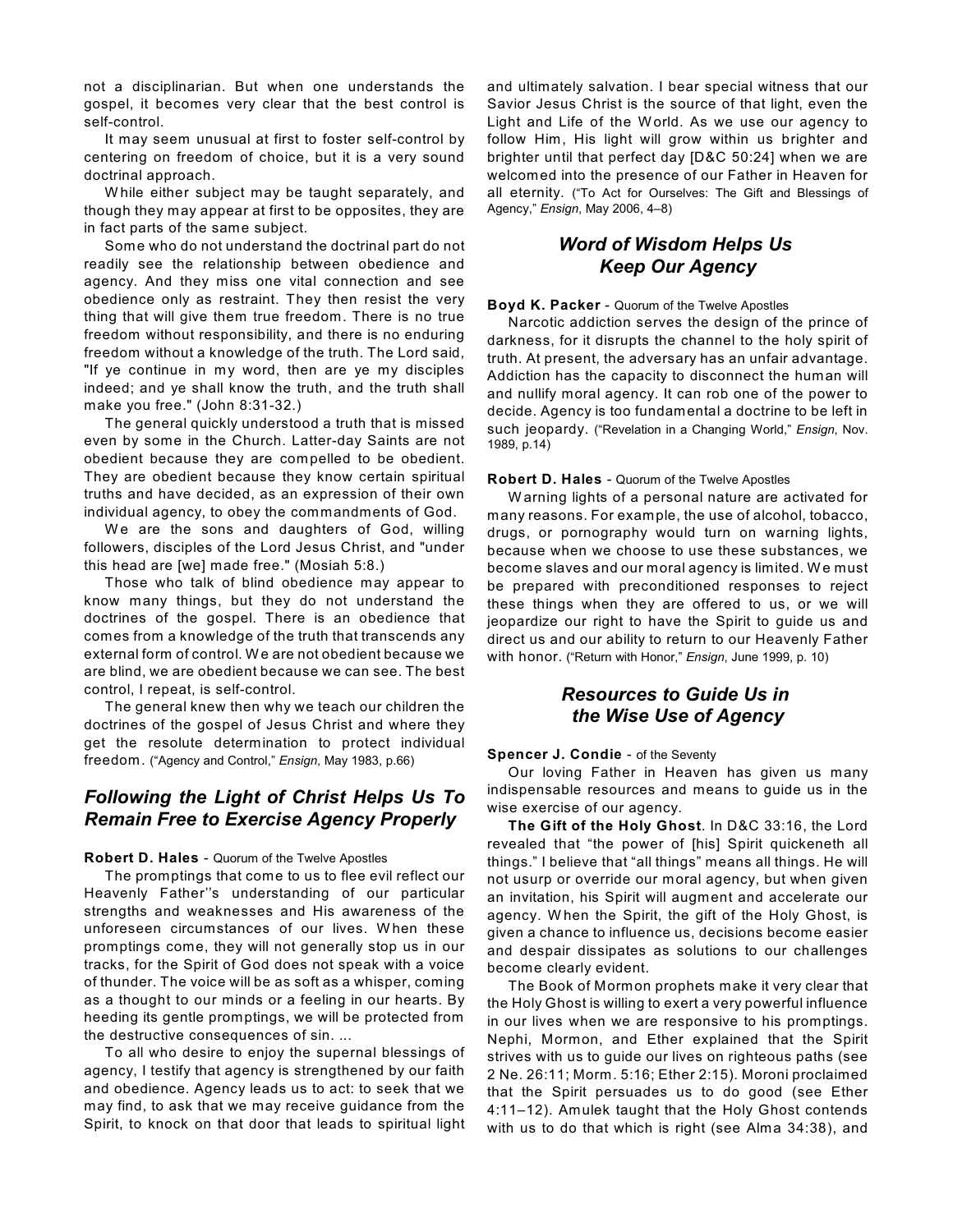King Benjamin explained that the Holy Ghost entices us to be righteous (see Mosiah 3:19).

The promptings of the Spirit were never intended to supplant our moral agency, but the Spirit will underscore preferable options in our behavior and clarify a certain course of action in our hearts and minds.

**The Savior's Example**. Jesus Christ set the perfect example for us. W ithout boasting, he acknowledged that "the Father hath not left me alone; for I do always those things that please him" (John 8:29). He has extended to each of us the invitation to "learn of me, and listen to my words; walk in the meekness of my Spirit, and you shall have peace in me" (D&C 19:23).

**Scripture**. Another indispensable resource that assists us in using our agency wisely is holy scripture. The Apostle Paul explained, "All scripture is given by inspiration of God, and is profitable for doctrine, for reproof, for correction, for instruction in righteousness" (2 Tim. 3:16). Nephi gave the additional prophetic promise that when we "feast upon the words of Christ, … the words of Christ will tell [us] all things what [we] should do" (2 Ne. 32:3). In short, the scriptures are our life script, our instruction manual in mortality, if you will. But of course, if the universal teachings in holy writ are to benefit us, we must follow Nephi's additional counsel to "liken all scriptures unto us, that it might be for our profit and learning" (1 Ne. 19:23).

**Testimony.** We learn in the book of Revelation that during the war in heaven, those who overcame Satan and his followers did so "by the blood of the Lamb, and by the word of their testimony" (see Rev. 12:7–11). A testimony was an invaluable weapon in the war in heaven, and it is an indispensable weapon here on earth.

A testimony that is continually being nourished and is continually growing will help us at every crossroad when important decisions are made. Indeed, a testimony supplants the need to make certain decisions under fire, because we already know well in advance the course of action we will take.

**Power of Prayer**. The Apostle James eloquently observed that "the effectual fervent prayer of a righteous man availeth much" (James 5:16). Alma the Elder would certainly be an ardent advocate of this statement by James, for when the angel appeared to Alma's wayward son, he explained to Alma the Younger that "the Lord hath heard the prayers of his people, and also the prayers of his servant, Alma, who is thy father; for he has prayed with much faith concerning thee" (Mosiah 27:14).

All prayers are, indeed, answered, and it is well to remember that sometimes the answer is not in the affirmative. As the Son of God prayed in the Garden of Gethsemane that the bitter cup might pass, an affirmative reply would have thwarted the entire plan of salvation. But the Only Begotten Son demonstrated his meekness and humility and obedience as he added: "Nevertheless not my will, but thine, be done" (Luke 22:42). The divine answer was no, but "there appeared an angel unto him from heaven, strengthening him" (Luke 22:43). This is certainly a prototype and a promise for each of us as we too are required to drink from bitter cups in our lives. We

will not be left comfortless.

**Fasting**. There are great blessings promised to those who fast. Through the prophet Isaiah, the Lord posed an important question, followed by profound promises: "Is not this the fast that I have chosen? to loose the bands of wickedness, to undo the heavy burdens, and to let the oppressed go free, and that ye break every yoke?" (Isa. 58:6.)

W hen we subordinate our physical needs and desires to the dictates of the Spirit, we tap into a spiritual strength beyond our own. If we are in bondage to bad habits or unkind thoughts, we can break the bands of weakness or wickedness through fasting. Our hearts will be filled with love and forgiveness, and we can get on with our lives after having broken "every yoke."

**Ordinances**. Ordinances are outward manifestations of inner covenants, commitments, and promises. Ordinances are not optional on the pathway to perfection. These include baptism and confirmation (see John 3:5; 2 Ne. 31:5–12); ordination to the Melchizedek Priesthood, for all males (see D&C 84:33–42); the temple endowment and the sealing ordinance (see D&C 132:15–24).

Participation in ordinances helps us use our agency wisely and well, and a constant commitment to covenants spares us the emotional energy required to decide and re-decide what we are going to do each time we face temptation. Each week, through the ordinance of the sacrament, we solemnly covenant to "always remember him" (Moro. 4:3; Moro. 5:2; emphasis added).

**Living Prophets**. A loving Heavenly Father has provided us with living prophets to receive and to help us understand his mind and will. In speaking of his servants, the Savior said: "And whatsoever they shall speak when moved upon by the Holy Ghost shall be scripture, shall be the will of the Lord, shall be the mind of the Lord, shall be the word of the Lord, shall be the voice of the Lord, and the power of God unto salvation" (D&C 68:4). Elsewhere he declared that "whether by mine own voice or by the voice of my servants, it is the same" (D&C 1:38).

We sustain the fifteen men serving today in the First Presidency and in the Quorum of the Twelve Apostles as prophets, seers, and revelators. They are watchmen on the tower who point out the course of action we should take and who see beyond the bend in the road and beyond the horizon.

**Patriarchal Blessings**. President Ezra Taft Benson encouraged every youth to receive a patriarchal blessing and admonished, "Study it carefully and regard it as personal scripture for you—for that is what it is. A patriarchal blessing is the inspired and prophetic statement of your life's mission, together with blessings, cautions, and admonitions as the patriarch may be prompted to give" (*Ensign*, May 1986, p. 43). [From "Agency: The Gift of Choices," *Ensign*, Sept. 1995, pp. 21-22]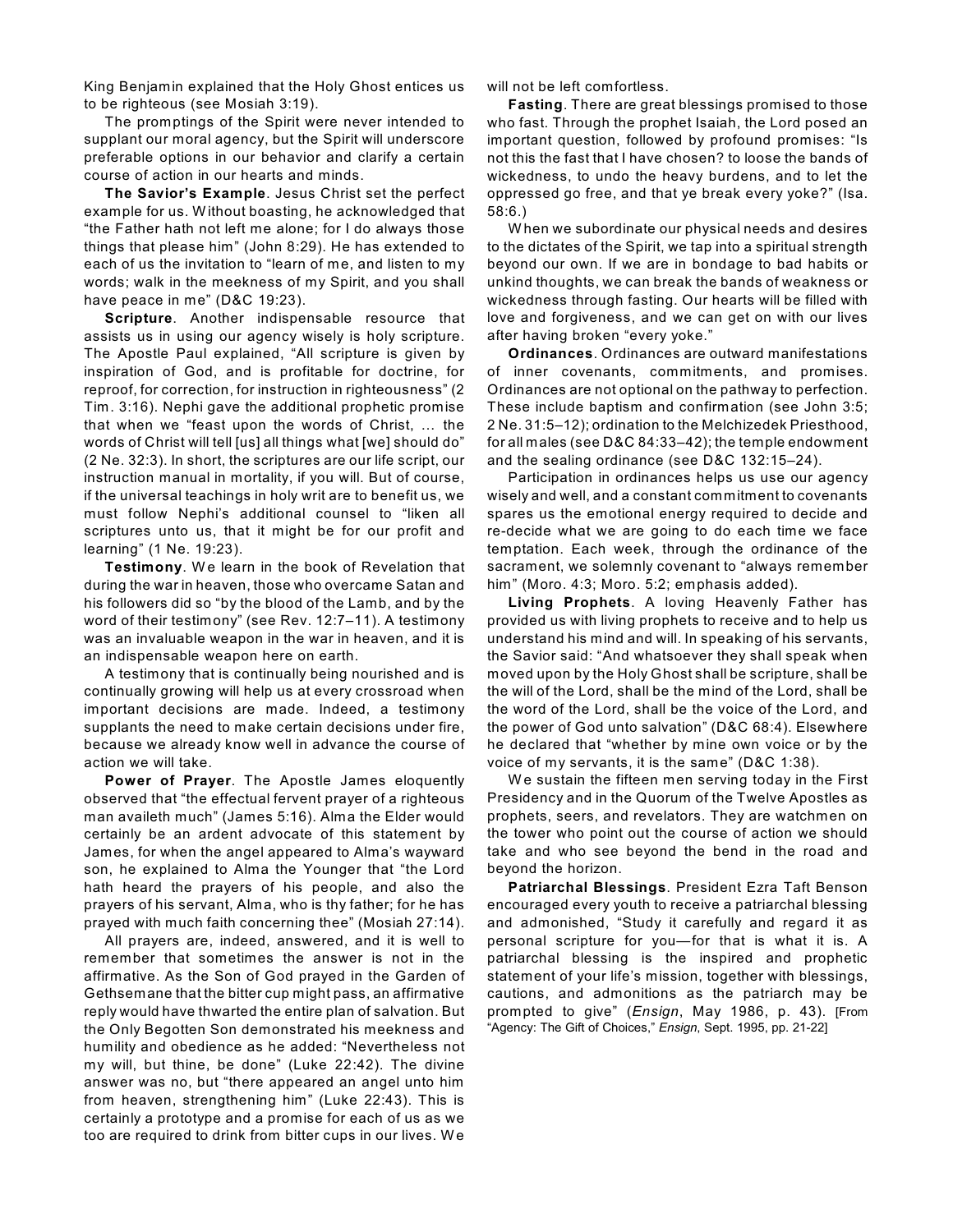#### **Spencer J. Condie** - of the Seventy

Satan would have us waste our time in activities that impede our progress on the pathway to perfection. Following are some of the many enemies of agency.

**Addiction.** Many people lead empty lives completely devoid of purpose, meaning, and direction. Empty lives must be filled with something, anything, so some people fill their empty lives with endless hours of television, while others become addicted to pornography, alcohol, tobacco, and other drugs. Still others develop an unhealthy capacity for overeating. And ever so surely these individuals trade their moral agency for their addiction until they are no longer able to exercise their agency. All of their decisions are now on automatic pilot, with seemingly little hope of changing the direction of their lives. There is little advantage to living in a free country if we are in bondage to personal habits.

**Debt**. The accumulation of financial debt is another dangerous incursion upon our moral agency. A poignant description of the enslaving power of debt was provided by the late President J. Reuben Clark: "Interest never sleeps nor sickens nor dies; it never goes to the hospital; it works on Sundays and holidays; it never takes a vacation … it has no love, no sympathy; it is as hard and soulless as a granite cliff. Once in debt, interest is your companion every minute of the day and night; you cannot shun it or slip away from it; you cannot dismiss it; it yields neither to entreaties, demands, or orders; and whenever you get in its way or cross its course or fail to meet its demands, it crushes you" (in Conference Report, 6 April 1938, p. 103).

There are, of course, justifiable occasions when one incurs debt, such as for the purchase of a house or a major business investment. But even then, great wisdom should be used.

**Discouragement**. Discouragement and its fellow travelers of depression, despair, and hopelessness are much like the proverbial rocking chair: they keep us busily occupied, but they do not take us anywhere.

I have found through personal experience that whenever I am discouraged and start thinking only of myself and how hard hit I have been, when I kneel down and count my blessings, all of a sudden my personal problems do not seem large at all.

President Spencer W. Kimball provided us with excellent counsel in overcoming discouragement and finding meaning to our lives: "When we concern ourselves more with others, there is less time to be concerned with ourselves. In the midst of the miracle of serving, there is the promise of Jesus, that by losing ourselves, we find ourselves (see Matt. 10:39). … The more we serve our fellowmen in appropriate ways, the more substance there is to our souls. … Indeed, it is easier to 'find' ourselves because there is so much more of us to find!" (*Ensign*, Dec. 1974, p. 2.)

**Cultural Traditions**. A recurrent theme throughout

the Book of Mormon is the constraining influence of the false "tradition of their fathers" passed down from Laman and Lemuel through subsequent generations (see Mosiah 10:11–12; Alma 37:9; Alma 60:32; Hel. 5:51; Hel. 15:4; Hel. 16:18–20). Tradition can be a double-edged sword. W hen based upon the perpetuation of righteous principles, tradition can become a marvelous support system in helping us employ our moral agency wisely. On the other hand, many traditions find their origins in the false pride and foibles of mankind. In modern-day revelation, the Lord has taught: "Every spirit of man was innocent in the beginning. … [But] that wicked one cometh and taketh away light and truth, through disobedience, from the children of men, and because of the tradition of their fathers" (D&C 93:38–39; emphasis added).

Cultural customs and traditions often provide a useful map for the members of a given society, but if we are to become members of a celestial culture, we must overcome the natural man reflected in earthly cultures (see Mosiah 3:19; D&C 88:22). Indeed, some cultural enticements—such as following the crowd in matters of fashion and acceptance of worldly standards—are spiritually, and sometimes even physically, destructive. John the Revelator admonished us to "love not the world, neither the things that are in the world. If any man love the world, the love of the Father is not in him" (1 Jn. 2:15; emphasis added; see James 4:4). ("Agency: The Gift of Choices," *Ensign*, Sept. 1995, pp. 20-21)

# *Choosing To Be Offended Diminishes Our Moral Agency*

### **David A. Bednar** - Quorum of the Twelve Apostles

W hen we believe or say we have been offended, we usually mean we feel insulted, mistreated, snubbed, or disrespected. And certainly clumsy, embarrassing, unprincipled, and mean-spirited things do occur in our interactions with other people that would allow us to take offense. However, it ultimately is impossible for another person to offend you or to offend me. Indeed, believing that another person offended us is fundamentally false. To be offended is a *choice* we make; it is not a *condition* inflicted or imposed upon us by someone or something else.

In the grand division of all of God's creations, there are things to act and things to be acted upon (see 2 Nephi 2:13–14). As sons and daughters of our Heavenly Father, we have been blessed with the gift of moral agency, the capacity for independent action and choice. Endowed with agency, you and I are agents, and we primarily are to act and not just be acted upon. To believe that someone or something can *make* us feel offended, angry, hurt, or bitter diminishes our moral agency and transforms us into objects to be acted upon. As agents,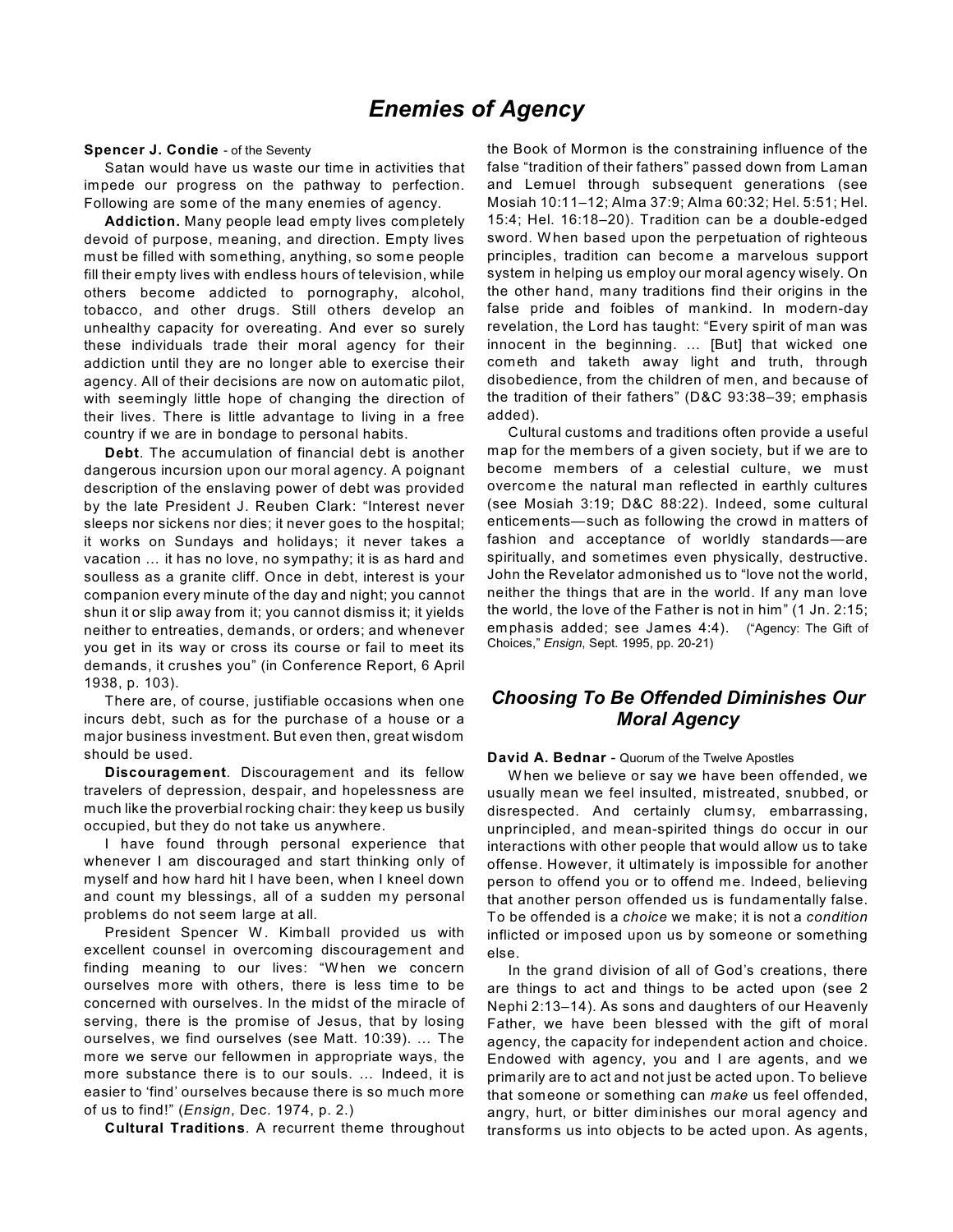however, you and I have the power to act and to choose how we will respond to an offensive or hurtful situation. ...

You and I cannot control the intentions or behavior of other people. However, we do determine how we will act. Please remember that you and I are agents endowed with moral agency, and we can choose not to be offended. ("And Nothing Shall Offend Them," *Ensign*, Nov. 2006, p. 89)

# *How to Regain Lost Agency*

#### **Richard G. Scott** - Quorum of the Twelve Apostles

You may be tired of others trying to run your life-always telling you what to do. After all, you have the right to make your own choices. That is correct. You have that right. It is your agency. The secret to solve problems in your life will be found in understanding and using the eternally beneficial interaction of your agency and His truth.

The Master said: "He that keepeth [the] commandments receiveth truth and light. …

"Light and truth forsake that evil one, …

"And that wicked one cometh and taketh away light and truth, through disobedience, from the children of men." (D&C 93:28, 37, 39; emphasis added.)

He also declared, "Every man may act in doctrine and principle, … according to the moral agency which I have given unto him, that every man may be accountable … in the day of judgment" (D&C 101:78; italics added).

These scriptures teach how to overcome the effects of wrong choices, whether they be lying, stealing, gambling, addiction to alcohol or drugs, immorality, inflicting abuse, or anything like it. Simply stated, one must use his agency to *obey truth*. ("Healing Your Damaged Life," *Ensign*, Nov.1992, p.60)

#### **Robert D. Hales** - Quorum of the Twelve Apostles

If, through our unrighteous choices, we have lost our footing on that path, we must remember the agency we were given, agency we may choose to exercise again. I speak especially to those overcome by the thick darkness of addiction. If you have fallen into destructive, addictive behaviors, you may feel that you are spiritually in a black hole. As with the real black holes in space, it may seem all but impossible for light to penetrate to where you are. How do you escape? I testify the only way is through the very agency you exercised so valiantly in your premortal life, the agency that the adversary cannot take away without your yielding it to him.

How do you reclaim that agency? How do you begin again to exercise it in the right way? You choose to act in faith and obedience. May I suggest a few basic choices that you can begin to make now–this very day.

*Choose* to accept–truly accept–that you are a child of God, that He loves you, and that He has the power to help you.

*Choose* to put everything–literally everything–on the altar before Him. Believing that you are His child, decide that your life belongs to Him and that you will use your agency to do His will. You may do this multiple times in your life, but never, never give up.

*Choose* to put yourself in a position to have experiences with the Spirit of God through prayer, in scripture study, at Church meetings, in your home, and through wholesome interactions with others. W hen you feel the influence of the Spirit, you are beginning to be cleansed and strengthened. The light is being turned on, and where that light shines, the darkness of evil cannot remain.

*Choose* to obey and keep your covenants, beginning with your baptismal covenant. Renew these covenants weekly by worthily partaking of the sacrament.

*Choose* to prepare to worthily attend the temple, make and renew sacred covenants, and receive all of the saving ordinances and blessings of the gospel.

Finally, and most importantly, *choose* to believe in the Atonement of Jesus Christ. Accept the Savior's forgiveness, and then forgive yourself. Because of His sacrifice for you, He has the power to "remember [your sins] no more." [D&C 58:42] You must do likewise.

After you are on the path and are "free to choose" again, choose to reject feelings of shame for sins you have already repented of, refuse to be discouraged about the past, and rejoice in hope for the future. Remember, it is Satan who desires that we be "miserable like unto himself." [2 Ne. 2:27] Let your desires be stronger than his. Be happy and confident about your life and about the opportunities and blessings that await you here and throughout eternity.

Finally, remember our agency is not only for us. We have the responsibility to use it in behalf of others, to lift and strengthen others in their trials and tribulations. Some of our brothers and sisters have lost the full use of their agency through unrighteous choices. W ithout exposing ourselves to temptation, we can and should invite others to receive the light of the gospel of Jesus Christ. Through friendship and love, we may lead them along the path of obedience and encourage them to use their agency to make the right choices once again.

As Father Lehi testified to his family of the blessings of agency, I also desire to testify to you, my beloved brothers and sisters throughout the world and to my family. Agency was manifested in the Council in Heaven as we chose to follow our Heavenly Father's plan and come to mortality for this probationary period. Agency